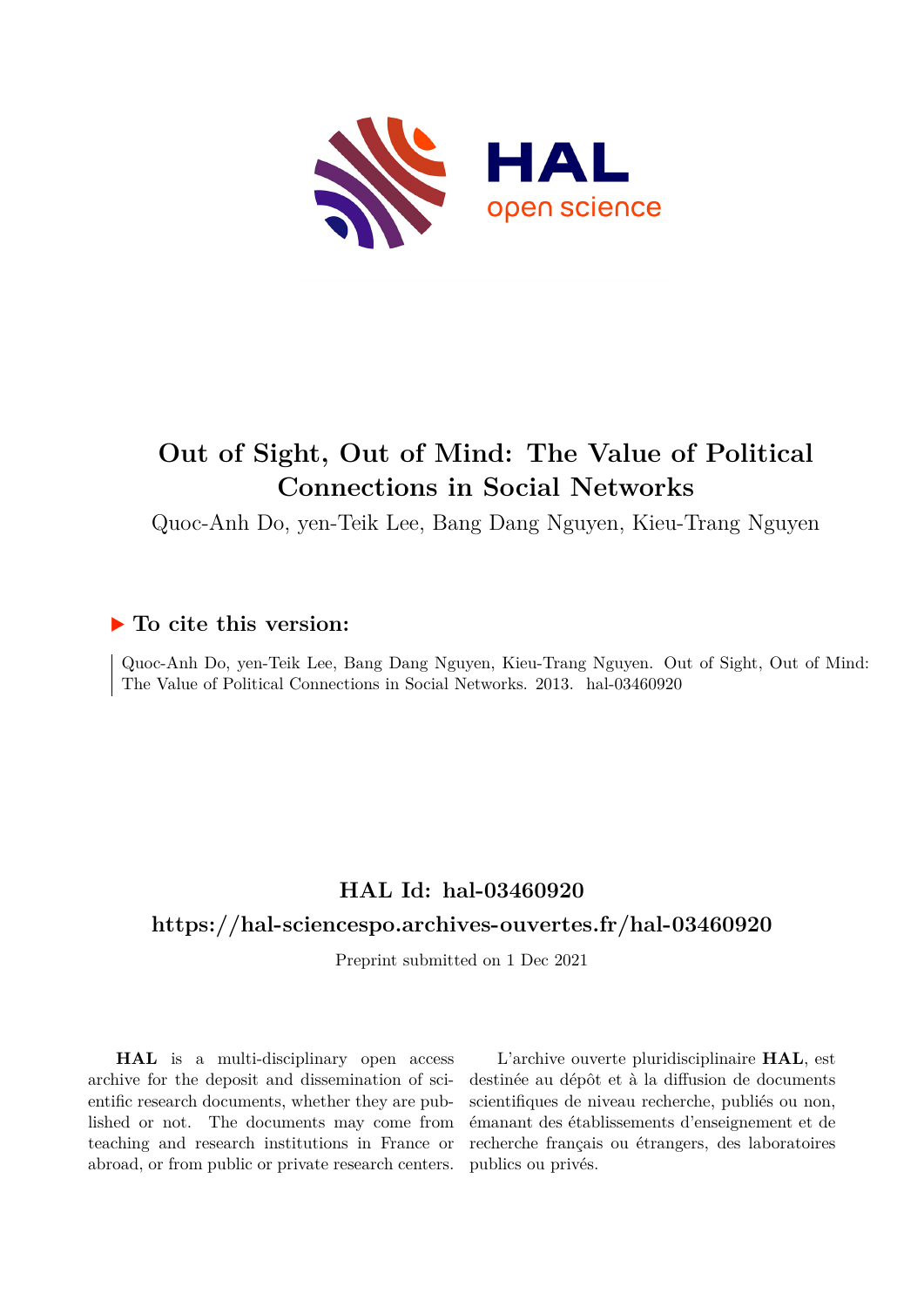

Laboratoire interdisciplinaire d'évaluation des politiques publiques

# **LIEPP Working Paper**

**Evaluation of Democracy Research Group** March 2013. nº14

# Out of Sight, Out of Mind: The Value of Political **Connections in Social Networks**

# **Quoc-Anh Do**

Associate Professor at the Department of Economics and LIEPP, Sciences Po quocanh.do@sciences-po.org

# Yen-Teik Lee

**Singapore Management University** yt.lee.2006@smu.edu.sg

# **Bang Dang Nguyen**

**University of Cambridge** b.nguyen@jbs.cam.ac.uk

# **Kieu-Trang Nguyen**

London School of Economics nguyenk@lse.ac.uk

Sciences Po | LIEPP 27 rue Saint-Guillaume 75337 Paris Cedex 07 Tel: 01 45 49 83 61 www.sciencespo.fr/liepp

 $\frac{1}{2}$ 

© 2013 by Quoc-Anh Do, Yen-Teik Lee, Bang Dang Nguyen and Kien-Trang Nguyen . All rights reserved.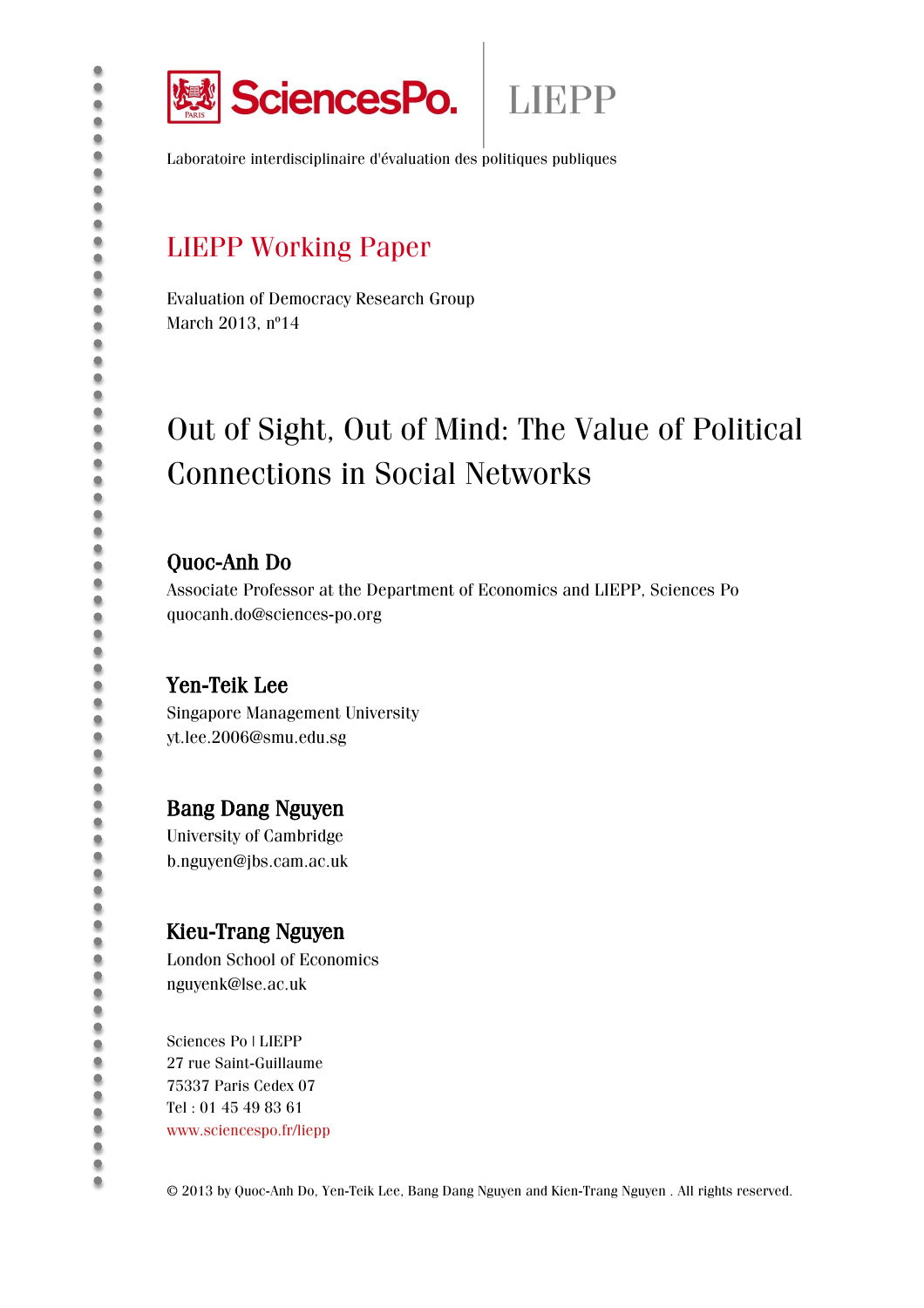## Out of Sight, Out of Mind: The Value of Political Connections in Social Networks<sup>\*</sup>

Quoc-Anh  $Do^{\dagger}$ 

Bang Dang Nguyen<sup>‡</sup>

Yen-Teik Lee<sup>§</sup>

Kieu-Trang Nguyen\*\*

This draft: October 2012 First draft: February 2011

### **ABSTRACT**

Using networks of university classmates among corporate directors and U.S. congressmen and the regression discontinuity design of close elections from 2000 to 2008, we identify a significant but widely varying impact of political connections on firm value. Surrounding the election day, connections to powerful senators increase firm value by 8.59%, while connections to elected congressmen decrease firm value by 2.65% on average. Political connections are especially valuable at the state level, in highly regulated and corrupted states, and in small and financially dependent firms. Following elections, firms connected to the winner decrease state activities; meanwhile, their directors tend to serve shorter tenure.

Keywords: Social network, political connection, close election, regression discontinuity design, firm value, state-level politics.

**IEL Classifications:** G3, G10, G11, G14, G28, G30, G34, G38

<sup>\*</sup> We thank Alberto Alesina, Philippe Aghion, Santosh Anagol, Oriana Bandiera, Francis Bloch, Morten Bennedsen, Yehning Chen, Davin Chor, Sudipto Dasgupta, Giacomo De Giorgi, Joe Engelberg, Mara Faccio, Cesare Fracassi, Carolyn Friedman, Alfred Galichon, Eitan Goldman, Jarrad Harford, Yannis Ioannides, Brandon Julio, Sanjeev Goyal, Valentino Larcinese, Samuel Lee, Steven Levitt, Hongbin Li, Paul Malatesta, Kasper Nielsen, Alexei Ovtchinnikov, Raghu Rau, Andrei Shleifer, Kelly Shue, David Smith, Erik Snowberg, David Yermack, and the seminar participants at City University of Hong Kong, Ecole Polytechnique, HEC Paris, Hong Kong University of Science and Technology, Indiana University School of Public and Environmental Affairs, INSEAD, Manchester Business School, National University of Singapore Business School, Paris School of Economics, Sciences Po, Singapore Management University School of Economics and Lee Kong Chian Business School, THEMA-Université Cergy-Pontoise, Tufts University, University of Cambridge Judge Business School and Economics Department, University of Exeter Business School, University of Reading Henley Business School, University of Warwick, and conference participants at the Asian Conference on Applied Microeconomics/Econometrics at Academia Sinica, Asian Finance Association Annual Meetings 2011, Chulalongkorn Accounting and Finance Symposium 2011, European Finance Association Meeting 2011, Econometric Society Europe Meetings 2011, Econometric Society Asia Meetings 2011, Econometric Society North America Summer Meetings 2011, Indian School of Business CAF Summer Research Conference in Finance 2011, Journées Louis-André Gérard-Varet on Public Economics 2011, SMU-ESSEC Workshop on Financial Economics 2011, University of Cambridge Finance Research Day 2011, China International Conference in Finance 2012, Econometric Society North America Winter Meetings 2012, and SFS Finance Cavalcade Conference 2012 for helpful comments, insights, and suggestions. We thank Zeng Huaxia, Liu Shouwei, Nguyen Phu Binh, and Lan Lan for outstanding research assistance. Do acknowledges financial support from the Sim Kee Boon Institute for Financial Economics, Singapore Management University. All errors remain our own.

<sup>†</sup> Sciences Po, Department of Economics & LIEPP, Paris 75007, France. Tel: (+33) 145 498 358; Email: quocanh.do@sciences-po.org.

<sup>#</sup> Finance and Accounting Group, Judge Business School, University of Cambridge, Cambridge CB2 1AG, U.K. Tel: (+44) 1223 760 740; Fax: (+44) 1223 339 701; Email: b.nguyen@jbs.cam.ac.uk.

Department of Finance, Lee Kong Chian School of Business, and Sim Kee Boon Institute for Financial Economics, Singapore Management University, Singapore 178899. Email: vt.lee.2006@smu.edu.sg

<sup>\*\*</sup> Department of Economics, London School of Economics, London, U.K. Email: nguyenk@lse.ac.uk.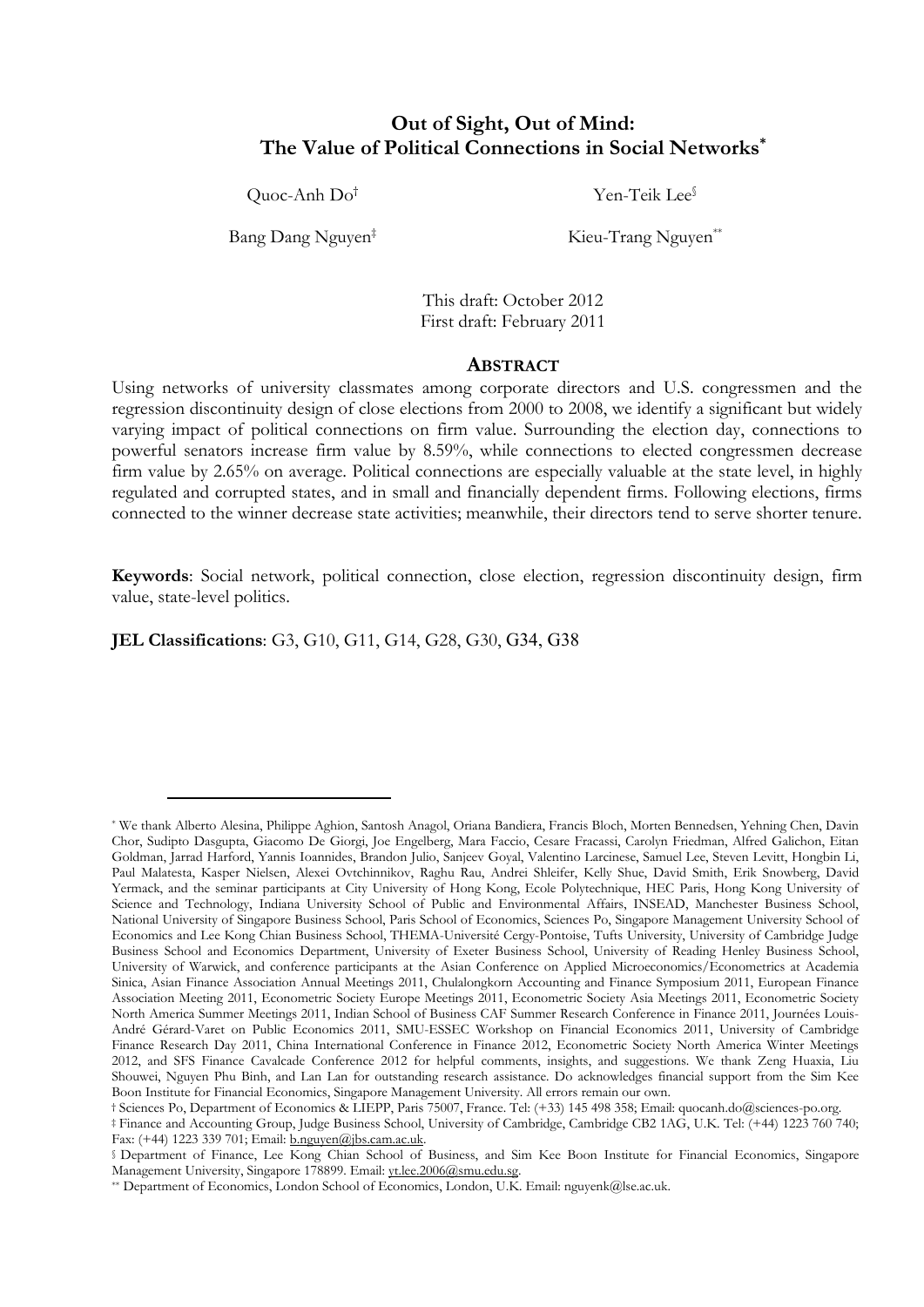### 1. **INTRODUCTION**

The impact of political connections on firms has attracted a growing body of economic and finance literature. Political connections are reported to affect firm value, access to credit, business with government, corporate taxation, and regulatory oversight, in many parts of the world, especially where institutions are weak and politicians have much discretion and little accountability.<sup>1</sup> The existence of political influences on firms paves way to rent-seeking activities, with long-term detrimental effects on market efficiency, political accountability and, ultimately, economic growth.<sup>2</sup> In the United States, where institutions rank among the best in the world,<sup>3</sup> the evidence of the value of political connections is mixed, with positive estimates (Jayachandran 2006, Knight 2007, Goldman et al. 2009, Acemoglu et al. 2010), as well as estimates indistinguishable from zero (Fisman et al. 2006).

This paper enriches the body of empirical evidence on the impact of political connections in the U.S. by using novel methods to address major challenges raised by the extant literature. First, we extend beyond event studies of very specific cases by broadening the definition of political connections to social relations between politicians and corporate directors based on their educational backgrounds. Second, we address key identification problems in the empirics of social interactions by using the Regression Discontinuity Design (RDD) of close elections to Congress, subjected to thorough robustness checks with additional fixed effects and control variables.

Our first objective is to address the social relations between politicians and firms beyond direct family ties and share ownerships, which are very rare among American congressmen. While social connections could be carefully measured by coordination games in laboratory setups (e.g., Leider et al. 2009) or by extensive field surveys (e.g., Conley and Udry 2010), both methods are prohibitively costly to apply in our context.<sup>4</sup> Instead, we use the social networks defined by former classmates in tertiary education, an important type of social networks in the U.S.<sup>5</sup> This measurement can be clearly and unambiguously defined

<sup>&</sup>lt;sup>1</sup> The literature has covered Indonesia (Fisman 2001), Malaysia (Johnson and Mitton 2003), Pakistan (Khwaja and Mian 2005), Brazil (Claessens et al. 2008), France (Bertrand et al. 2008), Thailand (Bunkanwanicha and Wiwattanakantang 2009), Taiwan (Imai and Shelton 2010), and cross-country evidence (Faccio 2006, Faccio et al. 2006), among others.

 $^2$  See for instance Shleifer and Vishny (2002), chapters 3-5 and 8-10, for discussions on political rent-seeking and its negative impacts on efficiency and growth.

<sup>&</sup>lt;sup>3</sup> From 2000 to 2008, the U.S. rank consistently in the world's first decile in control of corruption, rule of law, regulatory quality and government effectiveness (by average scores of the World Bank's World Governance Indicators, Kaufman et al. 2011.)

<sup>&</sup>lt;sup>4</sup> See Marsden (1990), Ioannides and Loury (2004), Jackson (2009), and Allen and Babus (2009) for network measurements.

 $5$  The social networks of former classmates have been explored, and their importance stressed, *inter alia*, by Cohen et al. (2008) and Fracassi (2009) in the context of American educational institutions, Bertrand et al. (2008), Kramarz and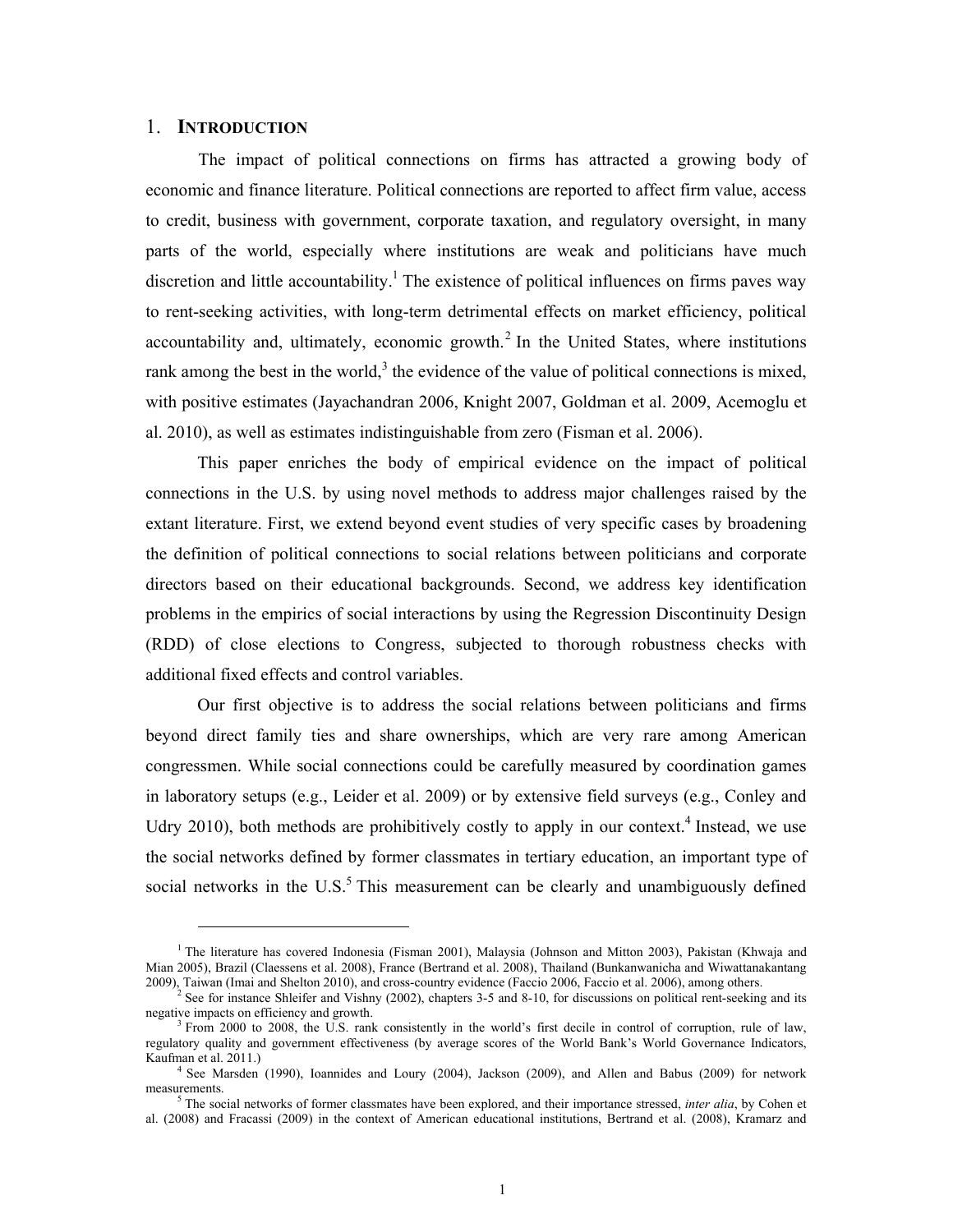based on publicly available information on educational backgrounds of all politicians and directors, and covers a sample much more representative than connections specific to a few politicians. We abstract from political connections based on campaign contributions (e.g. Cooper et al. 2011), as we find it difficult to establish clear links between specific firms and politicians based on these contributions in the U.S. During our period of study firms cannot contribute to political candidates, except in setting up political action committees to receive donations from its employees, often to both major parties. Even those committees often channel the contributed funds to larger-scale committees, and only a small fraction of those funds goes to specific candidates' campaigns.

Our second objective is to propose a convincing solution to the identification problem related to connections between politicians and firms. Many unobservable characteristics of politicians and firms can influence a political link (or the measure thereof) and the outcomes at the same time, thereby confounding the effect we want to attribute to social network connections.<sup>6</sup> In specific contexts, event studies using arguably exogenous news and event probabilities from prediction markets may provide time-series identification to this issue (see, for instance, Snowberg et al. 2007, or Fisman 2001). However, the reliance on specific events may compromise the generalizability of the empirical findings.

Our novel approach consists of a cross-sectional identification of the effect of social connections of politicians and directors, using close elections to Congress. Lee (2008) shows that close elections can be considered a Regression Discontinuity Design (RDD), a natural experiment that produces near-randomized-trial identification with strong internal validity. Accordingly, a connection to a politician elected to office by a small margin is almost identical to a connection to one defeated by a small margin, in both observable and unobservable characteristics, similarly to a randomized experiment around the threshold. The strength of RDD more than offsets a potential weakness of traditional event studies, in that we correctly estimate the value of connection even if the market misestimates the probability of event. Event-study techniques are still used in our approach only to improve estimation efficiency, and are not essential to the results. Moreover, Lee and Lemieux (2010) also show that the estimated effect is a Weighted Average Treatment Effect (WATE) representing all politicians with a nonzero chance of experiencing a close election.

Thesmar (2012), and Nguyen (2012) for France, and Lerner and Malmendier (2011) and Shue (2011) for Harvard Business School alumni. In the U.S., educational institutions received as much as \$41.67 billion in 2010, or 14% of all charitable donations, second only to religious organizations (the Giving USA Foundation, 2011.)

 $6$  See Durlauf and Ioannides (2010) and Blume et al. (2011) on the identification challenge regarding social *interactions*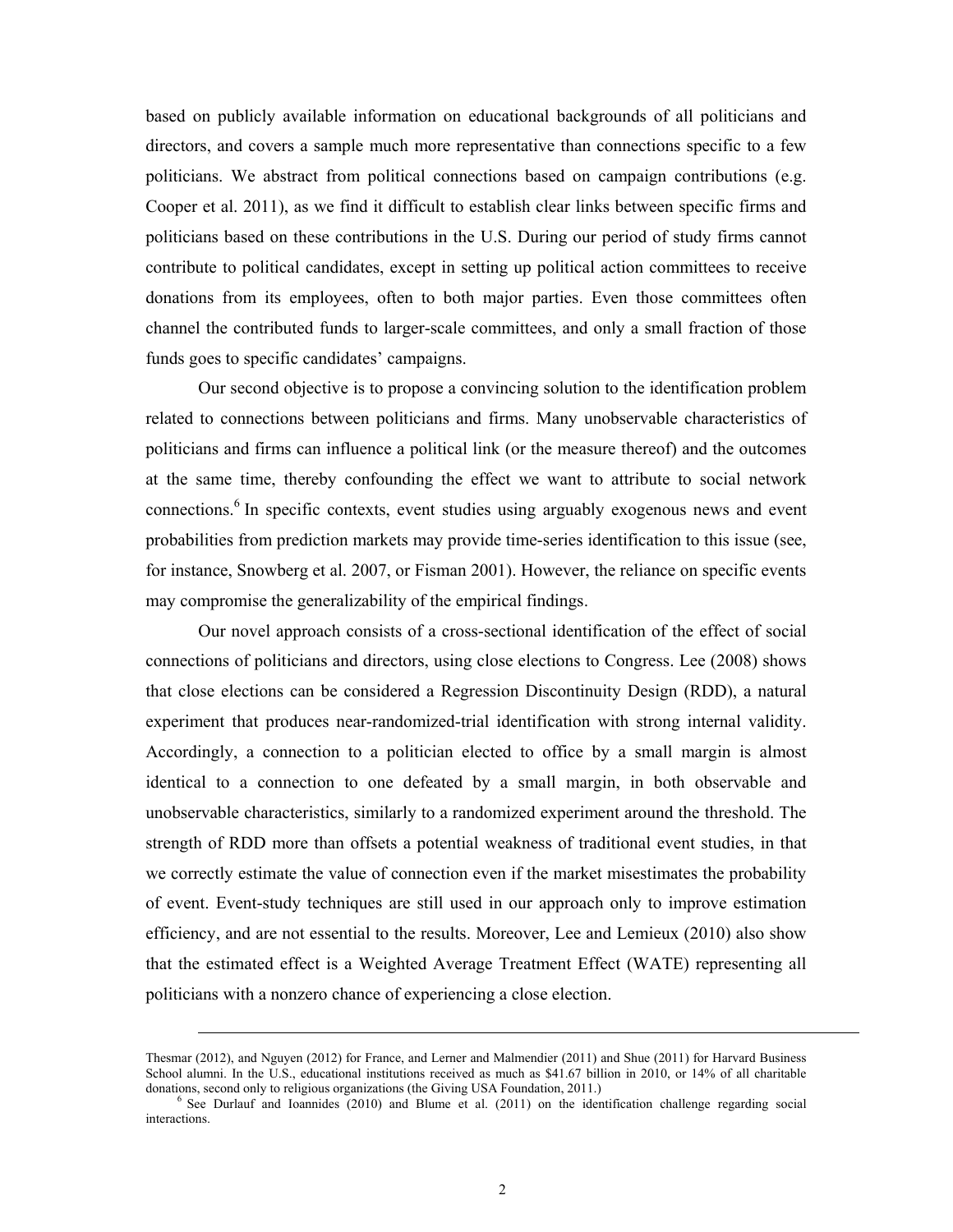The remaining identification challenge in social networks is the confoundedness of homophily. Coined by sociologists,<sup>7</sup> "homophily" refers to the phenomenon that people sharing the same characteristics are more likely to connect, thus confounding the effect of connections with the effect of shared characteristics. Earlier works using the social network of educational backgrounds (Cohen et al. 2008, Fracassi 2009) have distinguished between former classmate networks and alumni networks to highlight the effect of connections as opposed to that of shared characteristics. By including both politicians and directors, we are able to push this methodology further: we use school fixed effects to identify the effect of political connections by variations over time (school fixed effects are unusable in earlier works based solely on the connections of businessmen). We can thus ascertain that the discovered effects come from social connections, not homophily.

We obtain data on elections from 2000 to 2008 from the U.S. Federal Election Commission, from which we filter in only elections of a winning margin within 5% between the two frontrunners. We manually collect details of all politicians' educational backgrounds from the web archives of their campaigns, a process made difficult by the search for less prominent defeated candidates. We also obtain past education history for directors of public firms in the U.S. from BoardEx of Management Diagnostics Limited. We then form all pairs between close-election candidates (elected or defeated) and directors who graduated from the same educational institution (same campus) within one year of each other, and link each pair to the firm's stock performance around the date of the politician's close election. Each observation thus matches a firm's cumulative abnormal return on the event window to the win/loss status of the candidate who shares education background with a director of the firm.

We run a regression of cumulative abnormal returns of stock prices of connected firms on a Win/Loss dummy with semi-parametric controls as required in a RDD. This regression equation provides an estimate of the stock-market value of a new connection to a politician in Congress. As shown in Lee and Lemieux (2010), the RDD of close elections produces a consistent, unconfounded estimate of the effect of the treatment. In this context, a treated firm's connected politician gets elected to Congress, while a control firm's connected politician is defeated. This estimate is in fact as good as a randomized experiment around the vote share threshold of 50%, and can account for all confounding factors prior to the event, be they observable or unobservable. Therefore, the results are not affected when we control for any pre-event covariates, or vary the estimation method of abnormal returns. We can thus

 $7$  See McPherson, Smith-Lovin, and Cook's (2001) survey.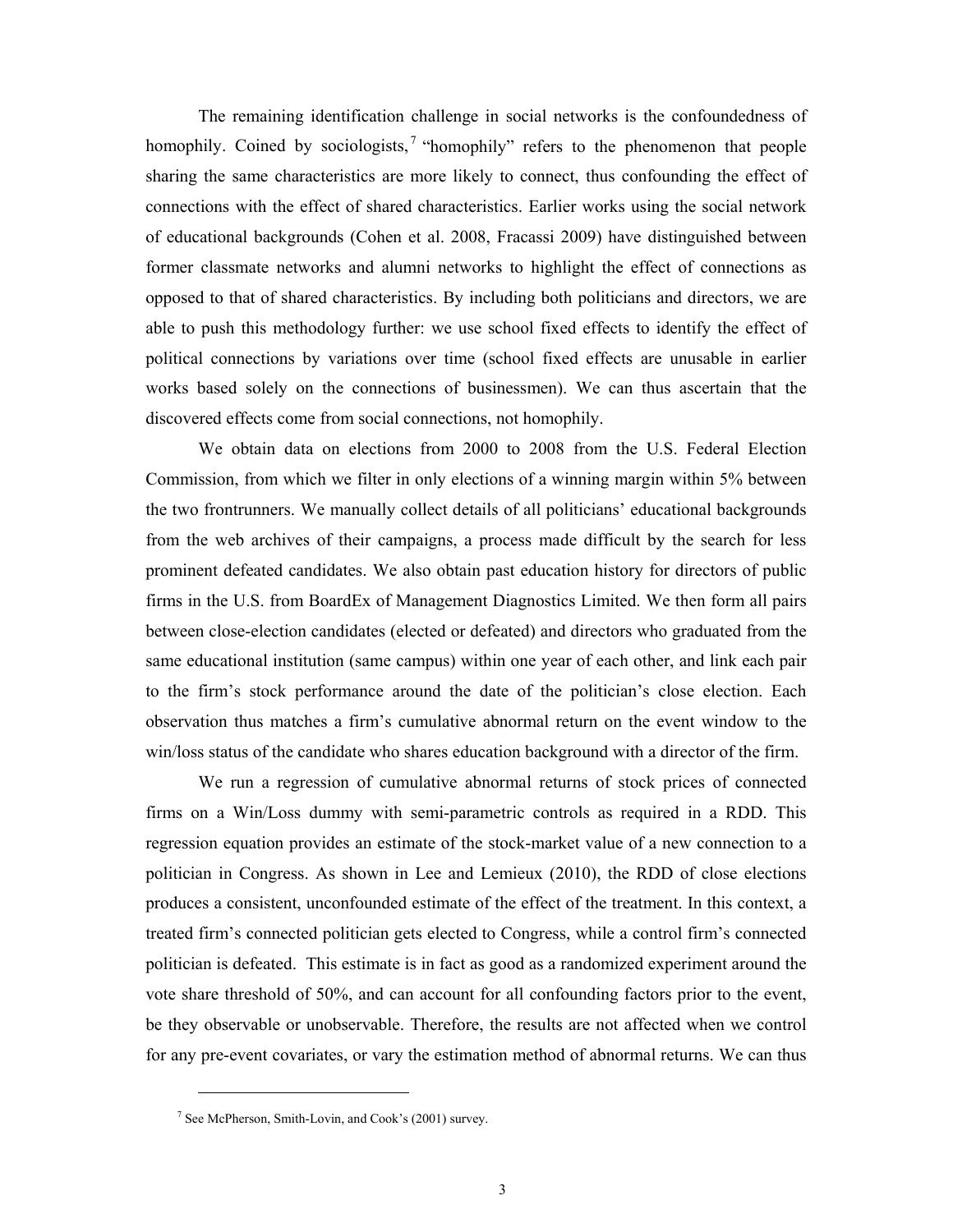focus on a single regression, while varying the subsample used in the regression.

In the terminology coined by Lee and Lemieux (2010), we estimate the Weighted Average Treatment Effect (WATE), where the weight of each observation is the probability that a politician experiences a very close election. While some politicians are less likely to have that experience than others, the inclusion of highly visible politicians such as John Ashcroft or Walter Mondale in our sample implies that our estimate can cover a very large share of the population of politicians and is therefore generalizable, unlike previous interpretations of RDD which are considered only applicable to the threshold value. Taken together, our estimate identifies a treatment effect that can shed light on social connections between Congressmen and corporate directors.

We obtain a variety of treatment effects, ranging from positive 8.59% for incumbent members of Senate Committees, to a negative 3.24% for challengers, to an overall effect of negative 2.65% during the event window from one day before to five days after the election. This result indicates that having a connected politician in Congress significantly decreases firm value by 2.65% on average and that the average effect is dominated by the effect of challengers. These effects' magnitude is sizeable: for an average market cap of \$2.1 Billion in our sample, a loss of 3.24% means \$68 Million, and a gain of 8.59% is equivalent to \$180 Million. Our results are robust through many specifications, parametric and nonparametric, with different measures of outcomes, under different definitions of the social network (former classmates or alumni), and across many subsamples.

We interpret the seemingly counterintuitive negative impact of political connections results as follows. The connected politician is already providing benefits to the firm at state level, where he may have more time and focus for business deals, and faces less institutional and public checks and balances. If he is elected to federal office, the firm is expected to get less benefit, whereas if he is defeated, he will most likely remain as active in state politics, probably return to his previous position and strengthen his role in the state party apparatus. As a result, the estimated treatment effect is negative. We empirically test and confirm four implied predictions. First, the value loss effect is present for politicians coming from state. not for those from federal politics. Second, the effect is stronger for states with lower institutional quality and smaller firms. Third, firm activities, measured by local newspapers' citations of firm names, decrease in elected politicians' states, compared with defeated politicians' states. Fourth, directors connected to elected politicians tend to leave firm earlier than those connected to defeated politicians. Trading volume also increased significantly more for the stocks in our sample around election time, implying that the financial market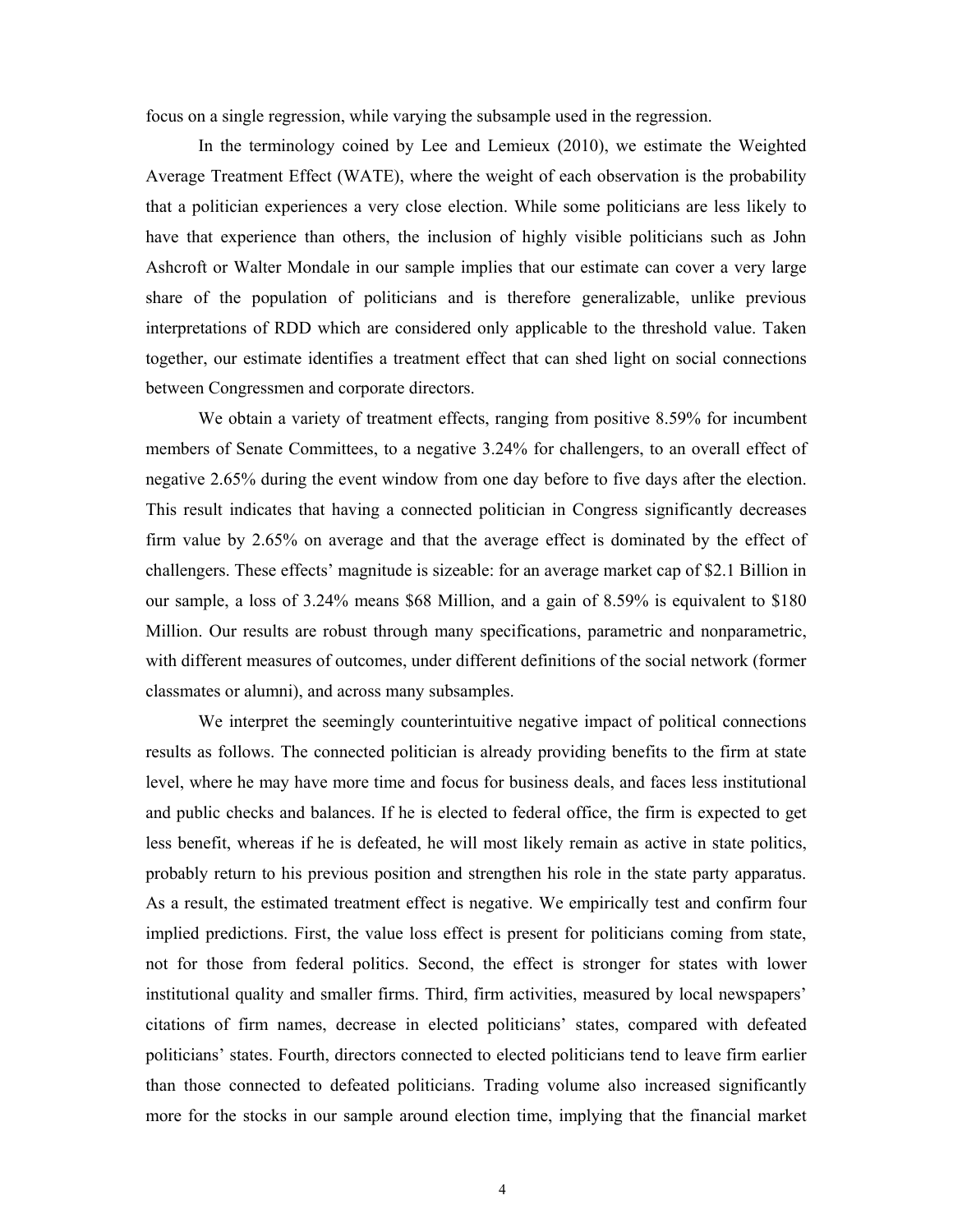pays particular attention to those events. Our result is thus interpreted as evidence of a higher value of connections for politicians at the state level than for politicians at the federal level.

This paper makes two main contributions to the literature on political connections. The first contribution is our solution to the identification problem. In extant literature, the study of political events, assumed as independent of political connections, has perhaps yielded the most convincing results. Knight (2007), Goldman et al. (2008, 2009), and Mattozzi (2008) exploit close elections in presidential races in the U.S.; Roberts (1990), Jayachandran (2006), Fisman et al. (2006), and Acemoglu et al. (2010) use news and events related to prominent American politicians; while Fisman (2001), Johnson and Mitton (2003), Bunkanwanicha and Wiwattanakantang (2009), Ferguson and Voth (2008), and Imai and Shelton (2010) treat politically important events in Indonesia, Malaysia, Thailand, Nazi Germany, and Taiwan. This strategy avoids the direct reverse causation channel, but, as discussed by Snowberg et al. (2008), many caveats persist, notably the unobserved prior probability of each event. The use of prediction markets as a helpful fix is unfortunately only limited to important events such as American presidential elections, and thus restrict the scope and undermine the generalizability of such analysis.

Other articles using non-political firm-related events such as appointments of directors (Faccio 2006, Goldman et al. 2009), bailouts (Faccio et al. 2006), IPOs (Fan et al. 2007, Francis et al. 2009) are subject to the endogeneity concern that these events are partly triggered by certain unobservable characteristics of the firms. Khwaja and Mian (2005), Dinc (2005), Leuz and Oberholzer-Gee (2006), Bertrand et al. (2008), Claessens et al. (2008), Li et al. (2008), and Boubakri et al. (2009) rely on fixed effects and/or difference-in-difference strategies, and are liable to confounding biases induced by time-varying characteristics of firms or politicians/political parties.

Despite extensive robustness checks of causality in prior literature, the endogeneity of political connections remains a thorny issue. Even in the best event-study setups with perfect measures of prior probabilities of events, it is hard to rule out the possibility of unobserved firm characteristics affecting both a firm's outcome and political connections (exceptions) include randomized assignments to social networks as studied by Lerner and Malmendier 2011, and Shue 2011.) For instance, a defense technology firm can recruit a former secretary of defense because of his expertise in defense technologies, and will likely benefit from the political success of his pro-war former party fellow members, without this effect deriving from a "political connection," as previously defined. Our framework deals adequately with both the endogeneity of the connected politician and the selection bias in networks due to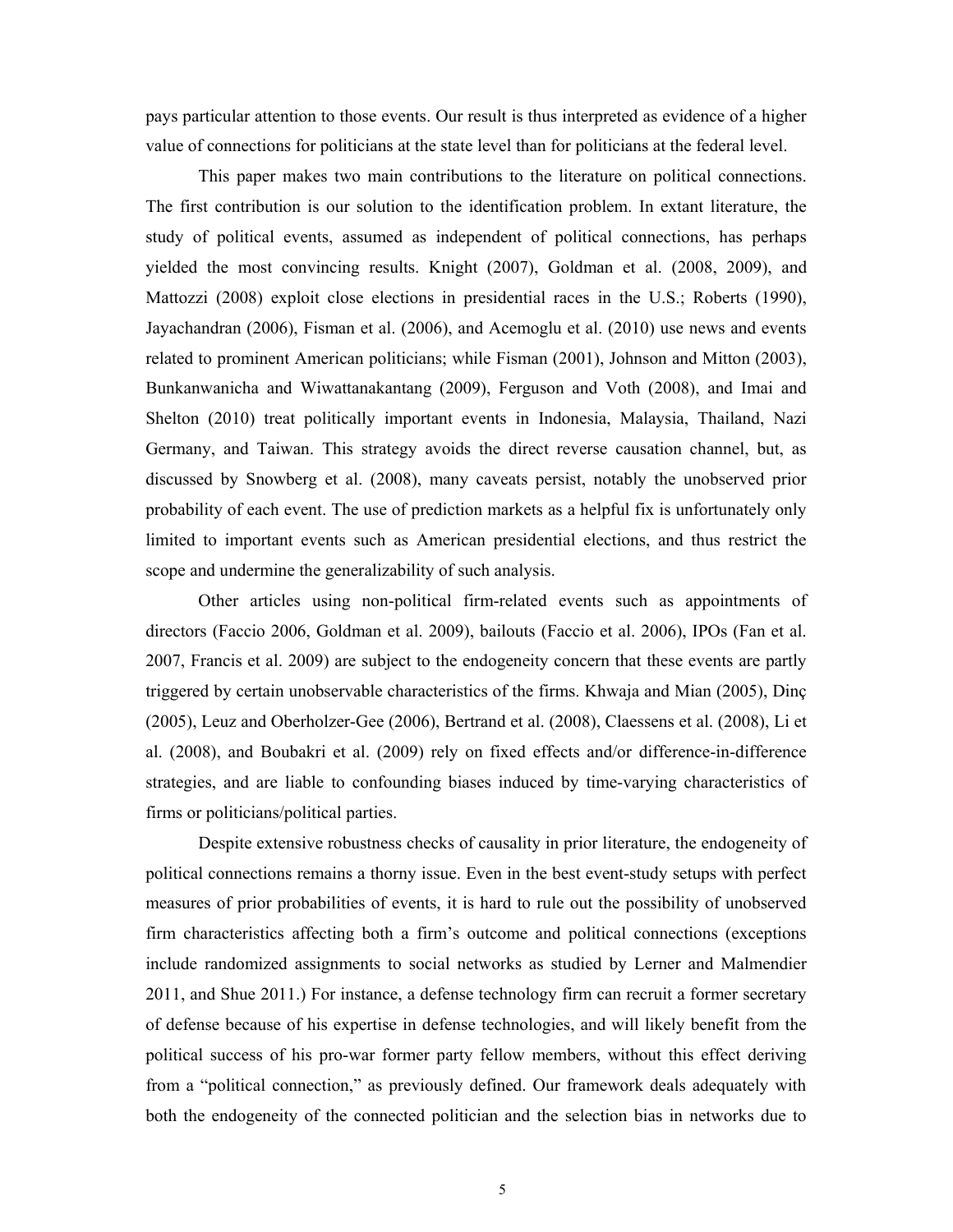homophily, providing a powerful internal validity of the empirical results. Moreover, the estimated effect is a WATE across the sample of all politicians susceptible to experiencing a close election, and across sampled firms, which are comparable to Compustat's universe, therefore enforcing the external validity of the estimate.

In extant literature, RDD of close elections have been mostly used with politicians' behaviors and outcomes, such as election advantage, roll call votes or wealth accumulation (surveyed by Lee and Lemieux, 2010.) To the best of our knowledge, we are the first to apply close election RDD to outcomes of firms linked to politicians. This can pave way for further applications of RDD in corporate finance, a hitherto underexploited possibility.<sup>8</sup>

Our second contribution is the finding of a large variation in the value of political connections and the importance of state-level political connections. While the negative average estimated value of connection to congressmen appears at first glance counterintuitive, it does not contradict the existing literature on the positive value of political connections (e.g., Fisman, 2001, Faccio, 2006, Goldman et al. 2008). We argue that it results from the firm's lost benefits when the connected politician moves away from state politics. It is consistent with Fisman et al.'s (2006) finding that, on average, firms do not enjoy financial benefits from their connections to Vice President Dick Cheney. Contributing to the literature on corruption across U.S. states (Glaeser Saks, 2006), our results are, to our best knowledge, the first to provide strong empirical evidence of the remarkable variation in institutional quality between federal and state levels in the U.S. We uncover very different values of political connections, and highlight the importance of state-level political connections, which calls for further attention on state-level political research and institution design.

The remaining of the paper is organized as follows. Section 2 details the methodology. Section 3 provides data description. Section 4 reports the major empirical results and robustness checks. Section 5 discusses and explains the findings. Section 6 concludes.

### 2. EMPIRICAL METHODOLOGY

#### $21$ CONCEPTUAL FRAMEWORK OF THE IDENTIFICATION

Evidence of the impact of a political connection on firm value is subject to two types of endogeneity biases. The first bias comes from the endogeneity of the "political" part in "political connection." The estimated effect could reflect (i) a reverse causation channel when a well-performing firm may be able to help its connected politicians win elections, or (ii) an omitted variable bias when connected firms and politicians are affected by the same

<sup>&</sup>lt;sup>8</sup> Exceptions include Chava and Roberts (2008), Cuñat et al. (2012), Kerr et al. (2011).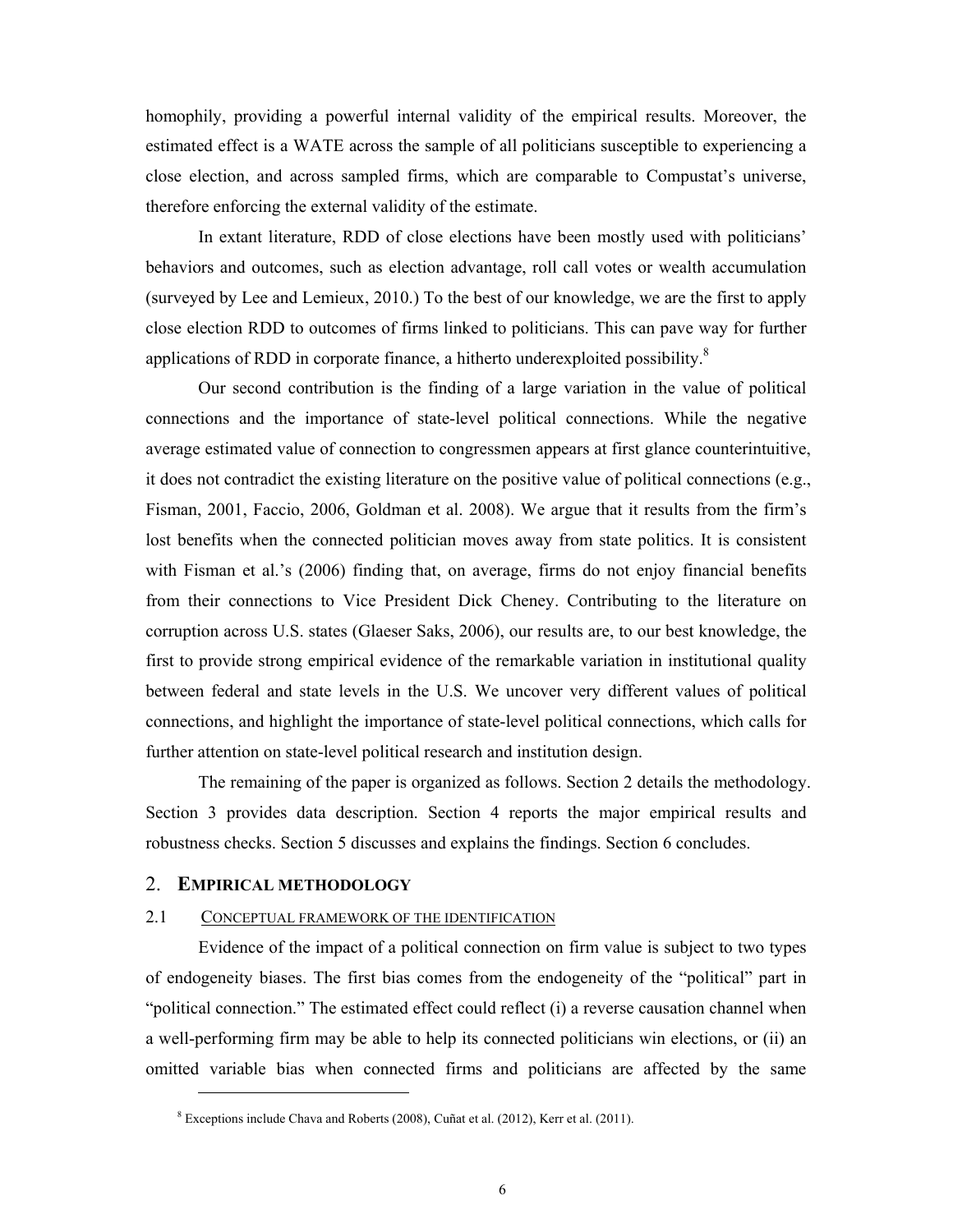unobservable factor, such as a shift in public opinion. The second bias comes from the endogenous determination of the "connection," usually termed as the problem of homophily when individuals are connected because of similarity. While the first bias is best eliminated with a randomization of the assignment of a politician to office, the second bias can be solved with a randomization of connections between firms and politicians. In practice, both types of randomization are hard to find.

David Lee's (2008) pioneering work on Regression Discontinuity Designs points out that, under the key assumption that candidates are unable to precisely manipulate the result of the election, the event of winning close to the vote threshold of 50% is almost randomized between the top two runners. Intuitively, as candidates only have imprecise control over the assignment of win or loss, everyone has approximately the same probability of getting a vote share of just above or just below  $50\%$  – similar to a coin flip – independently of all preelection observable and unobservable variables. In other words, conditional on the election being close, winners and losers are equal in all aspects. One can therefore estimate the average treatment effect of connections to elected politicians versus defeated politicians without any endogeneity bias, ensuring the internal validity of the results.

In addition to the cross-sectional identification by RDD, time-series identification from event-study market models is used to calculate stocks' Cumulated Abnormal Returns (CARs). However, while the use of CARs improves estimation efficiency by reducing market noises, it is not essential to our results, thanks to the near-random nature of RDD assignments. Traditional event studies rely on the event's exogeneity and assumptions of the market's prior beliefs, which only prediction markets may capture (see discussions in Fisman, 2001, and Snowberg et al., 2008). In contrast, our design is always valid, even if the market's prediction is largely incorrect. Indeed, suppose that the market predicts a winning probability of 65% instead of the correct probability of 50% (the RDD uses real vote share outcomes to address the realized 50% vote share threshold.) For \$100 of perceived value of winning, the pre-event connection will be priced by the market, incorrectly, at \$65. The post-event market reaction to a realized win is \$35, and that to a realized loss is negative \$65. RDD estimation still produces, correctly, the difference of  $$35-(-$65) = $100$ , exactly the right value of having a connection to an elected politician. (See the appendix for more details.)

On their external validity, the results from the RDD are generalizable. Lee and Lemieux (2010) point out that the RDD estimate is not only informative for close elections but also for others. The estimate can be interpreted as a Weighted Average Treatment Effect (WATE) of being politically connected, where each politician's weight is her ex ante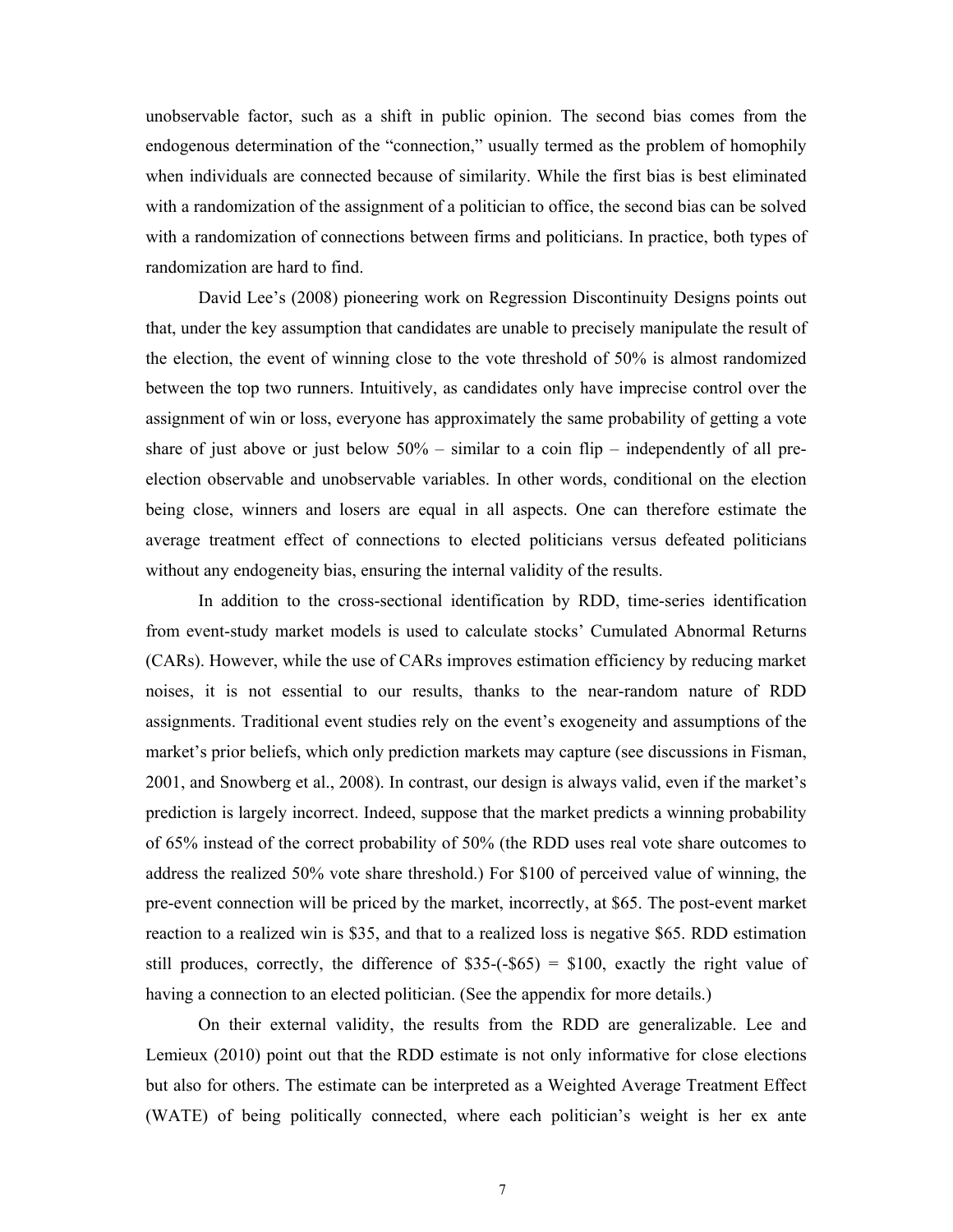likelihood to be in a close election. This likelihood is nontrivial for most American politicians. Even very powerful politicians are not immune to close elections, as the Senate majority leader Harry Reid experienced in 2010. On the other hand, there is no particularity in our sample's firms, which are, as we show in Section 3, comparable to firms in the Compustat's dataset.

#### 2.2 **EMPIRICAL SPECIFICATIONS**

We follow Lee and Lemieux (2010) in designing two main econometric specifications to estimate the effect of political connection. Each observation represents a connection between a close-election top-two candidate and a connected firm's director through a specific university program for a given election year. The dependent variable is the firm's stock price Cumulated Abnormal Return in a window around the election day. The treatment variable is an indicator whether the connected politician wins or loses that race.

The first specification consists of an OLS regression of the outcome variable on the treatment variable, controlling for vote shares of elected politicians and defeated politicians, where the sample is limited to all races with less than 5% vote margin. That is, we obtain the OLS estimate  $\hat{\beta}$  in the following equation, where  $VS_i$  stands for vote share:

 $CAR_i = \beta Winlose_i + \delta_W VS_i \mathbf{1}_{\{VS_i \ge 50\% \}} + \delta_L VS_i \mathbf{1}_{\{VS_i < 50\% \}} + \varepsilon_i.$ 

Standard errors are calculated from the OLS regression, and are clustered at the politician level for each election. In robustness checks, we also include polynomials of different orders of the vote shares, other levels of clustering, and two-way clustering.

The second specification uses nonparametric regressions of the outcome variable on the treatment variable on two separate subsamples of winners and losers. Predictions of the outcome variable are calculated at the threshold of 50% vote share for each sample, and their difference is reported. Technically, we use the nonparametric local cubic polynomial regression of the equation:

$$
CAR_i = F(VoteShare_i) + \varepsilon_i
$$

on the subsample where  $VoteShare_i < 50\%$  to estimate the function  $\hat{F}_-(.)$  and on the subsample where  $VoteShare_i > 50\%$  to obtain  $\hat{F}_+(.)$ . The estimated effect is calculated as  $\hat{F}_{+}(50\%) - \hat{F}_{-}(50\%).$ 

#### $2.3$ OTHER IDENTIFICATION CONCERNS

Link definition: By defining connections as pairs of classmates, we may raise doubts about the realistic nature of those connections, as most people have only a small number of real friends even among classmates (Leider et al. 2009). Yet this should not be a concern to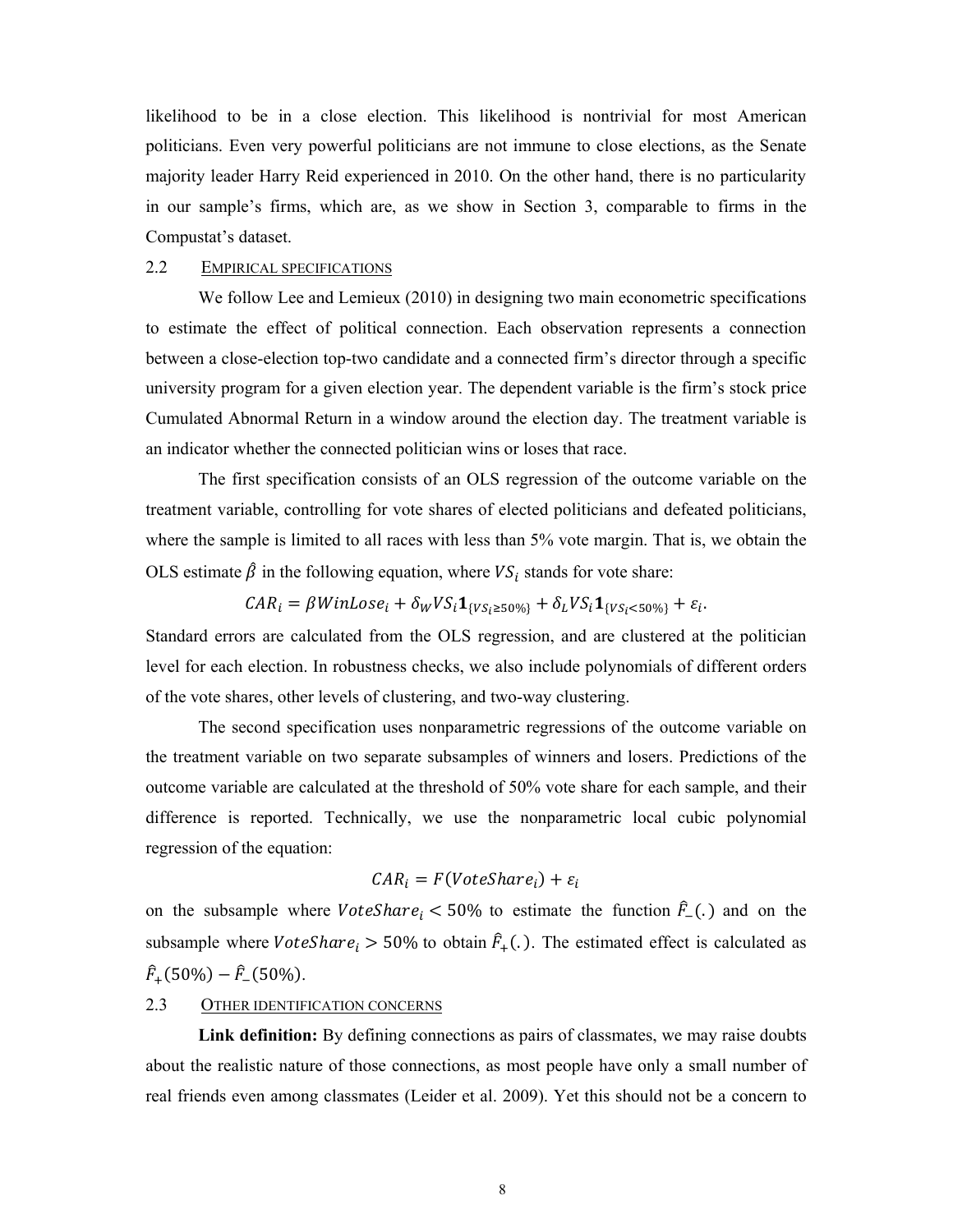our finding. As real friendship is nuanced by classmate connections, the measurement errors will produce an attenuation bias that reduces the absolute size of the estimate and its statistical significance. The effect of real friendships can then be even larger than that found in this paper. Besides, classmate connections can be essential in the development of relationships after college or graduate school by providing mutual trust, common ground in communication, and common access to the same social network. Former classmates are therefore much more likely to later develop a strong connection, even if they were not close friends at school. In fact, several papers have shown the impact of this measurement of connections in many contexts (Cohen et al. 2008, Fracassi 2009, and Nguyen 2012).

**Homophily:** While the links between firms and elected congressmen are identified as an almost-random treatment in our context, the full social networks of classmates and alumni, including links to both elected and defeated congressmen, are taken as exogenously given. This definition of social network, while ruling out direct reverse causality, still tolerates the problem of homophily (McPherson et al. 2001), whereby unobserved shared characteristics influence same school attendance by politicians and businessmen, as well as their future outcomes. For example, a politician and a director may be both interested in military studies, and decided to join a university that specializes in military studies; years later, the election of the former has the potential to affect the latter's firm value through new defense policies, without passing through the social network. While the RDD still correctly identifies the effect of "political connection" defined by former classmate links, it is harder to claim that the effect works through social network mechanisms.

We propose a simple, albeit partial, solution: common, time-invariant characteristics of school cohorts can be captured by school fixed effects. The estimated effect is then identified across years and by individuals who went to more than one school. As it turns out, the results are not much affected by the inclusion of school fixed effects, hence homophily is not a prevalent problem for our estimation.

Market pricing mechanism: A different concern arises regarding how political connections are translated into stock price reactions. Our framework, in fact, does not require that all potential investors know about the politician-director educational links and the election outcome. A few investors who follow related firms, including but not restricted to insiders, may be sufficient to create the stock price impact. Furthermore, at the state level, local investors might follow more closely the political connections to local firms. Indeed, we have checked trading volumes, and found evidence that there is particular market attention, in terms of abnormal trading volume, on the connected firms around the election day. As argued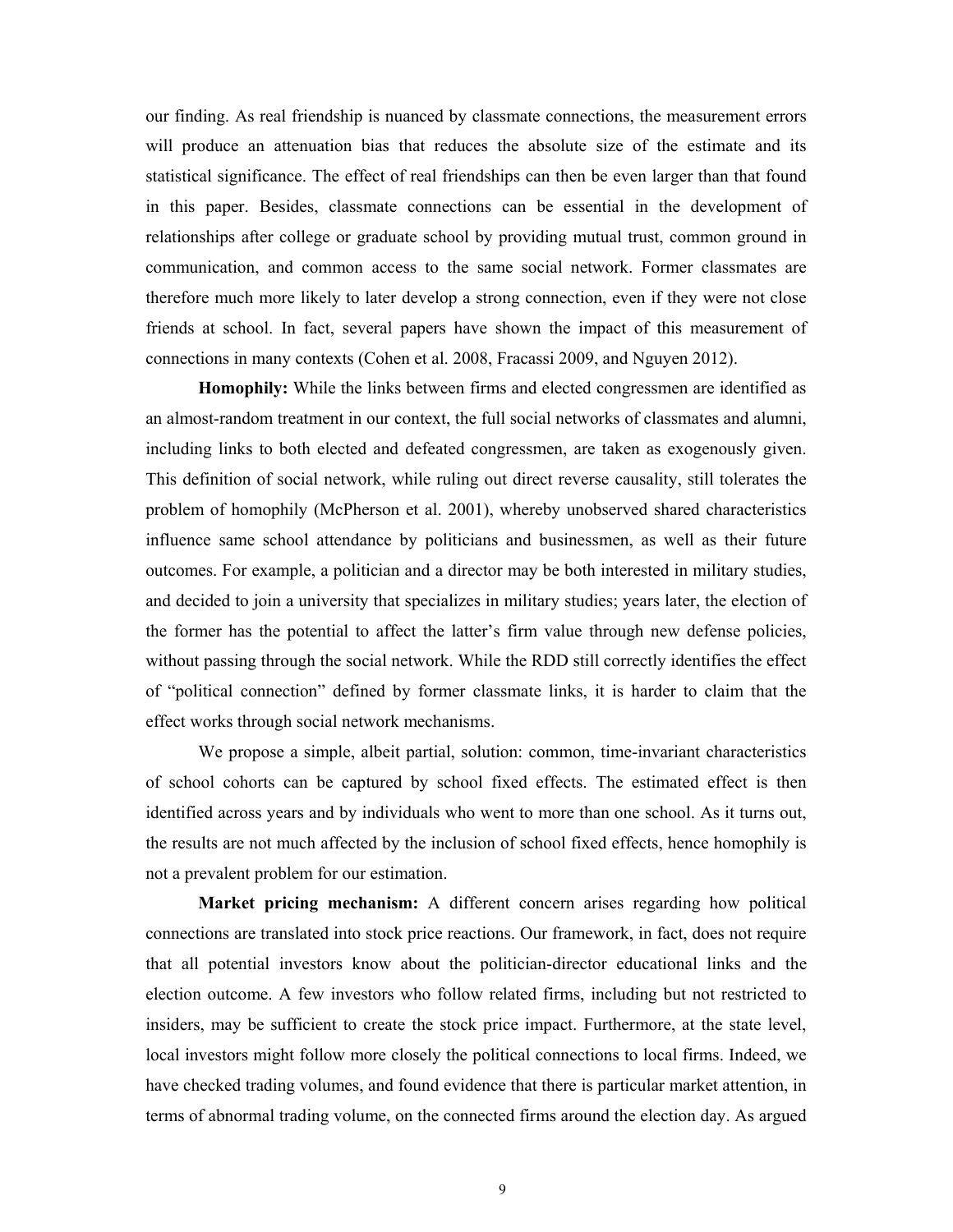above, even if the market incorrectly predicts election probabilities, our estimate is still valid.

**Control variables:** As explained previously, since the RDD's assignment is almost random, the inclusion of any control variable calculated before the event and the use of various models to calculate CARs will not affect RDD's estimate. Controlling for poll results or campaign contributions, among others, do not affect any results. However, in certain cases additional control variables may improve estimation efficiency and reduce noises.

In summary, our research design consistently estimates the WATE of being connected to a politician in Congress, where the effect is averaged with weights over the sample of all politicians who stand a chance of experiencing a close election.

### 3. **DATA DESCRIPTION**

We build our sample using data from several sources. We collect the federal election results from the Federal Election Committee (FEC) website. Every two years, FEC publishes certified federal election results compiled from each state's election office and other official sources. The published data contain information on primary, runoff, and general election results for the U.S. Senate, the U.S. House of Representatives, and, when applicable, the U.S. President. For each election, we identify the candidate finishing first and second and calculate the margin of votes between the top two candidates. A close election is specified by a margin of votes of less than  $5\%$ .

As reported in Panel A of Table D1, we identify 128 close elections for U.S. Senate (23 elections) and Congress (105 elections) between 2000 and 2008. The average Win/Loss margin across all elections is  $2.54\%$  ( $2.42\%$  with Senate elections and  $2.57\%$  with House of Representatives elections). Panel B shows summary statistics of elections and politicians per year. The average number of elections per election year is 26 (with a maximum of 36 and minimum of 15). Our sample elections involve on average 89 politicians per year; and the average number of connected firms per year is 362.

### [Insert Table D1 Here]

Most importantly, we construct a unique dataset through a long process of handcollecting biographical records of the candidates in these elections using Lexis-Nexis biographies, which contain active and inactive biographies from the *Who's Who* publications. Our scope of search includes biographies in (i) Who's Who in American Politics, (ii) Member *Biographical Profiles – Current Congress*, (iii) *World Almanac of U.S. Politics*, and (iv) The *Almanac of American Politics*. For each candidate, *Who's Who* biographies provide a brief vita, including the candidate's employment history, all undergraduate and graduate degrees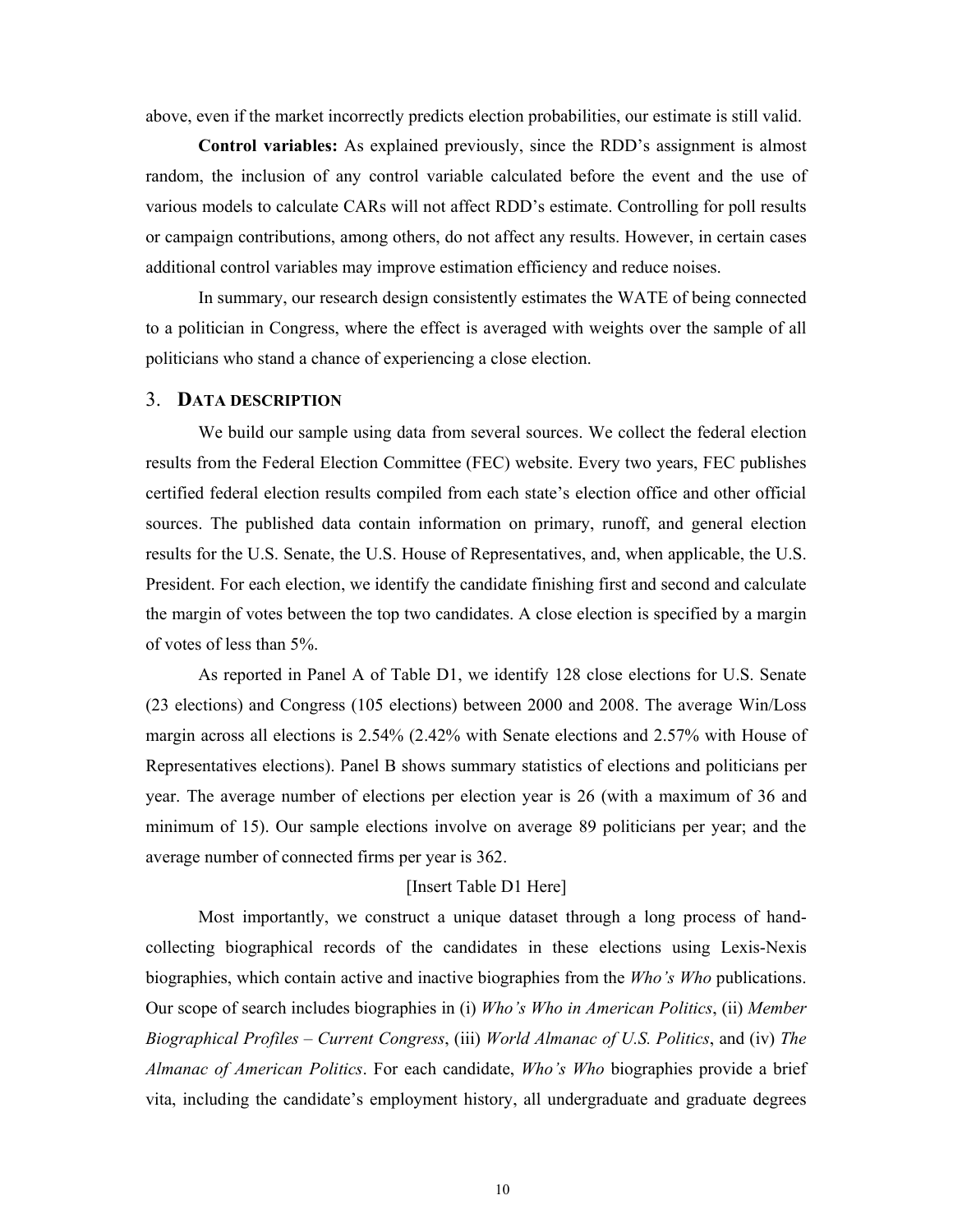attained, the year in which those degrees were awarded, and the awarding institution. For the biographies unavailable in Who's Who, we use Library of Congress Web Archives, Internet Archives, politicians' archived websites, and other sources on the World Wide Web. We retain entries for which we can positively identify the politician.

We obtain biographical information and past education history for directors and senior company officers from BoardEx of Management Diagnostics Limited. The dataset includes board directors, senior company officers for active and inactive firms, their employment history, educational backgrounds and their participation in social and charity organizations. We restrict our sample to board directors in U.S. publicly listed firms.

We construct our social network measure through educational institutions. We define a political connection as a link between a firm's director and an election candidate who graduate from the same university's college or professional school within a year. We thereby match Who's Who and BoardEx biographies by institutions and degrees. Following Cohen, Frazzini, and Malloy (2008), we group the degrees into six categories: (i) business school (Master of Business Administration), (ii) medical school, (iii) general graduate (Master of Arts or Master of Science), (iv) Doctor of Philosophy, (v) law school, and (vi) general undergraduate. To identify a politician's alumni network, we relax the restriction on graduation year. Finally, we match our data to stock return data from the Center for Research in Security Prices (CRSP).

Panel C reports the distribution of common educational backgrounds of directors and politicians in our sample. Degrees for undergraduate studies seem to be the most prevalent type of connection between directors and politicians: 74.8% of politicians and 86.8% of directors are connected through their undergraduate studies, having graduated from the same school/university within one year. The figures are 9.6% and 3.6% for law school; 7.6% and 4.6% for business school; 6.8% and 4.2% for other graduate degrees. Medical school and doctoral degrees appear to be the least likely to connect politicians and corporate directors. Only 0.4% of politicians and 0.1% of directors are connected through medical school, while 0.8% of politicians and 0.7% of directors are connected through Ph.D. programs.

Panel D reports firm characteristics in our sample and compares them to those in the Compustat universe. The sample's firm market capitalization averages at \$2.13 billion, with a maximum of \$58.64 billion and a median of \$0.40 billion; these figures are fairly comparable to those of the Compustat universe (\$2.29 billion, \$467.09 billion, and \$0.24 billion,

<sup>&</sup>lt;sup>9</sup> We did not construct links between people previously working in the same firm, as only a few in our sample of politicians have previously worked in a publicly listed firm.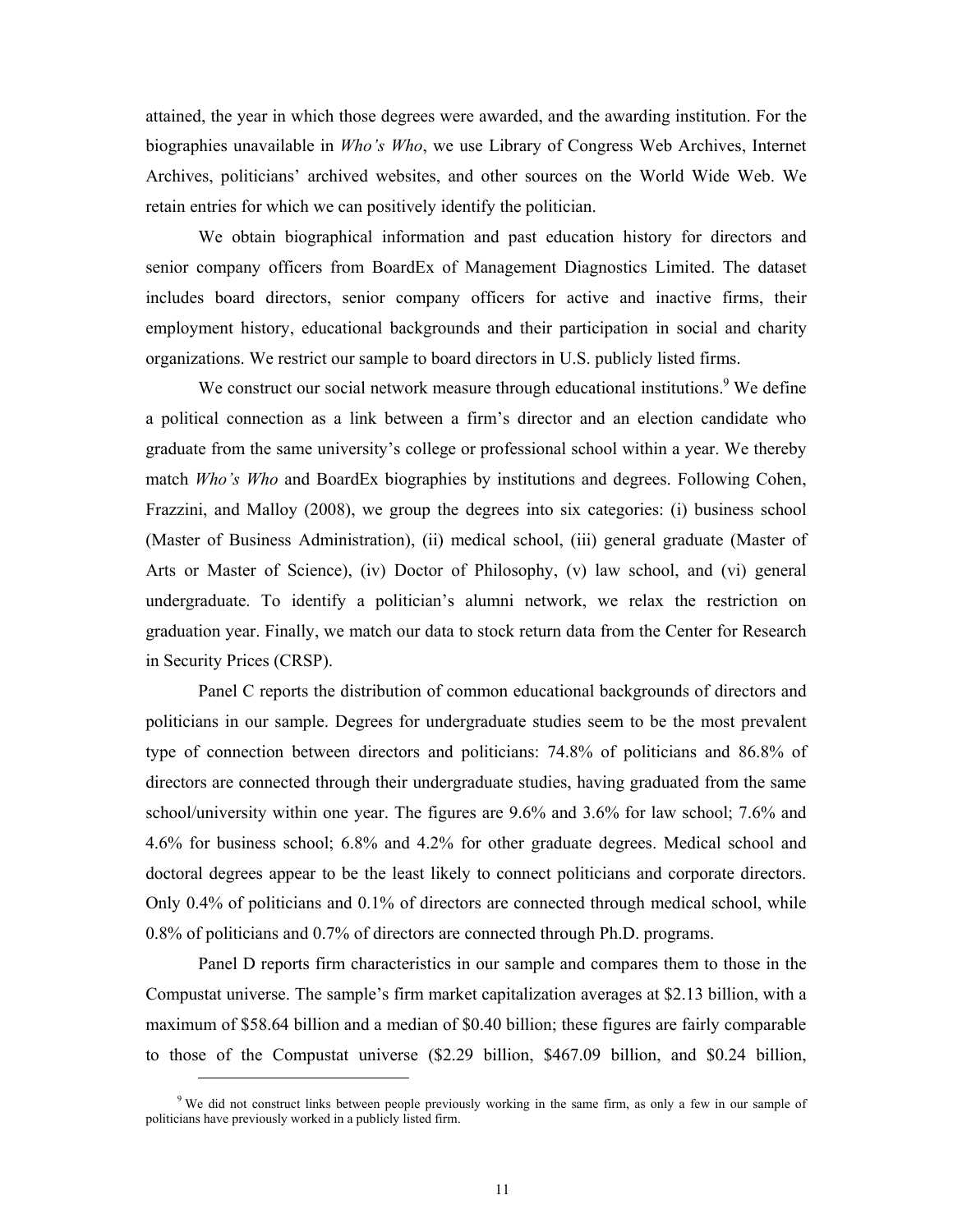respectively). Our average firm has a market-to-book ratio of  $4.50$  and age of  $8.60$  years, as compared to a ratio of 4.30 and age of 8.10 years for an average Compustat firm.

### 4. MAIN EMPIRICAL RESULTS AND ROBUSTNESS CHECKS

In subsections 4.1 and 4.2, we report results from the main empirical specifications, and propose an explanation of the findings. Subsections 4.3 and 4.4 present results from various subsamples and the network of alumni, respectively. Subsection 4.5 shows robustness  $e$ hecks using alternative and non-parametric estimations.

### 4.1 RDD ESTIMATIONS OF THE IMPACT OF POLITICAL CONNECTIONS

Similar to the prior literature (Fisman 2001, Faccio 2006, Goldman et al. 2009), we start by investigating connections to strong politicians, namely incumbent congressmen on powerful committees. Empirical results are reported in Table 1. We relate stock price cumulated abnormal returns (CAR) of connected firms around the election day to the connected politician's election result. Each observation pairs a firm's director to a candidate finishing first or second in a close election, both of whom graduate from the same university program within a year (Cohen et al. 2008). We follow conventional event study methods to calculate abnormal returns, cumulated from day -1 to day 5, in a single-factor model, with  $\beta$ estimated from the pre-event window from day  $-315$  to day  $-61$ . The event day (day 0) is the election day reported by the Federal Election Commission, which is always a trading day. As we later show in Section 4.5, our results are not sensitive to the method of estimation of abnormal returns, unit of observation, or event window. We limit the sample to elections in which vote share between the top two candidates is between  $48.5\%$  and  $52.5\%$  (so the margin is at most  $5\%$ ), and control separately for winners' and losers' vote shares, as suggested by Lee and Lemieux  $(2010)$ , to obtain the effect at the exact threshold of 50%.

We focus first on firms connected to incumbents. While the average value of connection to an incumbent congressman is estimated to be insignificantly different from zero, as shown in column  $(1)$ , certain congressmen may be particularly powerful, and garner above-average benefits for their connected firms. We explore this possibility by considering subsamples of members of important committees.

### [Insert Table 1 Here]

Column (2) reports that connections to a member of one of the Senate committees who wins a close re-election generate a positive stock price reaction of 8.59% above that of the loser. This large impact is statistically significant at the 1% level. This effect is due mostly to senior members of the Senate. For senators with above-median seniority in committees, the effect is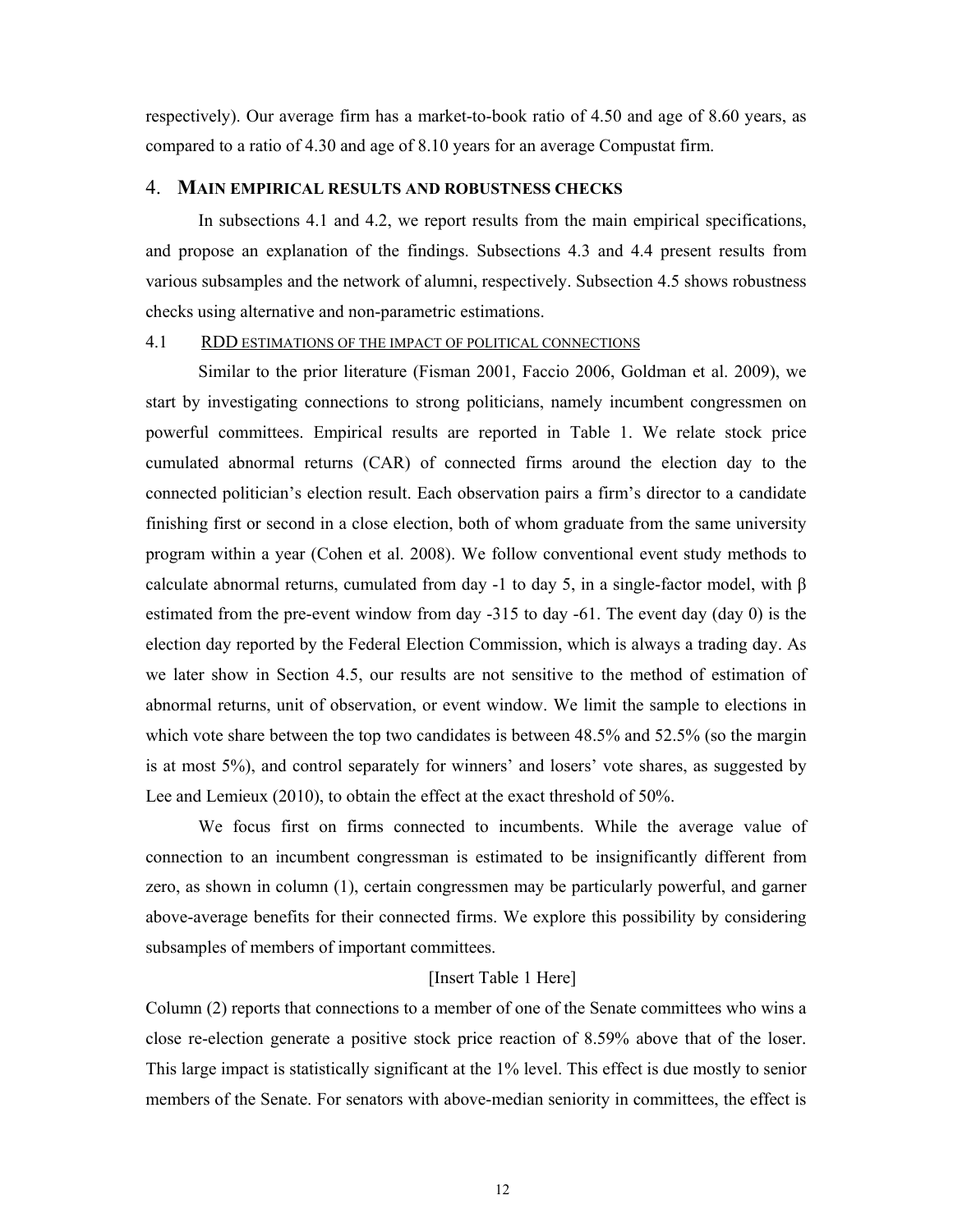10.40% and significant at the 1% level, as reported in column (3). Column (4) shows that the effect on firms connected to less senior senators is only 6.40%, significant at the 1% level. This finding confirms the role of seniority in Congress as previously stressed in political science (e.g., Roberts, 1990; Kellerman and Shepsle, 2009).

We also find consistent evidence of the value of connection to members of other committees in Congress. Columns (5) and (6) consider subsamples of Senate committees in charge of appropriations, natural resources, energy, and agriculture; and economic, financial, and budgetary matters, respectively, and show positive and significant impacts of comparable magnitude. Columns  $(7)$ ,  $(8)$ , and  $(9)$  report results on firms connected to incumbents in the House. The estimates are not statistically significant at conventional levels.

Results from Table 1 show that connections to powerful incumbent politicians are beneficial to firms. We next investigate whether the impact is different with firms connected to challengers in close elections to the Congress. For this purpose, we collect information on the positions candidates have held up to election and classify three categories of politicians whose main occupation in the election year was either (1) in a public office at federal level; (2) in a public office at state level or below; or (3) in other environments, including NGOs, labor unions, and independent professions, such as doctors and professors. Table 2 reports the benchmark estimates by the corresponding subsamples.

### [Insert Table 2 Here]

Column (1) shows the estimate for the subsample of challengers, including candidates in a race for an open seat from which the incumbent had retired. Contrary to the results on incumbents in Table 1, we find that, among challengers, the estimated effect of political connections is -3.24%, statistically significant at 1%. This result suggests that having a connected politician elected to Congress significantly reduces connected firms' value.

Columns  $(2)$  to  $(6)$  consider subsamples among challengers. Columns  $(2)$  and  $(3)$ distinguish between challengers coming from various positions at the federal level (for instance, in a senator's office) and the rest. The effect is -3.5% and significant for the latter, but insignificant and close to zero for the former. Column (4) reports the results on subsamples of challengers who had previously held state-level public offices, with an even stronger estimate of  $-4.36\%$  (significant at 1%). Column (5) considers challengers with previous experience at top-level state positions, including governors and state legislators, and obtains a similar coefficient of -3.89%, significant at 5%. On the other hand, for the rest of the candidates, the estimated effect is  $-3.52\%$ , but insignificant, as reported in column (6).

Taken together, Table 2 shows that a candidate's election to Congress appears to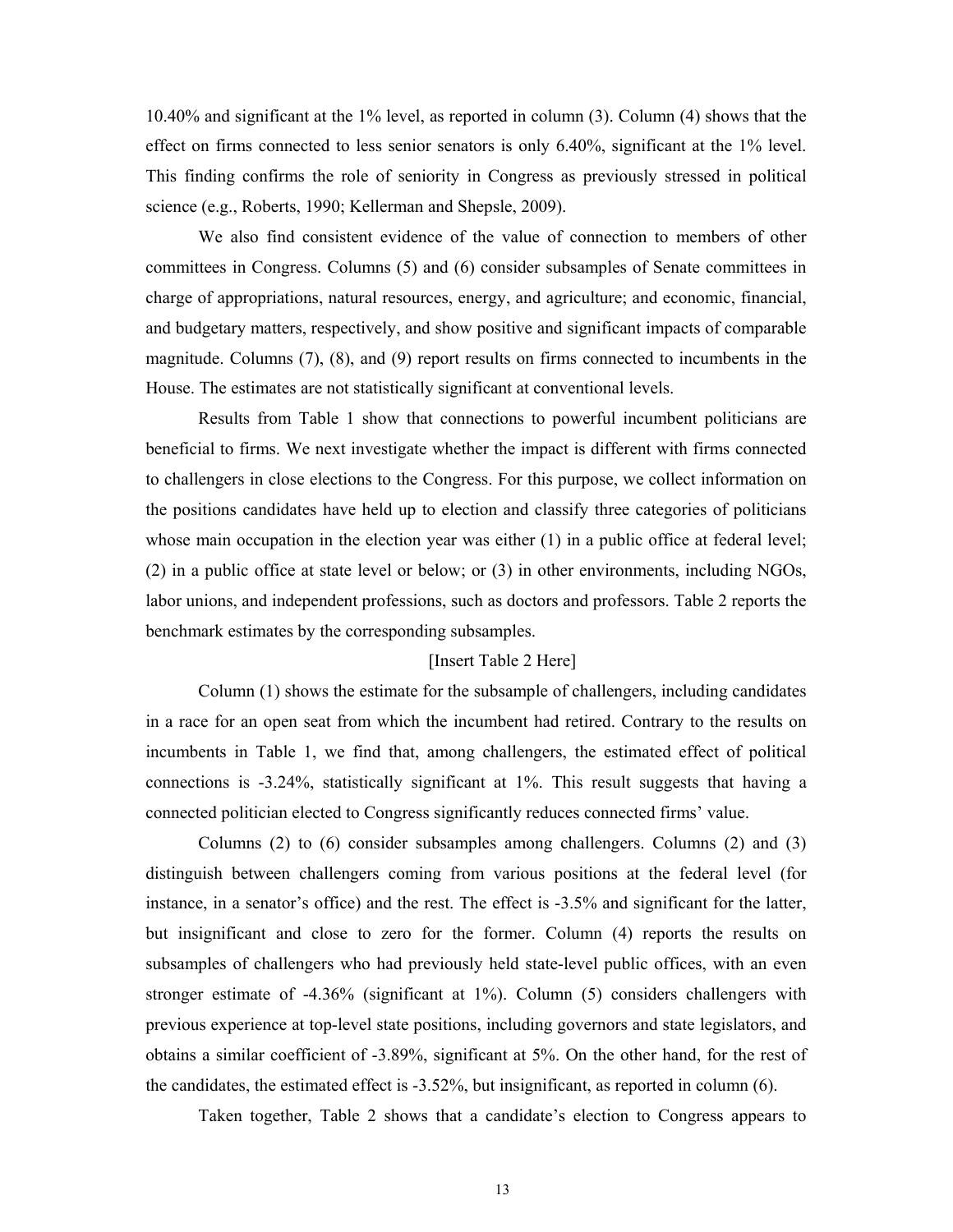significantly destroy value of connected firms if the elected congressman has been sufficiently entrenched in his home state. In contrast, the impact of congressmen coming from positions in federal office is not significantly different from zero.

The value impact of political connections, as reported in Tables 1 and 2, depends on the position and status of the politicians. Table 3 investigates the general impact of political connections in the pooled sample.

### [Insert Table 3 Here]

We find an overall negative and statistically significant value effect of connection to a winner in a close election. Column (1) shows our benchmark specification (vote share margin of 5% or less, controlling separately for winners' and losers' vote shares) with 1,819 observations across 1,268 firms and 170 politicians. We find an estimate of -2.65%, significant at 1%. Column (2) controls additionally for quartic polynomials of winners' and of losers' vote shares, and reports an even larger effect of -4.07%, significant at 1%. The results are similarly negative for polynomials of higher or lower degrees.

Columns (3) to (8) further show that the results are unaffected by "irrelevant" covariates." As argued in section 2, the inclusion of any additional control variable calculated before the event should not significantly alter the estimate of the treatment effect. Column (3) controls for characteristics of the politician (dummy variables for the party, gender, incumbency, Senate/House race), column (4) for connected directors' characteristics (age, gender, nationality, executive/non-executive role), column (5) for firm characteristics (market capitalization, book value of equity, total assets, return on asset, capital expenditure, and leverage), producing estimates very close to the benchmark in column (1) and all significant at 1%. In a similar vein, unobservable characteristics of the election year or the industry also appear to be irrelevant covariates and thus do not alter much the main estimate, as shown in columns (6) and (7). As expected, the main results are not driven by any year-specific or industry-specific unobservables.

Including fixed effects for educational institutions, however, may substantially affect the main estimate, if a strong homophily factor pertains in the formation of the school networks that we consider, as discussed in the previous section. Controlling for school fixed effects, column (8) still produces a similar, slightly larger estimate of -2.75%, significant at 1%. It implies that network homophily is relatively unimportant to our treatment, and that shared school characteristics are not the factor behind the negative estimate of the value of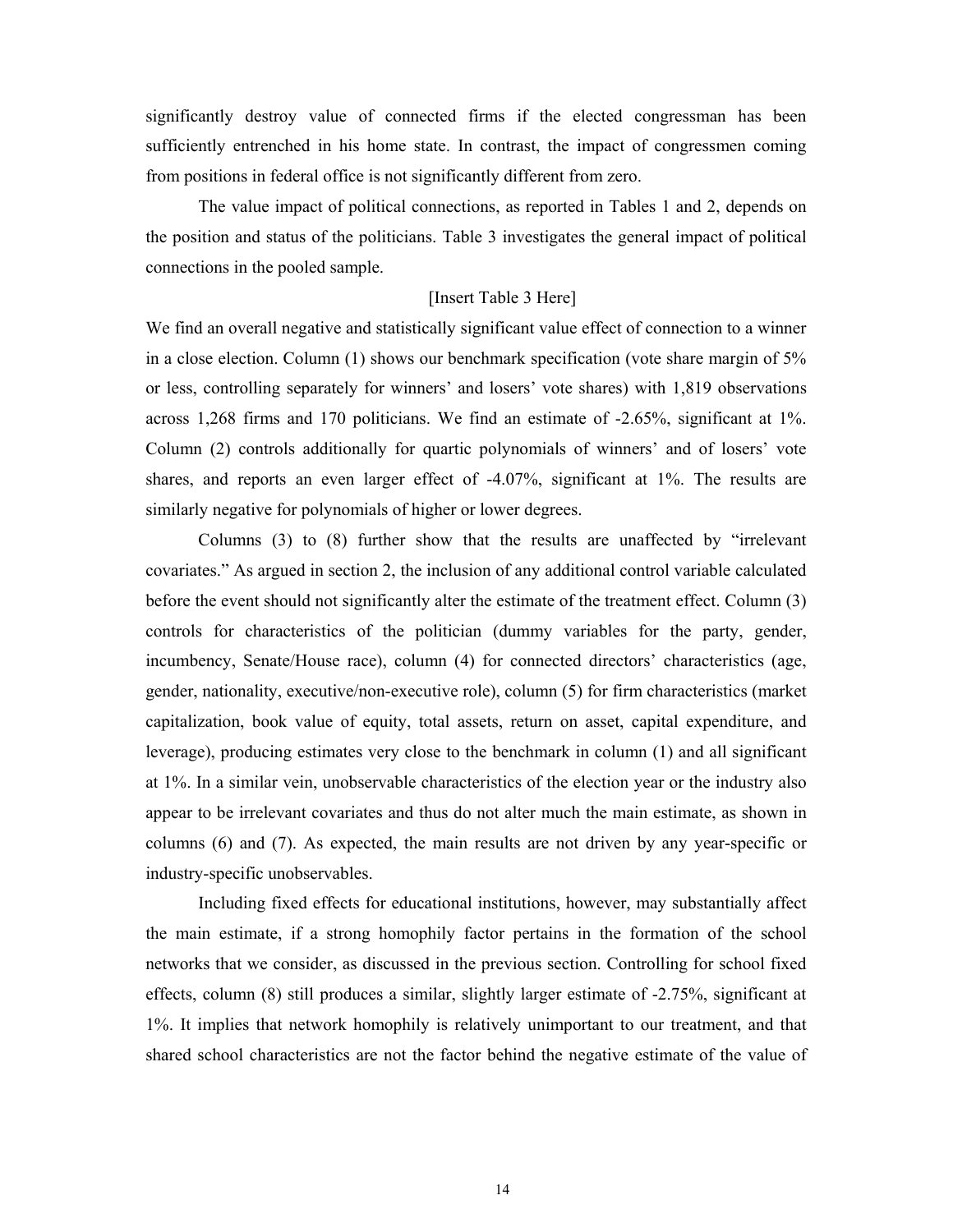connection reported in Table  $3.^{10}$ 

While the cross-sectional distribution of CARs includes some very large observations, column (9) shows that even after taking out all CARs exceeding 50% in absolute value, the result still remains strong at -2.30% (significant at 1%).

In summary, Table 3 provides evidence that firms connected to the winner in a close election to the U.S. Congress between 2000 and 2008 experience, on average, significant loss in firm value, as compared with firms connected to the loser. The results remain consistent when we control for politicians' characteristics, firm size, election year-, industry- and school-fixed effects. The absolute size of the effect, namely -2.65% after 7 days, is 24% of the standard deviation of CARs in our sample. In comparison to other event studies, Faccio (2006) reports an average effect of 1.43% on CARs for worldwide firms experiencing an event of new political connection, while Goldman et al. (2009) show an effect on CARs of 8.97% in difference between Republican-connected and Democrat-connected firms in the event of the 2000 presidential election.

#### 4.2 EXPLANATION OF THE RESULTS

Our finding of a value-reducing effect of political connections appears, at first glance, counterintuitive and different from the extant literature. It is however consistent with the explanation that the value of political connection depends on the politician's position in a more complex way than previously studied: the value of connection to a congressman initially drops when the freshly elected congressman moves away from his previous position at state level, as proved in Table 2, and only increases once he becomes senior and powerful in Congress, as seen in Table 1. Before their elections to Congress, many politicians have held positions at the state level, which has probably already resulted in benefits for connected firms. If a politician wins his congressional election and moves to federal politics, connected firms' benefits may be much harder to maintain. On the one hand, an elected politician will have less time and focus for specific state matters that relate to their connected firms. He may need to accumulate experience and power over time, through a learning curve with much electoral uncertainties, until he is senior enough to support connected firms.

On the other hand, the strong checks and balances in federal politics in the United States may already block most channels by which firms connected with politicians through social networks could obtain significant financial benefits, as shown by Fisman et al. (2006) in the example of firms connected to former Vice President Dick Cheney. Consequently,

 $10$  We do not include company fixed effects, as there is very little variation within companies across years, with the majority of companies appearing only once, thus omitted from such a fixed-effect regression.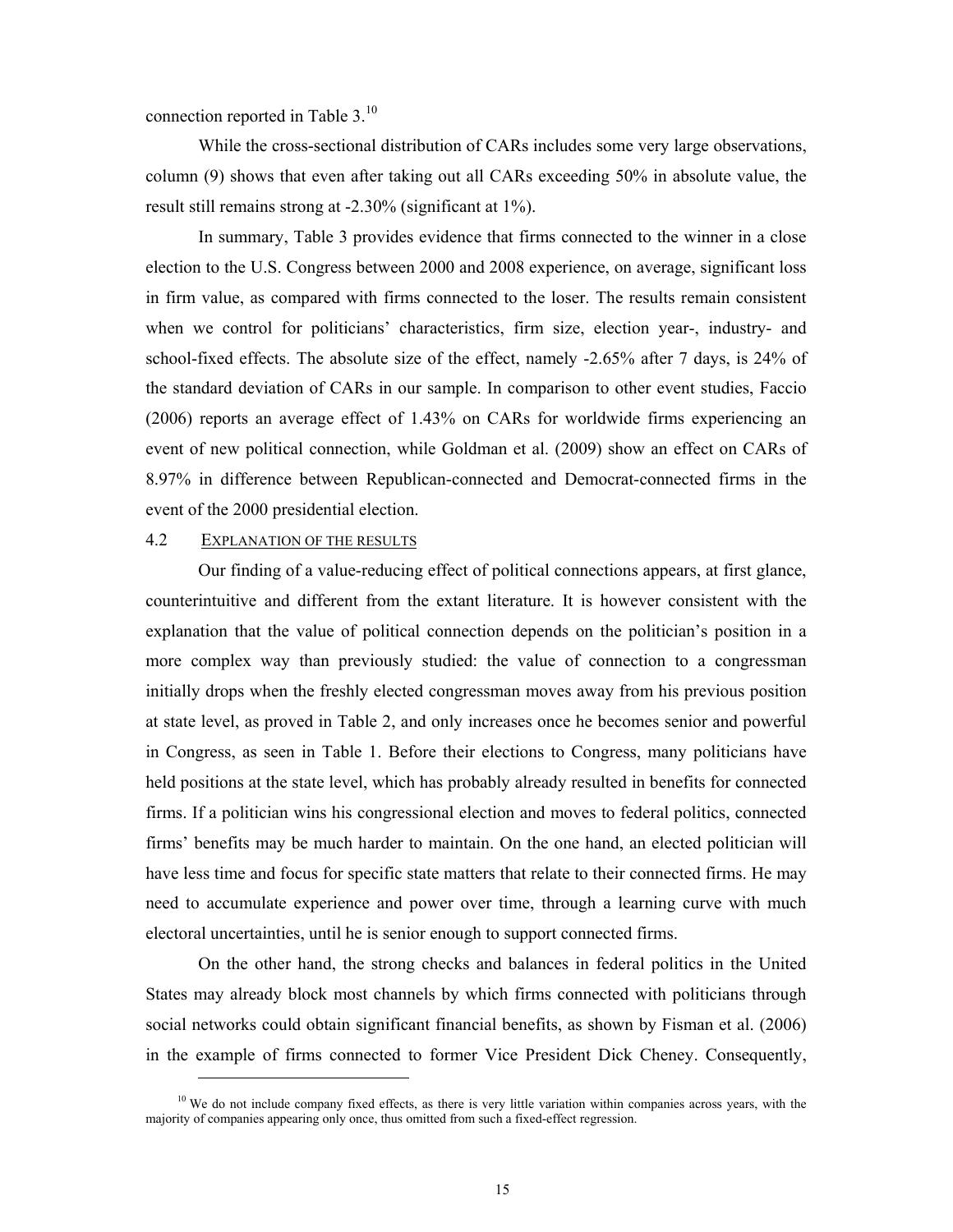from a firm's perspective, it may be preferable that its socially connected politician remain at the state level, rather than get elected to federal office.

This line of argument reaffirms previous findings of positive values of connections to key politicians, by Goldman et al. (2009), Acemoglu et al. (2010), among others, as Table 1 consistently shows that connections to closely elected powerful incumbent congressmen significantly increase firm value, compared with connections to closely defeated powerful incumbents. Similarly, the value-reducing effect reported in Table 2 indicates that connections to state-level politicians are even more valuable than connections to junior Congress members. The overall results of Table 3 imply that the value-reducing effect caused by challengers outweighs the gain associated with incumbents in our sample.

There is further evidence that these effects are not coincidental. We use a market model from day -315 to day -61 before each election event to calculate the abnormal daily trading volume around the election day (Campbell and Wasley 1996) The results show that stocks in our sample are significantly more widely traded around the event, with 5.21% cumulative abnormal volume during the window  $(-5,-1)$ , and  $2.22\%$  cumulative abnormal volume during the window  $(-1, 5)$ , both statistics are significant at 1%. It implies that at least a part of the market does pay particular attention to those stocks during the relevant elections.

It is important to note that the types of political connections we study do not need to be salient market-wide, in order for the relevant prices to fully react to news from the elections. Instead, a few traders or investors with privileged information on political connections can be sufficient to move market prices of connected stocks.

#### 4.3 EFFECTS BY DIFFERENT SUBSAMPLES

The previous sub-section shows the robust, consistent, and strong impact of political connections on firm value. We now explore whether that impact is present in different subsamples, and report results in Table 4.

### [Insert Table 4 Here]

Our identification strategy is based on close Senate and House elections from 2000 to 2008. As the Senate and the House serve different missions, one might expect that the value of a firm's connection to a member of the House or to a member of the Senate might be different. We thus rerun the benchmark regression in column (2) of Table 1 for subsamples of members of the Senate and the House, and report the respective results in columns (1) and (2) of Table 4. For both subsamples, the results are consistent with our pooled regression results from Table 1, and significant at 1% and 10% respectively. Firms connected to the winner experience significant loss in firm value, with stronger effects for close Senate elections, as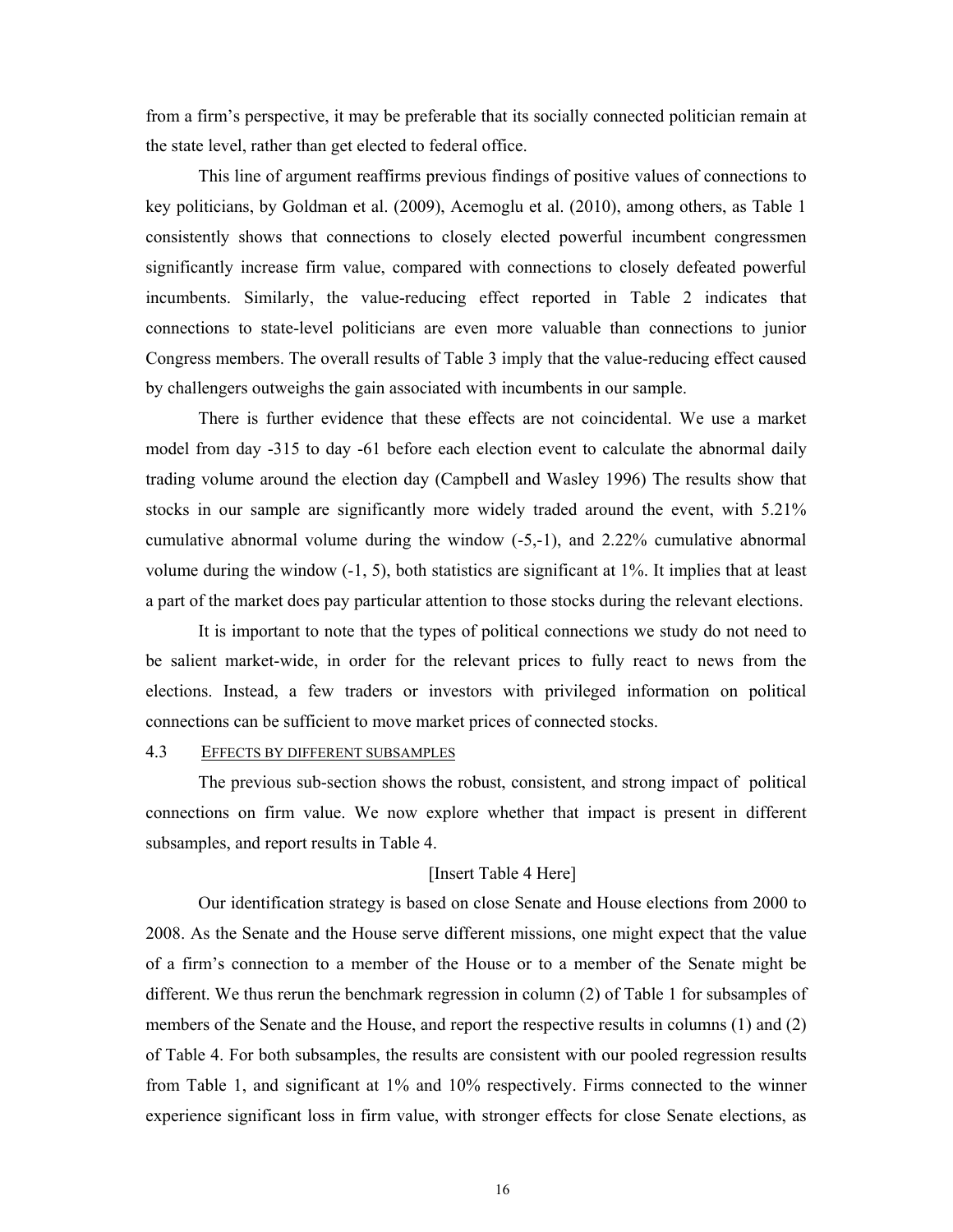compared with close House elections (-4.24% against -2.14%).

We also explore whether a candidate belongs to the chamber majority or chamber minority affect our results, by partitioning the sample accordingly. Regression results from columns (3) and (4) show a loss of value effect in both subsamples. In columns (5) and (6), we further explore the sample of Democrats and of Republicans. In both cases, the effects are statistically significant at 5%, and very close to each other. This result echoes Snowberg et al.'s (2007) finding that, when it comes to holding majority in Congress, partisan differences matter little to the market.

We further investigate the variation of the estimate by the nature of social links. We sort educational institutions by the number of observations in the sample, considered as proxy for the prominence of each school-based social network. When a network is better represented in the sample, its links are arguably stronger in Granovetter's (1974) sense, in that each pair shares more common connections among high-profile politicians and businessmen. Such a network has a higher measure of Karlan et al.'s (2009) network closure, therefore is more conducive to agreements that require commitments between pairs in the network, such as a business, tit-for-tat deal. In contrast, Karlan et al. (2009) also show that a low level of network closure leads to better information sharing.

Through this exercise, Harvard comes out as the most represented university (large state universities would have dominated if class size were used.) Column (7) reports a strong estimate of -5.45% for the subsamples of connections based on the Harvard network, including all undergraduates and graduates. Columns (8) and (9) show the results for the subsamples of universities that rank below and above median by number of observations, both significant at 5%. The effect is markedly stronger for Harvard, yet little difference exists between the subsamples above and below median. Network strength and network closure thus appear to matter only at the very top schools and not elsewhere. The evidence suggests that connections are valuable more as commitment devices for deals than as information sharing channel, at least for most prevalent universities. Results for Harvard and Yale, the two most represented universities combined, are similar and available upon request.

In summary, Table 4 shows that our finding  $-$  that connections to a politician in a close election incur a significant loss in firm value  $-$  is consistent and robust across several subsamples and subgroups.

### 4.4 **ALUMNI NETWORKS**

We have so far defined social links between a board director of a firm and a politician who graduate within one year from the same university, campus, college, or professional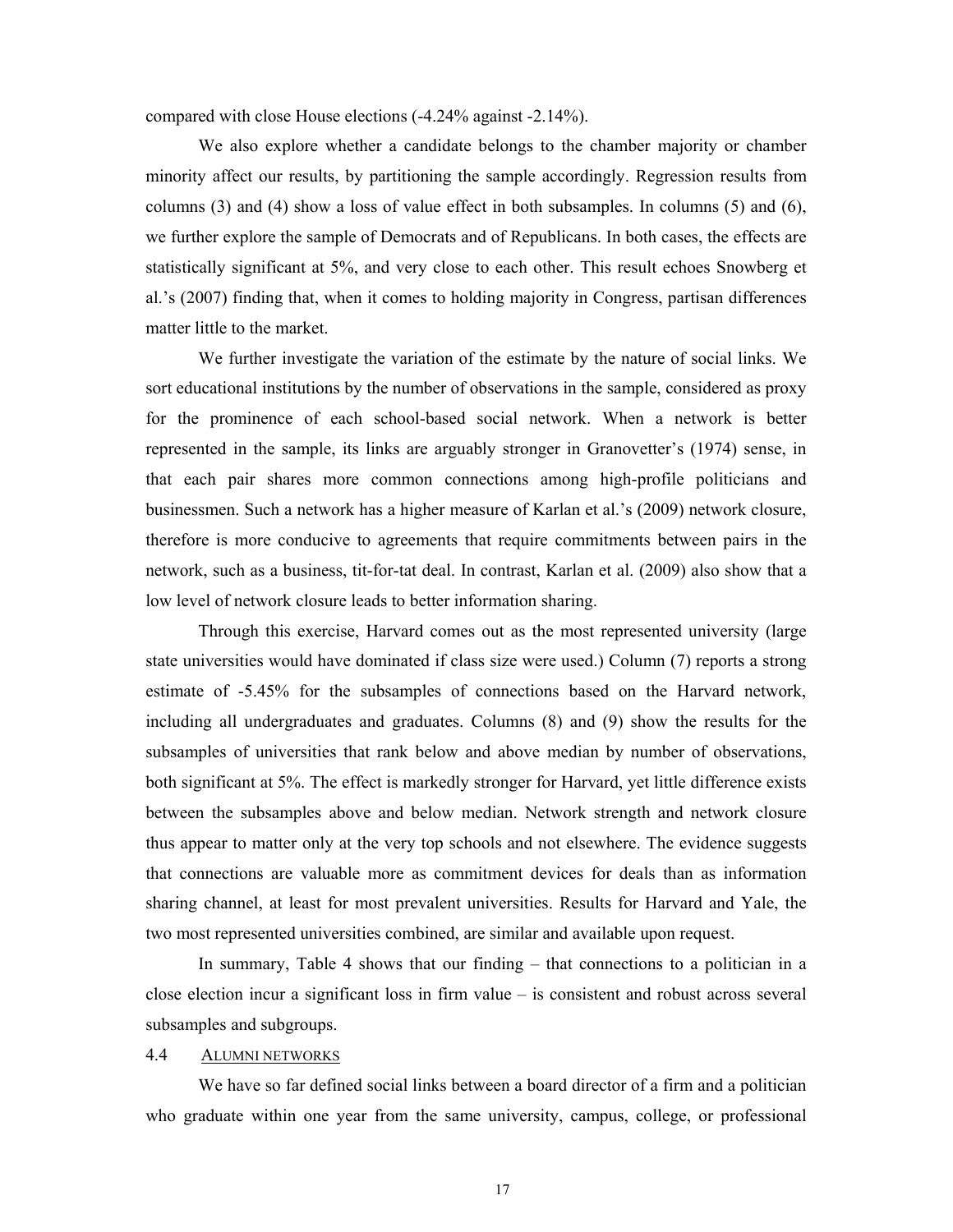school. In this subsection, we consider alumni networks by relaxing the restriction on graduation year. Columns (1) to (8) in Table 5 report tests replicated from Table 3.

### [Insert Table 5 Here]

The benchmark regression in column (2) shows that an additional connection to an elected politician in alumni networks reduces a firm's CARs by 0.58%. This estimate, statistically significant at  $5\%$ , is much smaller than the estimate of  $-2.65\%$  for classmate networks in column (1) of Table 3. Across the columns of Table 5, the negative and significant estimates of the value of alumni-network political connection on the CARs remain consistent, but with coefficient sizes much smaller than in Table 3.

The smaller estimates in Table 5, as compared with Table 3, can be explained in two different ways. First, the links between alumni who are not classmates should be less important than those between classmates. Therefore the average effect over all pairs of connected individuals should be smaller in size in alumni networks than in classmate networks. Second, as our connection variable is only a proxy for friendships or acquaintances in reality, measurement errors will likely produce an attenuation bias on our estimates. As the alumni networks are more prone to measurement errors, the attenuation bias will be larger for the alumni networks, leading to smaller estimates, as found in Table 5.

Overall, Table 5 shows that our main results on political connections remain consistent among alumni, a sample constructed with relaxed definition of social networks.

#### $4.5$ ALTERNATIVE SPECIFICATIONS AND ROBUSTNESS CHECKS

In this subsection, we explore alternative specifications with different event windows and calculations of the CARs. Table 6 summarizes this exercise.

### [Insert Table 6 Here]

In Panel A, we check the consistency of our results by varying the event windows used in Table 3. Column (1) of Panel A reports the results of regressions using CARs from a pre-event window from day -7 to day -1. The coefficient of interest is very small and not statistically significant. This shows that the treatment has not been predicted by the market prior to the event, as expected from the close elections design.

While column  $(3)$  reproduces Table 3's benchmark result for the  $(-1,5)$  window, columns  $(2)$ ,  $(4)$ , and  $(5)$  consider different event windows,  $(-1,1)$ ,  $(0,5)$  and  $(1,5)$ respectively, and report consistently negative and significant coefficients. Interestingly, we find negative and significant coefficients on the Win/Lose dummy, of about 70% the size of the benchmark estimate in column  $(5)$  for the  $(1, 5)$  window. This result implies that market reaction after one day accounts to only about 30% of the full effect, and substantial further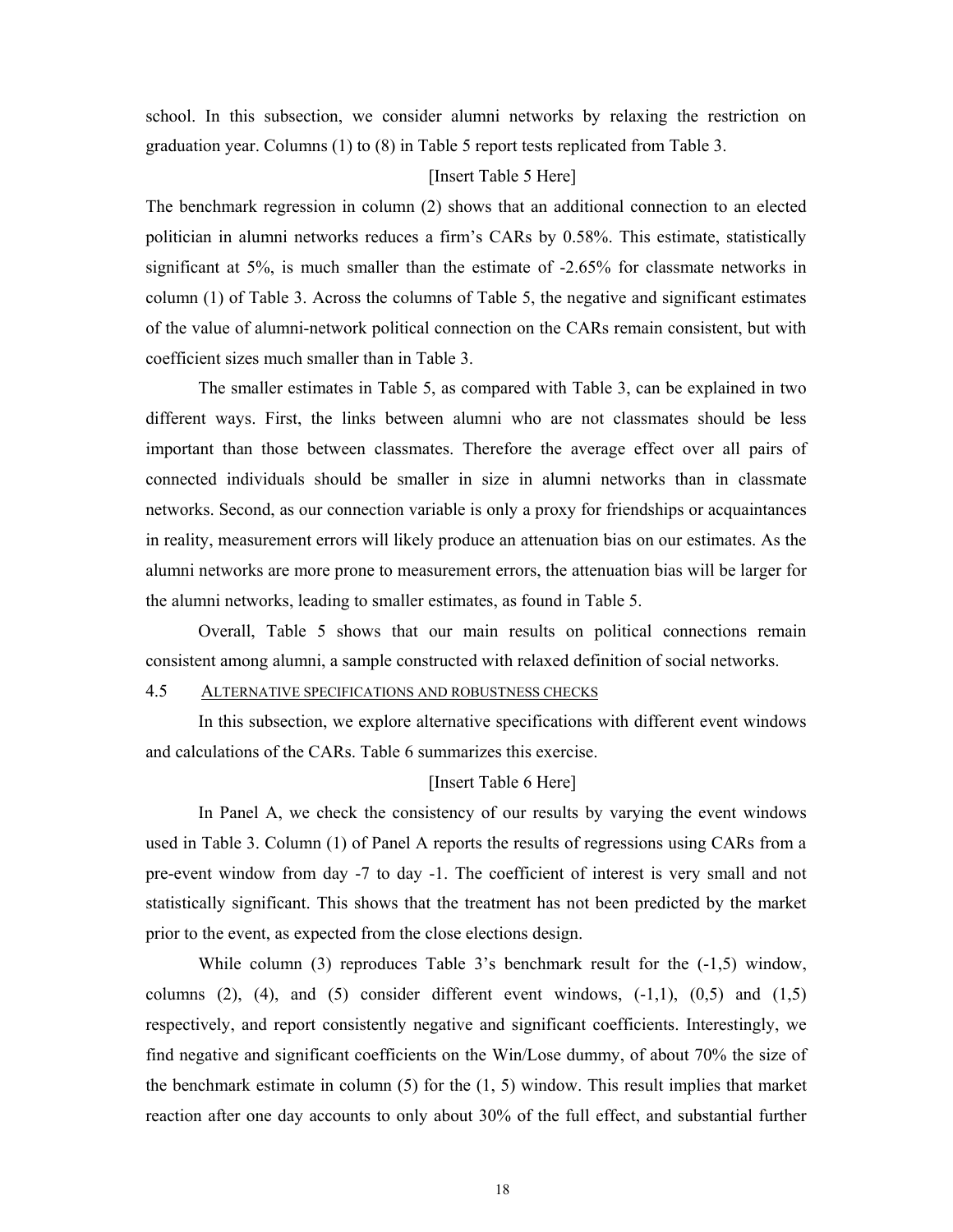reaction occurs even after day 1 up to day 5. We can consequently create a portfolio on day 1 after the event, having known all election results, shorting on firms connected to closely elected politicians and longing on those connected to closely defeated ones, with equal weights on firm connections. Over  $(1, 5)$ , this portfolio yields a risk-free return of 1.85%.

Beyond our benchmark window, for the window  $(6, 20)$  after the elections, column (6) reports an insignificant estimate of the value of connection. While this finding is consistent with the market having fully priced in the news after day 5, it could also be due to the presence of other noises, which hinders statistical significance.

In all regressions throughout the paper, we calculate the heteroskedasticity-corrected standard errors clustered at the level of politician-election year level to avoid the potential downward bias of standard error estimates when the error terms are autocorrelated among observations sharing the same politician and election year (Bertrand, Duflo, and Mullainathan 2004). The qualitative results are strongly robust to other levels of clustering, including by director, firm, year, state, and to two-way clustering, and are available upon request.

Given the high cross-sectional variance of CARs, one may worry that our results are affected by stocks with aberrantly high volatility. Simply censoring aberrant values, as shown in column (9) of Table 3, may not entirely solve the issue, because of a potential censoring bias. A different approach consists of normalizing each stock's CAR by its standard deviation derived from the market model within the event window. Panel B of Table 6 repeats Table 3's regressions with this new outcome variable, with the same qualitative results as in Panel A. Being connected to an elected politician has a statistically significant impact of about negative 32.2% on a firm's standardized CAR, or about one third of a standard deviation of the firm's CARs during the event window.

In further robustness checks, Table 7 reports nonparametric specifications as detailed in Section 2. Column (1) shows a 1%-statistically significant estimated effect of negative  $3.40\%$ , even stronger than in Table 3. Columns (2) to (5) indicate that the effect is robust in size and statistically significant across a wide range of bandwidths used in the local polynomial regressions.

### [Insert Table 7 Here]

In columns  $(6)$  to  $(9)$ , we further test the robustness of our result by applying the same method to "placebo" thresholds of vote share, instead of the actual cut-off at 50%. For example, in the sample used for column (6), a politician is marked as elected if his vote share is 48% or above, and marked as defeated otherwise. We then apply the nonparametric regression around the placebo cutoff of 48% and report the corresponding estimate. Given the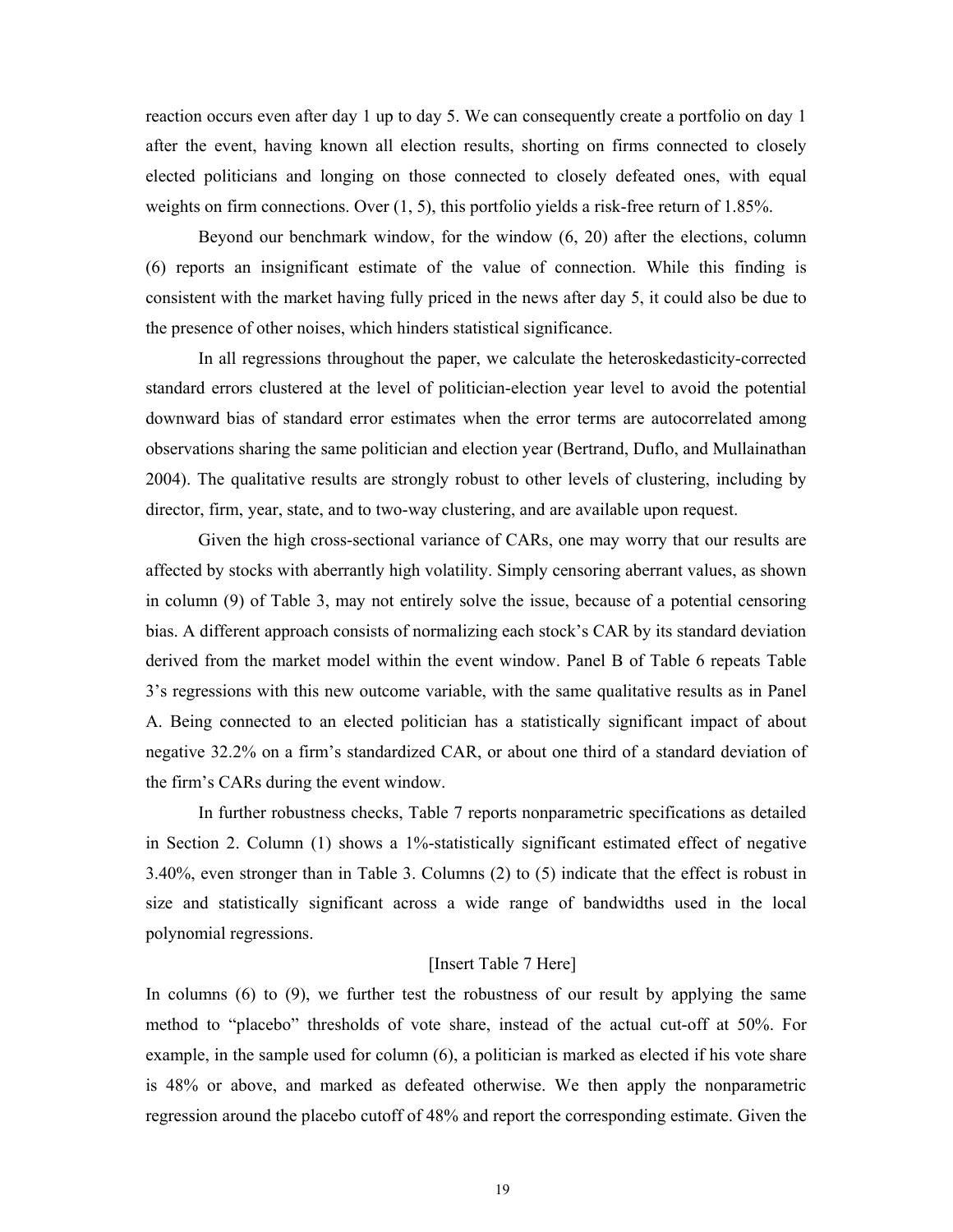counterfactual placebo threshold, we do not expect to find results similar to column (1). Columns (6) to (9) confirm our prediction: for the placebo thresholds of 48%, 49%, 51% and 52%, the estimate is always positive and mostly not statistically significant at 10%.

Figures 1.A and 1.B visualize the numerical results presented in Table 7 by plotting the outcome variable, namely firms' CARs over the window  $(-1,5)$ , against vote shares. Each graph represents the fitted local polynomial of degree 3 for vote shares, separately for elected or defeated politicians. Figure 1.A also includes bins of actual observations, represented as dots, while they are removed in figure 1.B to clarify the gap at the discontinuity point of 50% vote share. There is a sizeable gap at discontinuity, whereas the gradient of the graph is relatively small elsewhere, as already tested with placebo thresholds in Table 7. Furthermore, there is visual evidence of a "Z" shape: CAR is first increasing in vote share, then drops sharply at the threshold of 50%, and then increases again. This Z shape is predicted in a pricing model (Cuñat et al.'s, 2009), where the market internalizes available information before election and partially anticipates the discontinuity effect at 50%, to an extent proportionate to the difference between prior probabilities of winning or losing and the threshold of 50%. For example, for an election resulting in vote shares of  $52\%$  versus 48%, the market should have rationally expected the first candidate's winning probability around 52%, hence a part of the discontinuity effect has already been incorporated in market prices even before the election. That explains why we do not see a large difference between the CARs at 48% and at 52% vote shares on the graphs in Figure 1.

### [Insert Figures 1.A and 1.B Here]

The Z shape is imperfect, however, because it could be distorted by confounding unobserved factors affecting the whole range of vote shares between 48.5% and 52.5%. The RDD only guarantees the consistency of our estimate at the 50% threshold.

Additional checks in the Appendices demonstrate that the results are strongly robust to different methods of calculation of CARs (Fama-French three- and Fama-French-Carhart four-factor models, and raw returns), different units of observations (collapse by firm or director), and two-way clustering of standard errors. We then verify RDD's near-randomness by regressions showing that none of the observed characteristics related to politicians, directors, firms, industries and states experience the discontinuity jump at 50% vote share. Finally, quantile regressions show that the negative effect comes mostly from lower quantiles, *i.e.* from firms with negative CARs.

In summary, Tables 6 and 7, and Appendices Tables show that our results are robust to different methodological specifications. Furthermore, they are found only in specifications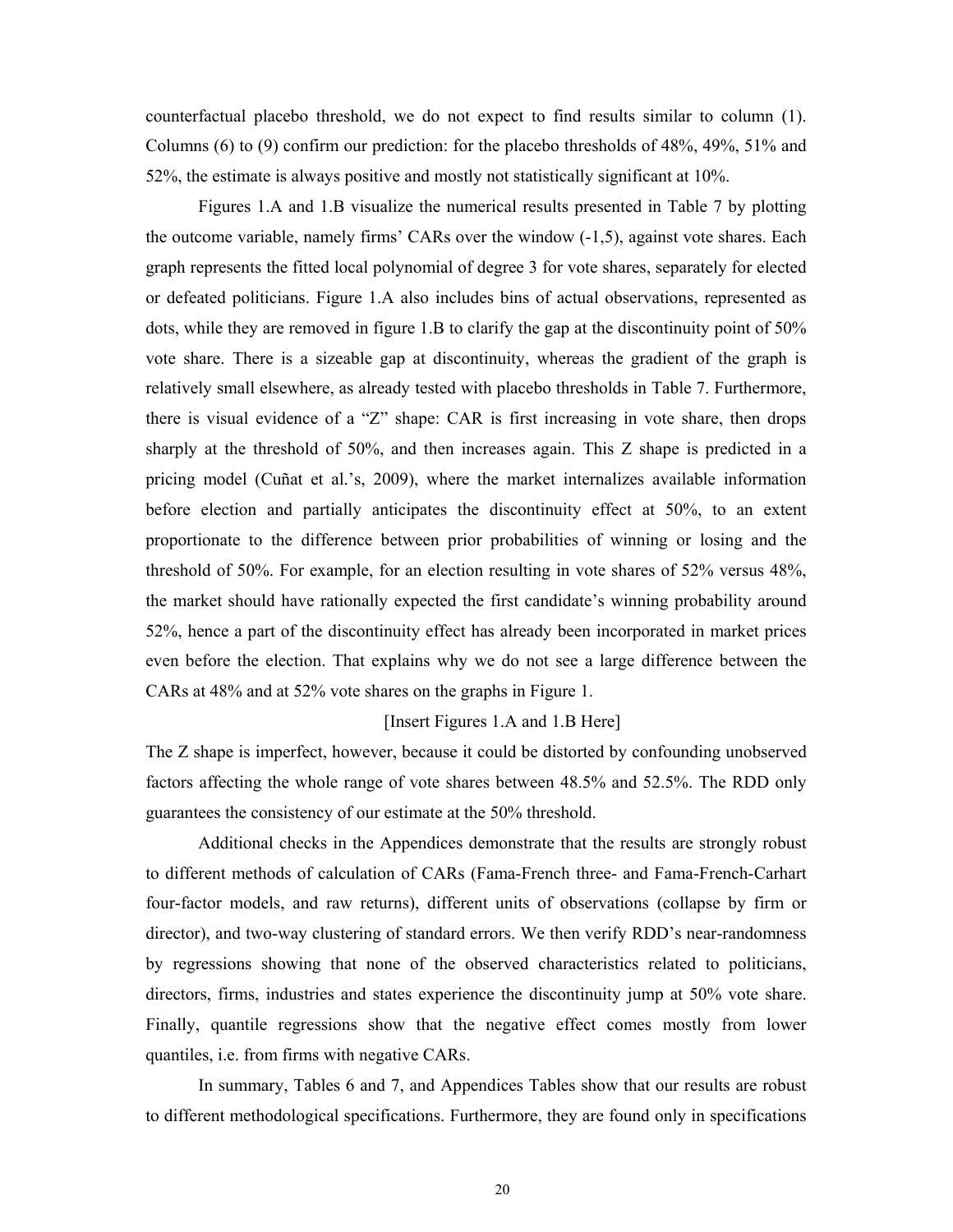where the treatment matters, and not in placebo tests. Consequently, political connection must be the causal factor behind these results.

### 5. **TESTS OF FURTHER PREDICTIONS**

""""""""""""""""""""""""""""""""""""""""""""""""

The previous sections have shown an overall negative impact of political connections on firm value. In this section, we investigate potential channels of this effect. Based on prior literature, we advance four predictions:

**Prediction 1:** In states with stronger institutional checks and balances, firms receive fewer benefits from their state-level political connections through social networks.

**Prediction 2:** Firm characteristics, such as firm size and dependence on external finance, determine the value of political connections.

**Prediction 3:** Firm activities in the connected politician's state will likely decline following the politician's successful election, as compared with an unsuccessful one.

**Prediction 4:** Directors are more likely to leave the firm following the connected politician's successful election, as compared with an unsuccessful one.

We will test these predictions on sub-samples based on institution quality measures, firm characteristics, firm activities, and directors. We run the benchmark regression in each subsample and compare the estimates. The following subsections will detail the corresponding results.

### 5.1 STATE CHARACTERISTICS AND THE VALUE OF POLITICAL CONNECTIONS

Moving beyond politicians' backgrounds, Prediction 1 concerns a different dimension of our explanation: under better checks and balances at the state level, the estimated effect of connection should be weaker. Table 8 shows ample supports for this prediction.<sup>11</sup>

### [Insert Table 8 Here]

Columns  $(1)$  and  $(2)$  distinguish between states having more or less than median regulations. The index of regulation by state is measured for 1999 in Clemson University's Report on Economic Freedom, http://freedom.clemson.edu. This report combines information on labor and environmental regulations and regulations in specific industries such as insurance. As expected, we find a large negative and significant effect in states with more regulations, where there is greater potential for politicians to grant benefits to connected firms on a discretionary basis.

 $11$ These results are also confirmed by regressions that include an interaction between our main explanatory variable, Win/Lose, and a dummy variable for good/bad institutions as in Table 8. These regressions implicitly impose the same coefficients of vote shares in the subsamples of winners and losers, unlike suggested by Lee and Lemieux (2010). The corresponding results are available upon request.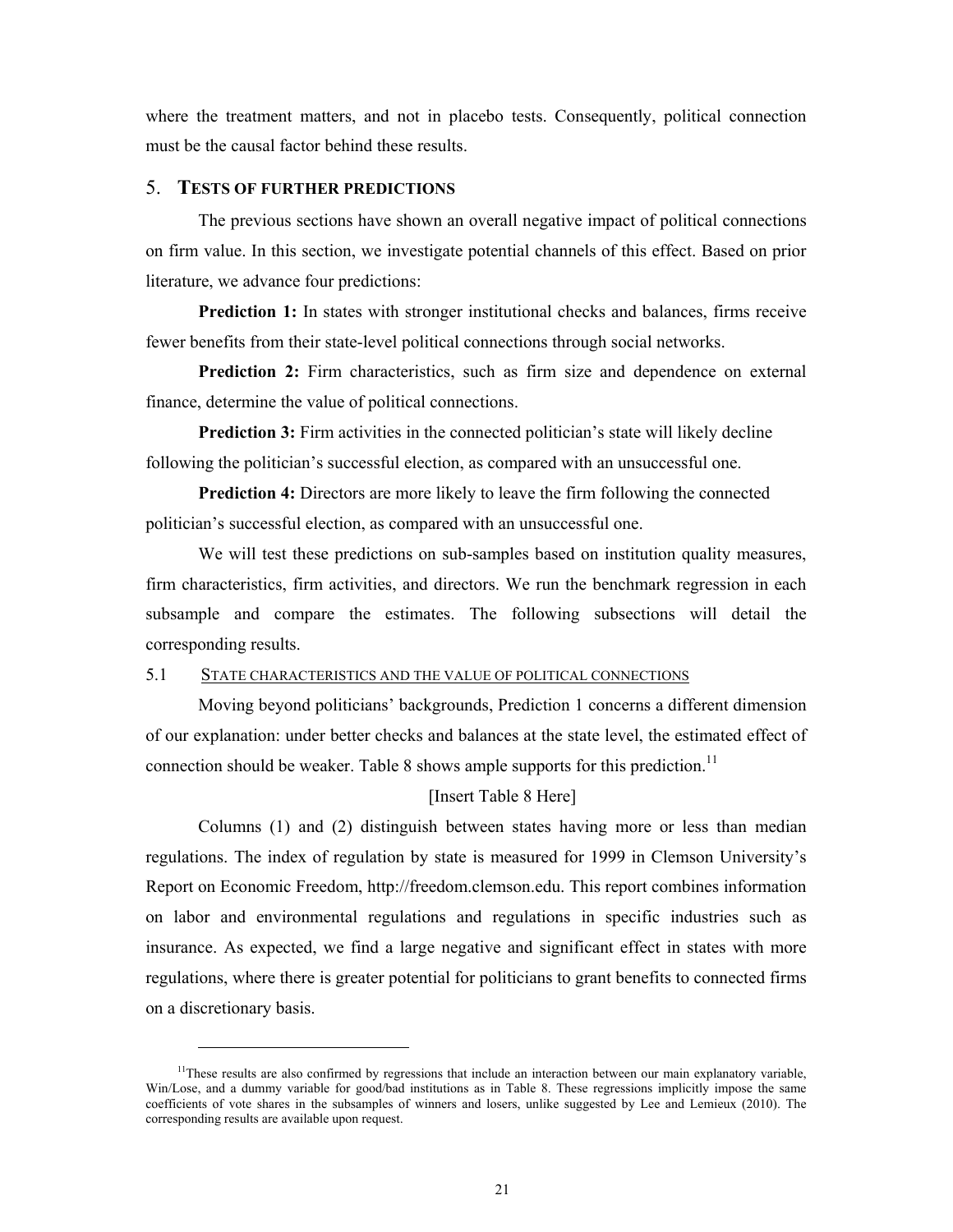Instead of regulations, columns (3) to (8) divide states by actual level of corruption. The most commonly used measure of state-level corruption comes from Glaeser and Saks (2006), who extract actual conviction data from the Department of Justice's "Report to Congress on the Activities and Operations of the Public Integrity Section" to form a measure of the ratio of convicted corruption cases by population size, averaged from 1976 to 2002 to remove periodical noises. Using that measure, columns (3) and (4) show a more sizable and significant effect in more corrupt states.

As one may expect that actual conviction cases only amount to a small fraction of real corrupt deals, the measure of actual conviction may not truly depict the extent of corruption in a state. We overcome this concern by using Saiz and Simonsohn's (2008) approach of "downloading wisdom from online crowds." More specifically, columns (5) and (6) use a measure of web-based search hits on Exalead.com for the term "corruption" near the name of the main city in each state, normalized by the number of search hits for the name of that main city, to divide the sample of all states into those with higher or lower than median corruption, as reported in the news. For columns (7) and (8), we use the dataset of all newspapers gathered in Newslibrary.com to search for the word "corruption" close to the state name, then normalize the resulting number of search hits by that for the state name alone. Both measures, covering corruption cases reported on the internet and in newspapers, unambiguously support our prediction: the negative impact of connections to elected congressmen is stronger and more statistically significant in more corrupt states.

While the RDD correctly identifies the value of political connections, it is harder to ascertain that its variation across states is caused by the differences in institutional quality. While we avoid direct reverse causation by using some measures calculated before 2000, the results are still exposed to endogenous selection by unobservables, such as historical or cultural factors, that may cause both institution quality and the value of political connections across states. In columns (9) and (10) we control for this problem by using GCISC, a measure of population concentration around the state capital city in 1970. As shown by Campante and Do (2012), this measure is strongly predictive of state-level corruption across American states (higher concentration around state capital implies better media coverage of state politics, therefore less corruption.) This measure is highly persistent over time, and arguably not directly affected by unobservable determinants of corruption. In support of our prediction, the estimated effect is stronger and more statistically significant among states of lower-thanmedian population concentration shown in column  $(9)$ , than those in column  $(10)$ .

In sum, Table 8 provides evidence that the estimated effect of connections to elected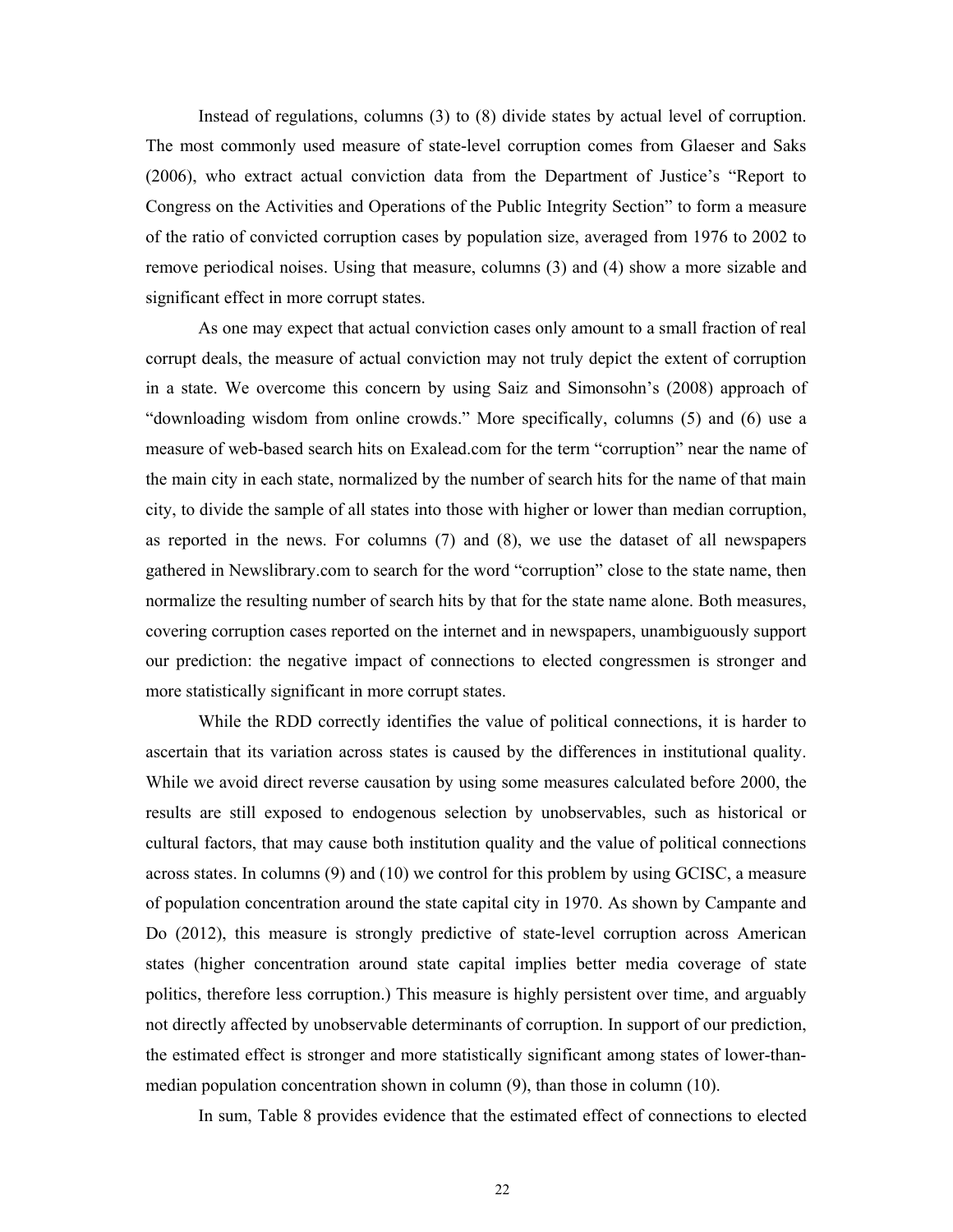congressmen is all the more important in states that are more corrupt, have more regulations, and have worse institutions. It is entirely in accordance with our explanation for the differential value of political connections between state-level politics and federal politics.

#### 5.2 FIRM CHARACTERISTICS AND THE VALUE OF POLITICAL CONNECTIONS

We now study firm characteristics as potential determinants of the relationship between political connections and firm value, and detail the results in Table 9.

### [Insert Table 9 Here]

Columns (1) and (2) report regression results on two subsamples of firms whose market capitalization is above or below the median. The contrasting results indicate that smaller politically connected firms experience greater loss of value when the connected politician wins an election to Congress (loss of 6.56% for smaller firms, significant at 1%, as compared with no effect among larger firms.) To put differently, political connections are more important to smaller firms. Larger firms may be connected to many politicians, and the financial benefit of connection to one more politician may represent only a small fraction of the firm's value; hence, for larger firms, we expect a smaller effect.

One may conjecture that firms benefit from political connections thanks to easier access to finance, as shown by Khwaja and Mian (2005). Accordingly, we investigate whether the value of political connection is associated with the firm's dependence on external finance. We construct Rajan and Zingales's (1998) measure of dependence on external finance by 3-digit SIC industries as the industry average of  $(CapEx - Cash flow from$  $Operations)/CapEx$ , then divide our sample into industries with above and below median scores. Columns (3) and (4) of Table 9 report benchmark regression results on these two subsamples. For industries relying more on external finance, the estimated effect is -2.99% and significant at 5%; in contrast, for the subsample of industries less dependent on external financial sources, the estimated effect is insignificant at conventional levels. Firms that are financially independent seem not to be affected after election results.

The effect appears to be particularly strong in some subsamples selected based on two determinants. Column (5) shows that small firms that rely heavily on external finance incur a very high loss of value: the average loss is  $5.64\%$  (significant at  $1\%$ ) as a result of a connected politician's election success. Column (6) considers the subsample of states with higher than median corruption (using the Newslibrary.com measure) and to which the distance from the firm's headquarter is in the smallest quartile (less than 650km). Such distance is a proxy for the presence and interests of the firm in the politician's state, as we expect the effect to be stronger for firms that do more business in that state. The estimated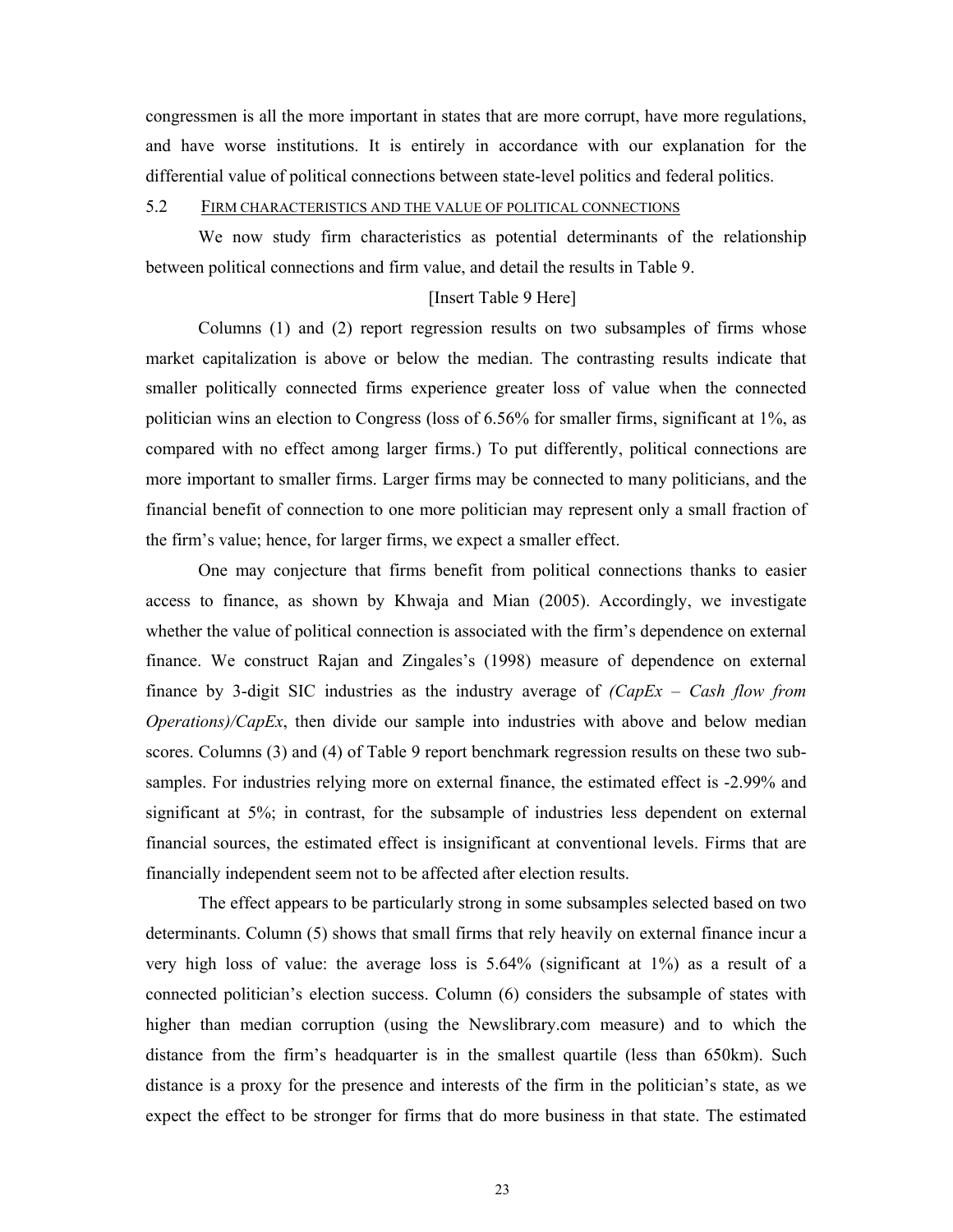effect in column (6) of Table 9 is even stronger than that in column (7) of Table  $8.^{12}$  In column (7) of Table 9, the sample is limited to states with higher than median corruption and industries with higher than median reliance on external finance. The effect is strongly significant, and much larger than those in Table 9's column (3) and Table 8's column (7).

#### 5.3 POLITICAL CONNECTIONS AND FIRMS ACTIVITIES IN CORRESPONDING STATES

Table 9's estimation results indirectly corroborate the storyline that firms benefit from politicians before their election to federal office, relying on market reaction to news to infer firm's values. A more direct test of Prediction 3 can be based on the change in firm activities after the event of the election. Unfortunately, systematic data on firm activities by state and year, measured either by sales or investment, are not publicly available.

We overcome this difficulty by providing a new measure of firm activities by state and year. Again, we follow Saiz and Simonsohn's (2008) idea of "downloading wisdom" by searching each company's name through local newspapers in the connected politician's state within each year, using Newslibrary.com. We also normalize the number of search hits by that for the neutral keyword "September" across the same set of newspapers. The resulting hit rate proxies for a firm's activities within a state in a certain year. At the national level, this variable is remarkably correlated with changes in firm sales, investments, R&D, employment, and cash flows (results are available upon request.) We further remove any firm-state unobservable characteristics by taking the difference in the hit rate after each year, and use this measure across various windows and subsamples as the dependent variable in our benchmark regression. Table 10 reports the results.

### [Insert Table 10 Here]

Columns (1) to (3) focus on the subsample of challengers with state experience used in Table 2. Column (1) shows that being connected to a newly elected congressman significantly reduces a firm's activities in the corresponding state from the election year (in which elections are held in November) to the following year. The estimate of -0.0096 is about half a standard deviation (0.0187) of changes in hit rates. Column (2) presents a pre-event placebo test, from one year before until the election year. The resulting small estimate – insignificantly different from zero – indicates that the treated and control samples are very similar before the event, thus confirming the RDD. We notice from column (3) that any adjustment following the event is accomplished within 1 year after the election, as the estimated effect is close to zero for the window from year 1 to year 2. Column (4) reports an

<sup>&</sup>lt;sup>12</sup> Similar results on partitions based on the distance between firm headquarters and politician's state are available upon request.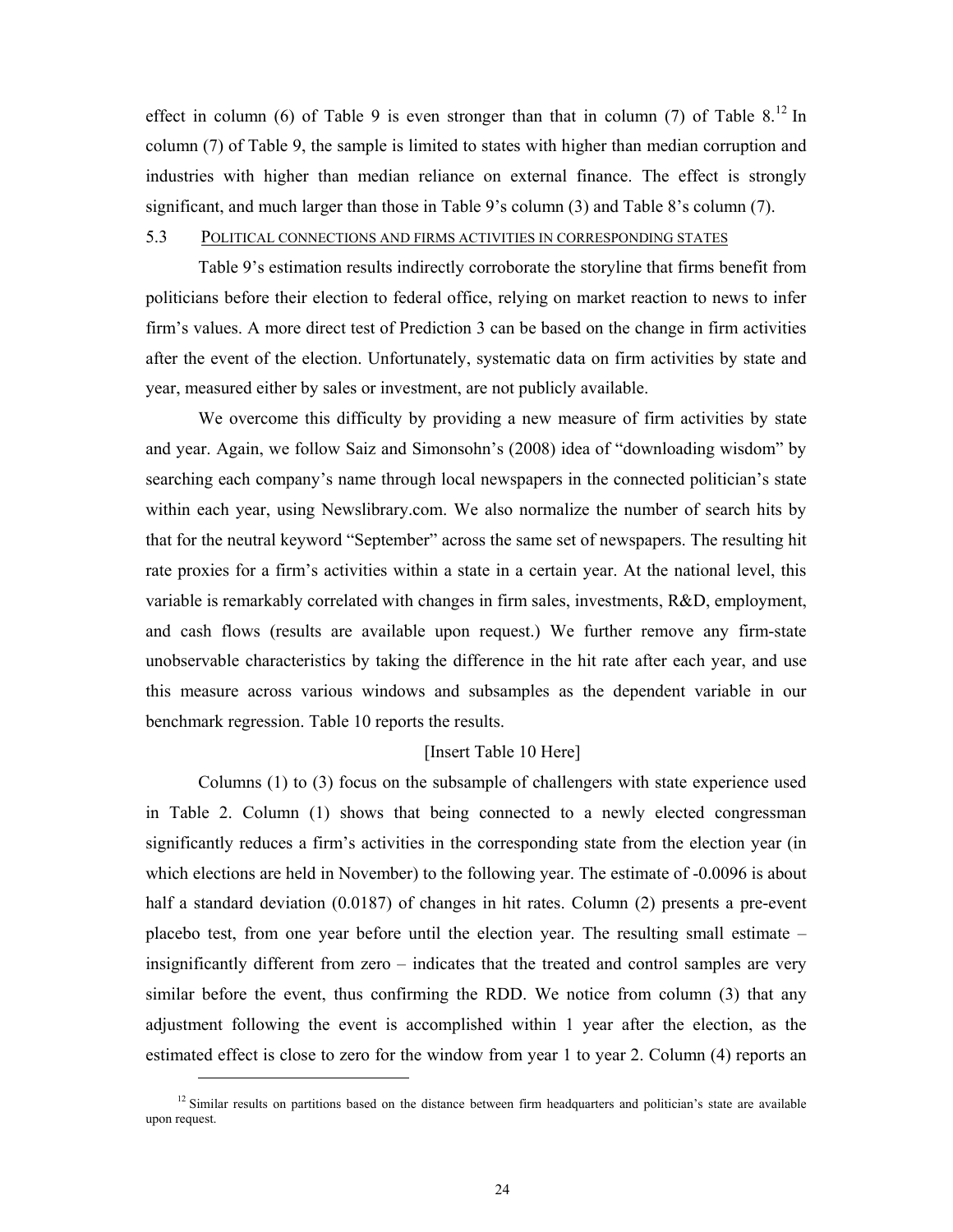even larger effect for the subsample of challengers with top state experience.

Focusing on the main event window from the election year to the year after, columns (5) and (6) of Table 10 follow Table 2 in treating subsamples of candidates from federal offices and from other backgrounds. We do not see any significant results in those subsamples, confirming the prediction that the effect on firm activities passes uniquely through the movement of politicians from state to federal offices.

The examination of firm characteristics and activities by state, as shown in Tables 9 and 10, thereby provides evidence that certain firms benefit from political connections at state level more than others, and that such firms are more likely to move out of the state when the favor is over.

#### 5.4 POLITICAL CONNECTIONS AND DIRECTORS' TENURE AFTER ELECTION

Based on our explanation, as firms benefit more from connections to defeated Congress candidates, compared with elected ones, the directors bridging those connections are also more valuable. We therefore predict that directors connected to defeated politicians are more likely to remain longer at the firm. Similar to prediction 3, this prediction does not depend on market reactions to news. Table 11 reports tests of this prediction.

### [Insert Table 11 Here]

Columns (1) to (7) report RDD regressions similar to Table 10, using the connected director's remaining time length at the firm as dependent variable, and controlling for directors' elapsed tenure. Column (1) considers the subsample of all incumbent candidates, and reports that directors connected to winners or losers do not experience significant differences in their post-event tenure, confirming results in column 1 of Table 1. In contrast, the result is strongly negative and statistically significant at 5% for the subsample of challengers shown in column (2): directors connected to elected challengers remain in their positions on average 2 years less than those connected to defeated challengers. Repeating the subsamples used in Table 10, we find a negative effect of -2.6 years in column (3) for politicians holding a position in state politics, and of -3.7 years in column (4) for politicians with prior experience in top state positions. As expected, the estimate is not significant for the samples of challengers from federal offices in column (5) and from other backgrounds in column  $(6)$ . On the other hand, column  $(8)$  shows that a connection to winner or loser does not predict the director's elapsed tenure before the election, thus confirms the RDD's nearrandomness of treatment. Finally, column (7) shows that the effect is strongly driven by the middle quintile of director's age (from 52 to 56 years old), and not by too young or too old directors. (Results for all age quintiles are available upon request.)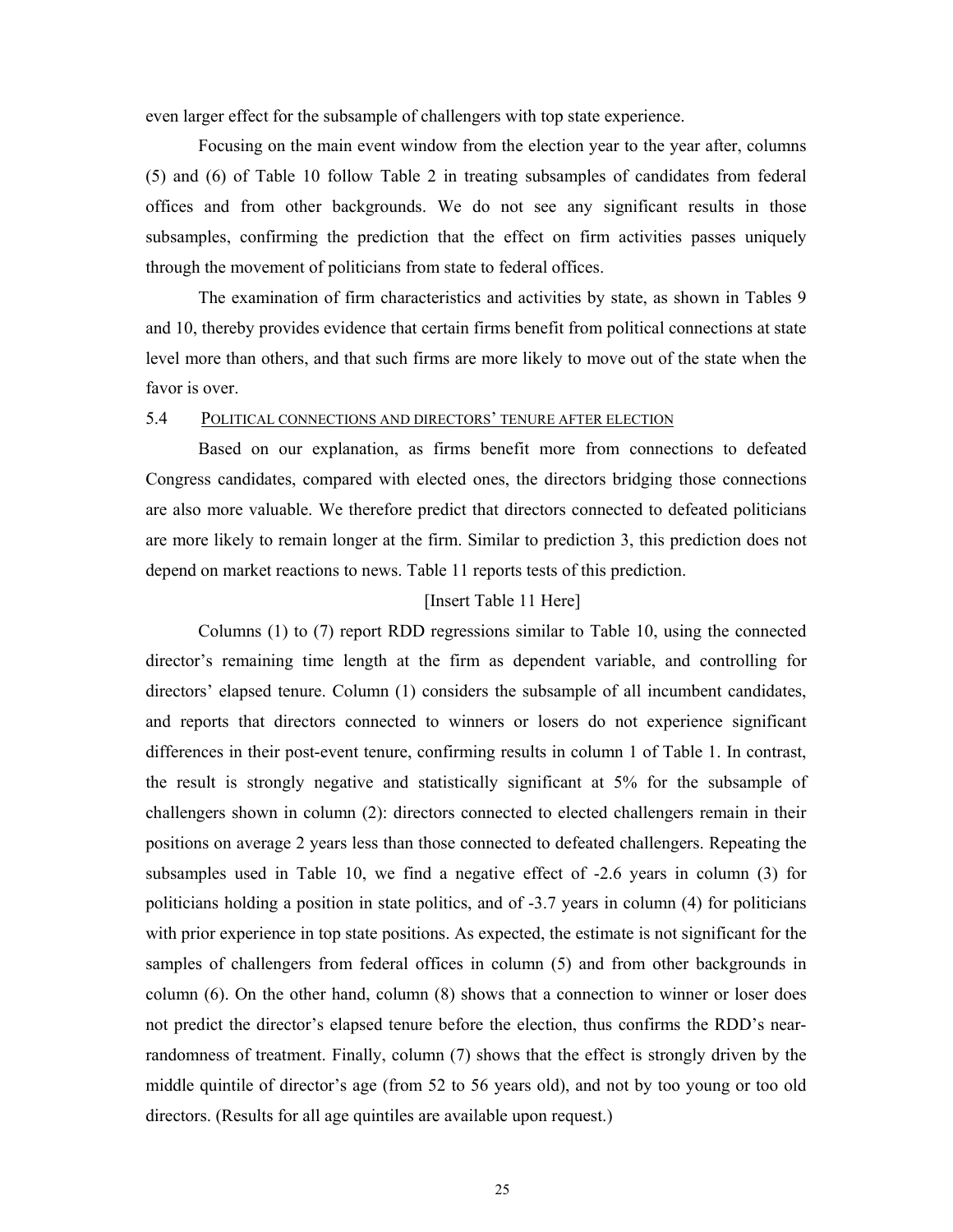The evidence in Table 11 is thus consistent with prediction 4, that after the politician leaves state politics, the connected director is less likely to remain with the firm. This may result from either his reduced value to the firm, or his better options elsewhere, thanks to his connections. Taken together with the verifications of predictions 1 to 3 across Tables 8 to 10, this section provides a wide array of support for the explanation that politicians bring more benefits to connected firms before than they do after elections to Congress.

### **6. CONCLUDING REMARKS**

This paper investigates corporate benefits of political connections from the social network of directors and politicians. We use the Regression Discontinuity Design (RDD) to identify the value of connection to a politician elected to the U.S. Congress in a closely contested race. The estimate during the period 2000 to 2008 shows an economically and statistically significant impact of connection on cumulative abnormal return of negative 2.65% surrounding the election date. The results are robust to various specifications, throughout different measures of outcome variables, with different definitions of social network, and across many subsamples.

Our contribution to the existing literature is twofold. First, we propose an internally valid identification strategy using the RDD of close elections that deals with the endogeneity of political connections more effectively than traditional event study methods. The results' external validity builds on the fact that the estimated Weighted Average Treatment Effect (WATE) is averaged over the sample of all politicians susceptible to experience a close election, and that firms in our sample are comparable to Compustat's universe.

Second, we uncover complex variations in the value of connection to U.S. congressmen. Strong connections, e.g. connections to powerful incumbent members of Senate committees, are associated with positive stock price reaction. We also find an average negative value of connection to newly elected congressmen, especially with congressmen coming from state politics in more corrupt states. The facts are consistent with an explanation that firms benefit more from political connections when the connected politician remains in state politics than when he moves to the federal level. We empirically test several resulting predictions and find a wide range of evidence supporting our hypothesis. Do et al. (2012) provides further support in showing that firms' connections to governors elected in close elections create value and enjoy better (lagged) accounting performances.

A note of caution might arise in generalizing the empirical results for several reasons. First, while our estimate is a WATE across all politicians, we acknowledge that some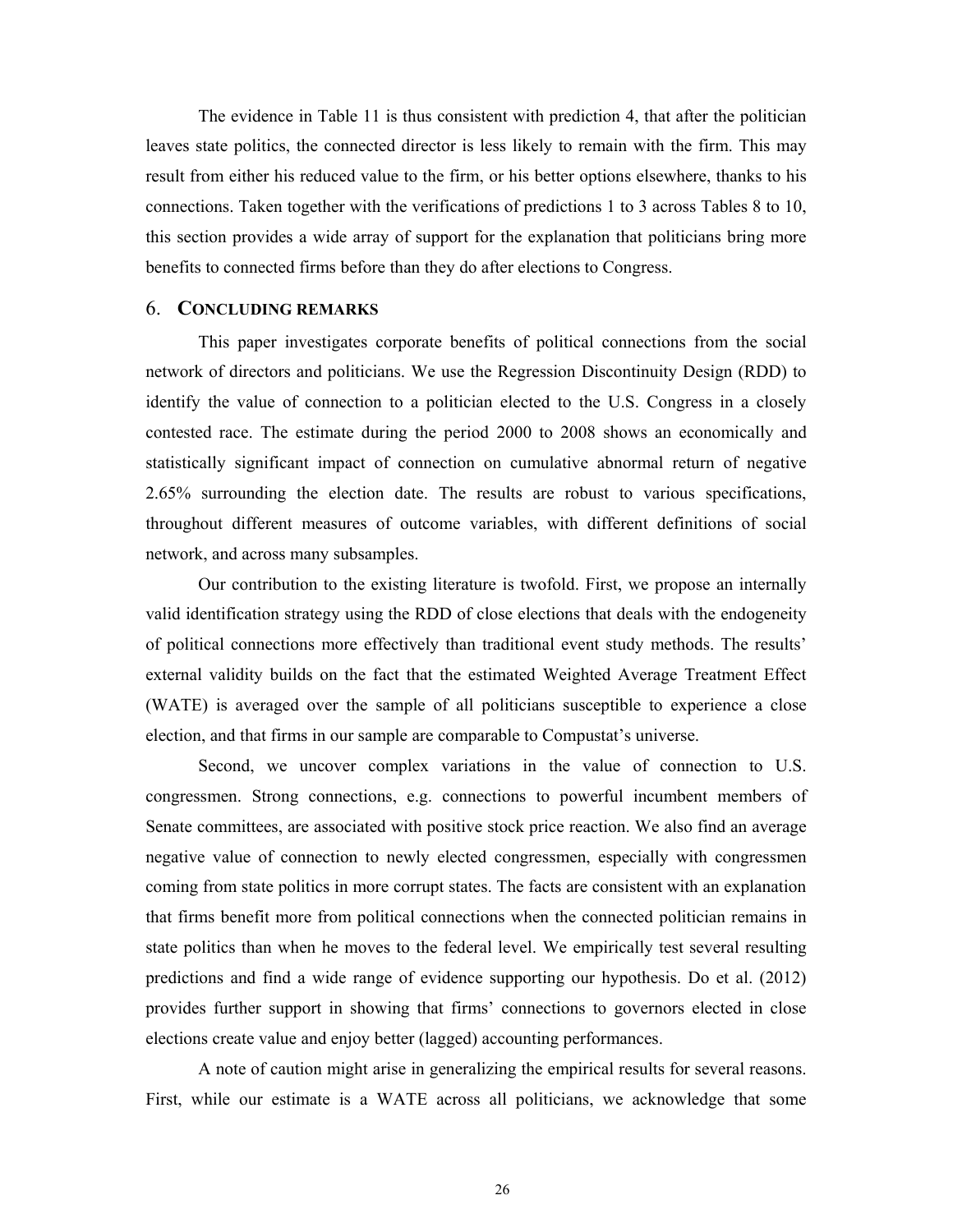politicians may naturally have higher chances of competing in a close election, and correspond to larger weights in the WATE. Our interpretation is therefore more informative on those politicians than some others who expectedly win (or lose) by large margins. Second, our analysis is limited to elections from 2000 to 2008, given excessive data collection costs, and focuses uniquely on classmates' social links. Extrapolations before and after this period, or towards other types of political connections, require careful consideration. Third, we measure market valuations from investors' trading behaviors according to their beliefs and expectations, and investors may be surprised by actual behaviors of firms and politicians after the elections. (Our results on firm's activities and director's tenure are not affected by this concern.) We also stop short of inferring potential effects on general welfare. These topics are natural targets for future research in this line of work.

Overall, our study identifies the value of political connections through social networks in the United States and uncovers its variation across various state and federal political environments. This remarkable gap in the value of connections calls for further attention and research on the theory and empirics of political connections, and on state-level institutional design.

### **REFERENCES**

- Acemoglu, Daron; Johnson, Simon; Kermani, Amir; Kwak, James and Mitton Todd. "The Value of Political Connections in the United States." Unpublished Paper, 2010.
- Allen, Franklin and Babus, Ana. "Networks in Finance," in The Network Challenge, edited by P. Kleindorfer and J. Wind, Philadelphia, PA: Wharton School Publishing, 2009,  $367 - 82$
- Bertrand, Marianne; Duflo, Esther and Mullainathan, Sendhil. "How Much Should We Trust Difference in Difference?" Quarterly Journal of Economics, 2004, 119(1), pp. 249-75.
- Bertrand, Marianne; Kramarz, Francis; Schoar, Antoinette and Thesmar, David. "Politicians, Firms and the Political Business Cycle: Evidence from France." Unpublished Paper, 2008.
- Blume, Lawrence E.; Brock, William A.; Durlauf, Steven N. and Ioannides, Yannis M. "Identification of Social Interactions." Handbook of Social Economics, Vol. 1B, edited by J. Benhabib, A. Bisin and M. O. Jackson, CA: Elsevier, 2011, pp. 853-964.
- Boubakri, Narjess; Cosset, Jean-Claude and Saffar, Walid. "Politically Connected Firms: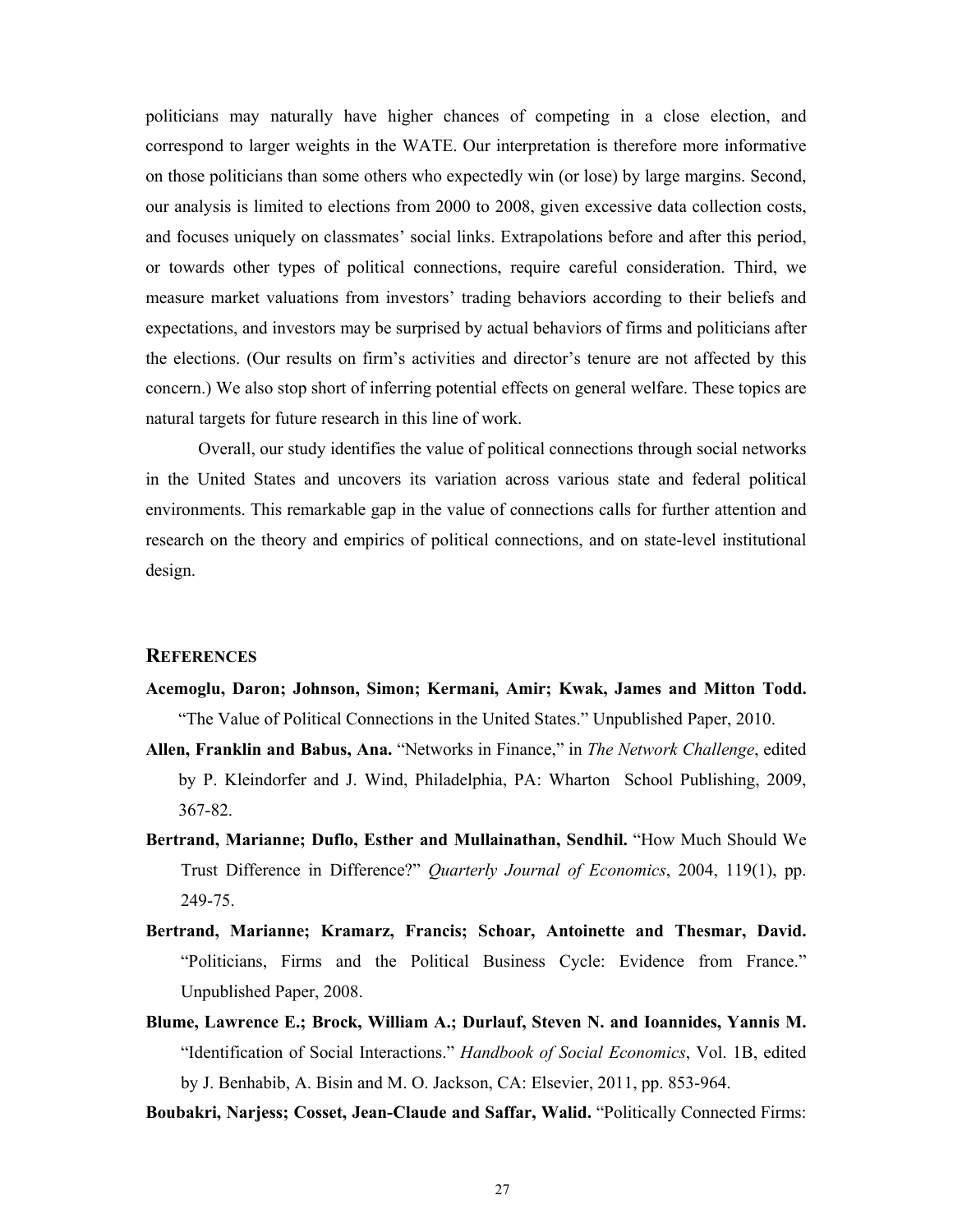An International Event Study." Unpublished Paper, 2009.

- Bunkanwanicha, Pramuan and Wiwattanakantang, Yupana. "Big Business Owners in Politics." Review of Financial Studies, 2009, 22(6), pp. 2133-68.
- **Campbell, Cynthia J. and Wasley, Charles E.** "Measuring Abnormal Daily Trading  $\overline{1}$ Volume for Samples of NYSE/ASE and Nasdaq Securities Using Parametric and Nonparametric Test Statistics." Review of Quantitative and Finance and Accounting,  $1996, 6(3)$ , pp. 309-326.
- **Campante, Filipe R. and Do, Quoc-Anh.** "Isolated Capital Cities, Accountability and Corruption: Evidence from US States." Unpublished Paper, 2012.
- Carhart, Mark M. "On Persistence in Mutual Fund Performance." Journal of Finance, 1997, 52 (1), pp. 57-82.
- **Chava, Sudheer and Roberts, Michael R.** "How Does Financing Impact Investment? The Role of Debt Covenants." Journal of Finance, 2008, 63(5), pp. 2085-121.
- **Claessens, Stijin; Feijen, Erik and Laeven, Luc.** "Political connections and preferential access to finance: The role of campaign contributions." Journal of Financial Economics,  $2008$ ,  $88(3)$ , pp. 554-80.
- **Cohen, Lauren; Malloy, Christopher and Frazzini, Andrea.** "The small world of investing: board connections and mutual funds returns." Journal of Political Economy,  $2008$ ,  $116(5)$ , pp. 951-79.
- **Conley, Timothy G. and Udry, Christopher R. "Learning about a New Technology:** Pineapple in Ghana." *American Economic Review*, 2010, 100(1), pp. 35-69.
- **Cuñat, Vicente; Gine, Mireia and Guadalupe, Maria.** "The Vote is Cast: The Effect of Corporate Governance on Shareholder Value." Journal of Finance, 2012.
- **Dinc, I. Serdar.** "Politicians and banks: Political influences on government-owned banks in  $emerging$  markets." *Journal of Financial Economics*, 2005, 77(2), pp. 453-79.
- **Do, Quoc-Anh; Lee, Yen-Teik and Nguyen, Bang Dang.** "Political Connections and Firm Value: RDD Evidence from Close Gubernatorial Elections." Unpublished Paper, 2012.
- **Durlauf, Steven N. and Ioannides, Yannis M.** "Social Interactions." Annual Review of *Economics*, 2010, 2, pp. 451-478.
- Faccio, Mara. "Politically Connected Firms." The American Economic Review, 2006, 96(1), pp. 369-86.
- **Faccio, Mara; Masulis, Ronald W. and McConnell, John J. "Political Connections and** Corporate Bailouts." *Journal of Finance*, 2006, 61(6), pp. 2597-635.
- Fama, Eugene F. and Kenneth R. French. "Common Risk Factors in the Returns on Stocks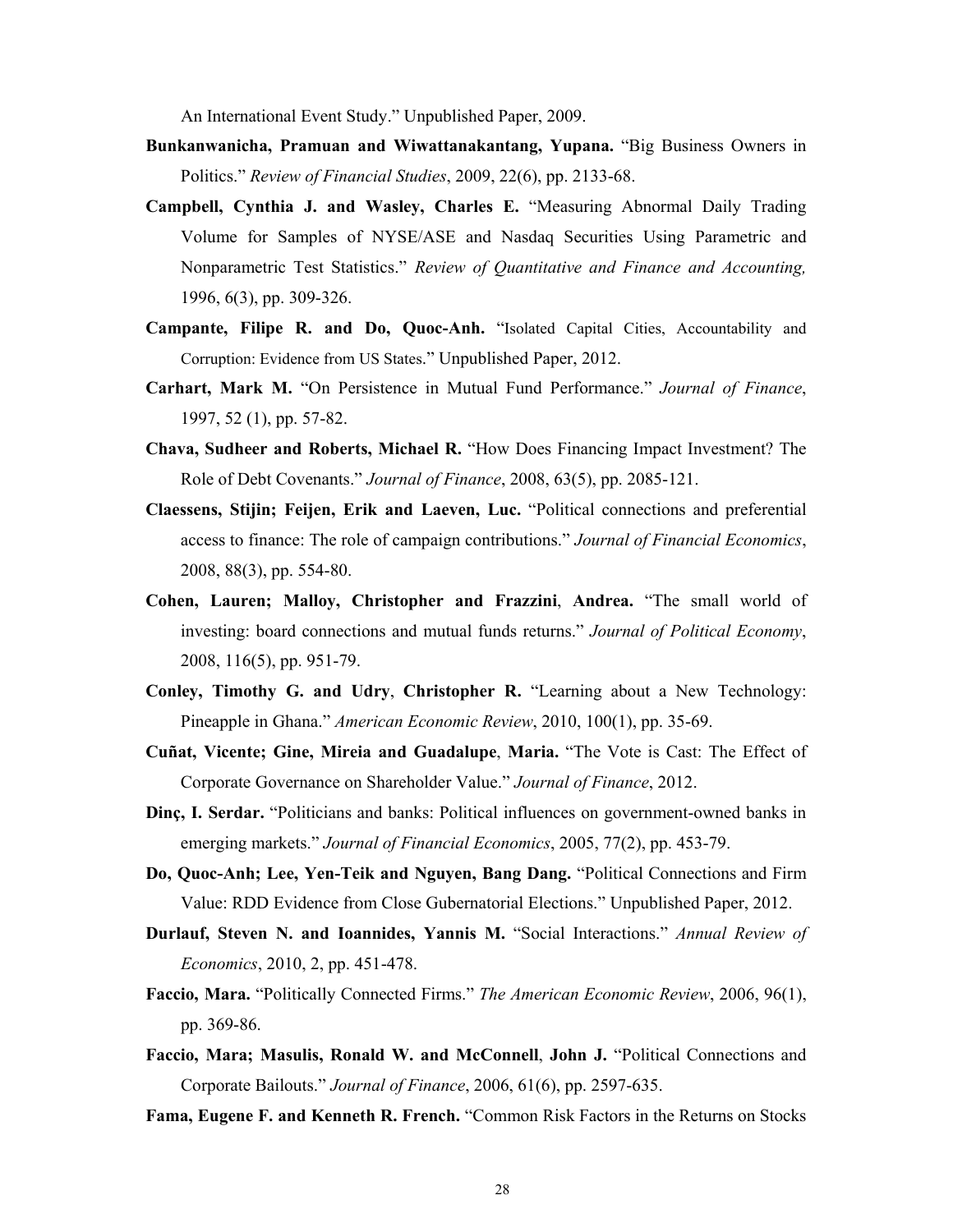and Bonds." Journal of Financial Economics, 1993, 33(1), pp. 3-56.

- Fan, Joseph, P. H.; Wong, T. J. and Zhang, Tianyu. "Politically connected CEOs, corporate governance, and Post-IPO performance of China's newly partially privatized firms." Journal of Financial Economics, 2007, 84(2), pp. 330-57.
- **Ferguson, Thomas and Voth, Hans-Joachim.** "Betting on Hitler  $-$  the Value of Political Connections in Nazi Germany." *Quarterly Journal of Economics*, 2008, 123(1), pp. 101-37.
- Fisman, David; Fisman, Ray; Galef, Julia and Khurana, Rakesh. "Estimating the value of connections to Vice-President Cheney." Unpublished Paper, 2006.
- Fisman, Raymond. "Estimating the Value of Political Connections." The American Economic Review, 2001, 91(4), pp. 1095-102.
- Fracassi, Cesare. "Corporate finance policies and social networks." Unpublished Paper, 2009.
- Francis, Bill B.; Hasan, Iftekhar and Sun, Xian. "Political connections and the process of going public: Evidence from China." Journal of International Money and Finance, 2009, 28(4), pp. 696-719.
- Glaeser, Edward L. and Saks, Raven E. "Corruption in America." Journal of Public *Economics*, 2006, 90(6-7), pp. 1053-72.
- Giving USA Foundation. Giving USA 2011: The Annual Report on Philanthropy for the Year 2010, 2011. Chicago: Giving USA Foundation.
- Goldman, Eitan; Rocholl, Jörg and So, Jongil. "Political Connections and the Allocation of Procurement Contracts." Unpublished Paper, 2008.
- Goldman, Eitan; Rocholl, Jörg and So, Jongil. "Do Politically Connected Boards Affect Firm Value?" Review of Financial Studies, 2009, 22(6), pp. 2331-60.
- Granovetter, Mark. Getting a Job: a Study of Contacts and Careers. Cambridge, Mass.: Harvard University Press, 1974 (Chicago: Chicago University Press, 1995).
- Imai, Masami and Shelton, Cameron A. "Elections and Political Risk: New Evidence from Political Prediction Markets in Taiwan." Unpublished Paper, 2010.
- Ioannides, Yannis M. and Loury, Linda Datcher. "Job Information Networks, Neighborhood Effects, and Inequality." Journal of Economic Literature, 2004, 42(4), pp. 1056-93.
- Jackson, Matthew O. Social and Economic Networks. Princeton, New Jersey: Princeton University Press, 2009.
- Jayachandran, Seema. "The Jeffords Effect." Journal of Law and Economics, 2006, 49(2),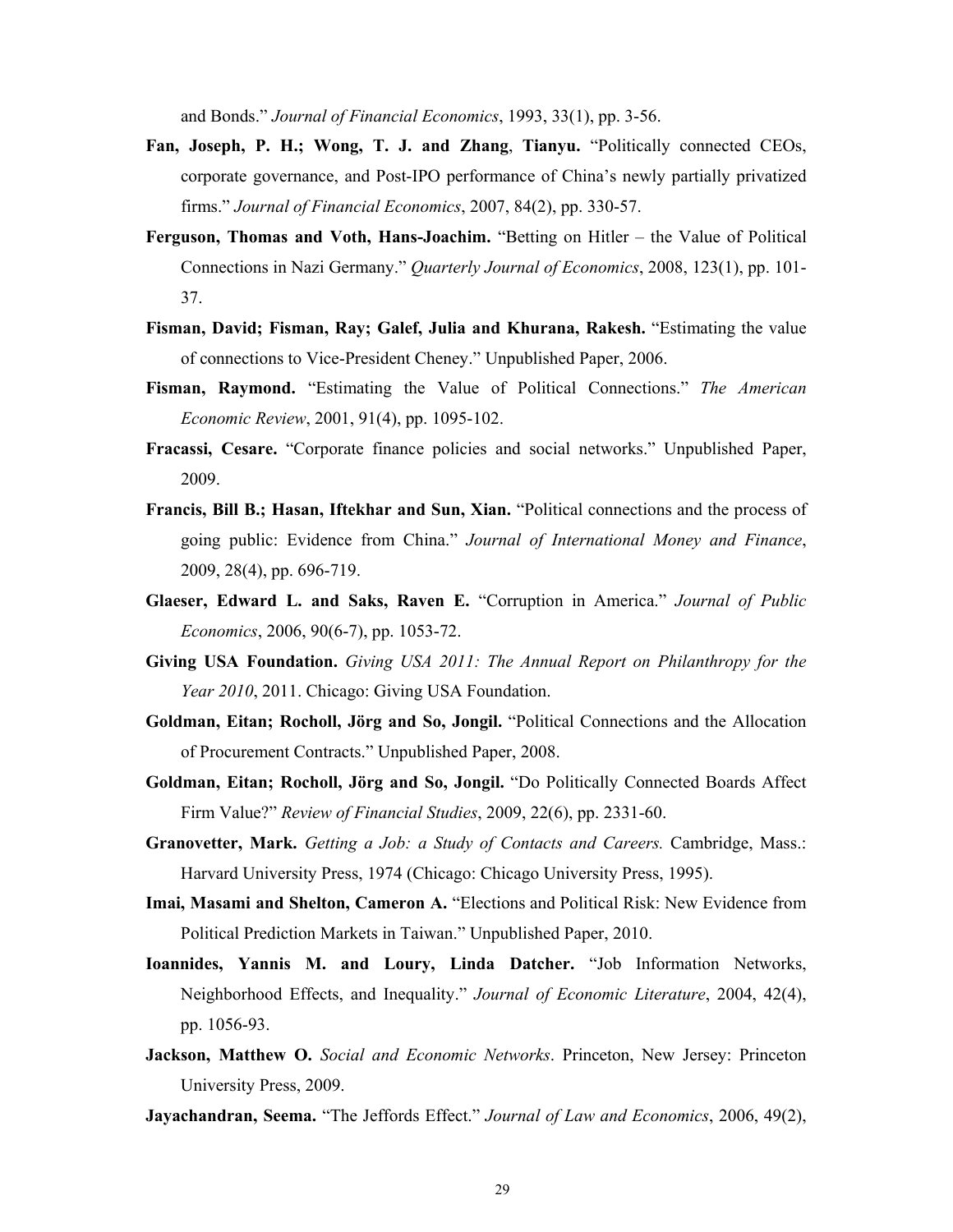pp. 397-425.

- Johnson, Simon and Mitton, Todd. "Cronyism and capital controls: evidence from Malaysia." Journal of Financial Economics, 2003, 67(2), pp. 351-82.
- Karlan, Dean; Mobius, Markus M.; Rosenblat, Tanya and Szeidl, Adam. "Trust and Social Collateral." Quarterly Journal of Economics, 2009, 124(3), 1307-61.
- Kaufman, Daniel; Kraay, Aart and Mastruzzi, Massimo. "The Worldwide Governance Indicators (WGI): 1996-2010." Unpublished Paper, 2011.
- Kellermann, Michael and Shepsle, Kenneth A. "Congressional Careers, Committee Assignments, and Seniority Randomization in the U.S. House of Representatives." Ouarterly Journal of Political Science, 2009, 4(2), 87-101.
- Kerr, William R.; Lerner, Josh and Schoar, Antoinette. "The Consequences of Entrepreneurial Finance: Evidence from Angel Financings." Review of Financial Studies, 2011.
- Khwaja, A. Ijaz and Mian, Atif. "Do Lenders Favor Politically Connected Firms? Rent Provision in an Emerging Financial Market." *Quarterly Journal of Economics*, 2005,  $120(4)$ , pp. 1371-411.
- **Knight, Brian.** "Are policy platforms capitalized into equity prices? Evidence from the Bush/Gore 2000 Presidential Election." Journal of Public Economics, 2007, 91(1-2), pp. 389-409.
- Kramarz, Francis and Thesmar, David. "Social Networks in the Boardroom." Journal of *the European Economic Association, 2012, Forthcoming.*
- Lee, David S. "Randomized experiments from non-random selection in U.S. House elections." Journal of Econometrics, 2008, 142(2), pp. 675-97.
- Lee, David S. and Lemieux, Thomas. "Regression Discontinuity Designs in Economics." Journal of Economic Literature, 2010, 48(2), pp. 281-355.
- Leider, Stephen; Möbius, Markus M.; Rosenblat, Tanya and Do, Quoc-Anh. "Directed Altruism and Enforced Reciprocity in Social Networks." Quarterly Journal of Economics, 2009, 124(4), pp. 1815-51.
- Lerner, Josh and Malmendier, Ulrike. "With a Little Help from My (Random) Friends: Success and Failure in Post-Business School Entrepreneurship." Unpublished Paper, 2011.
- Leuz, Christian and Oberholzer-Gee, Felix. "Political relationships, global financing, and corporate transparency: Evidence from Indonesia." Journal of Financial Economics,  $2006, 81(2)$ , pp. 411-39.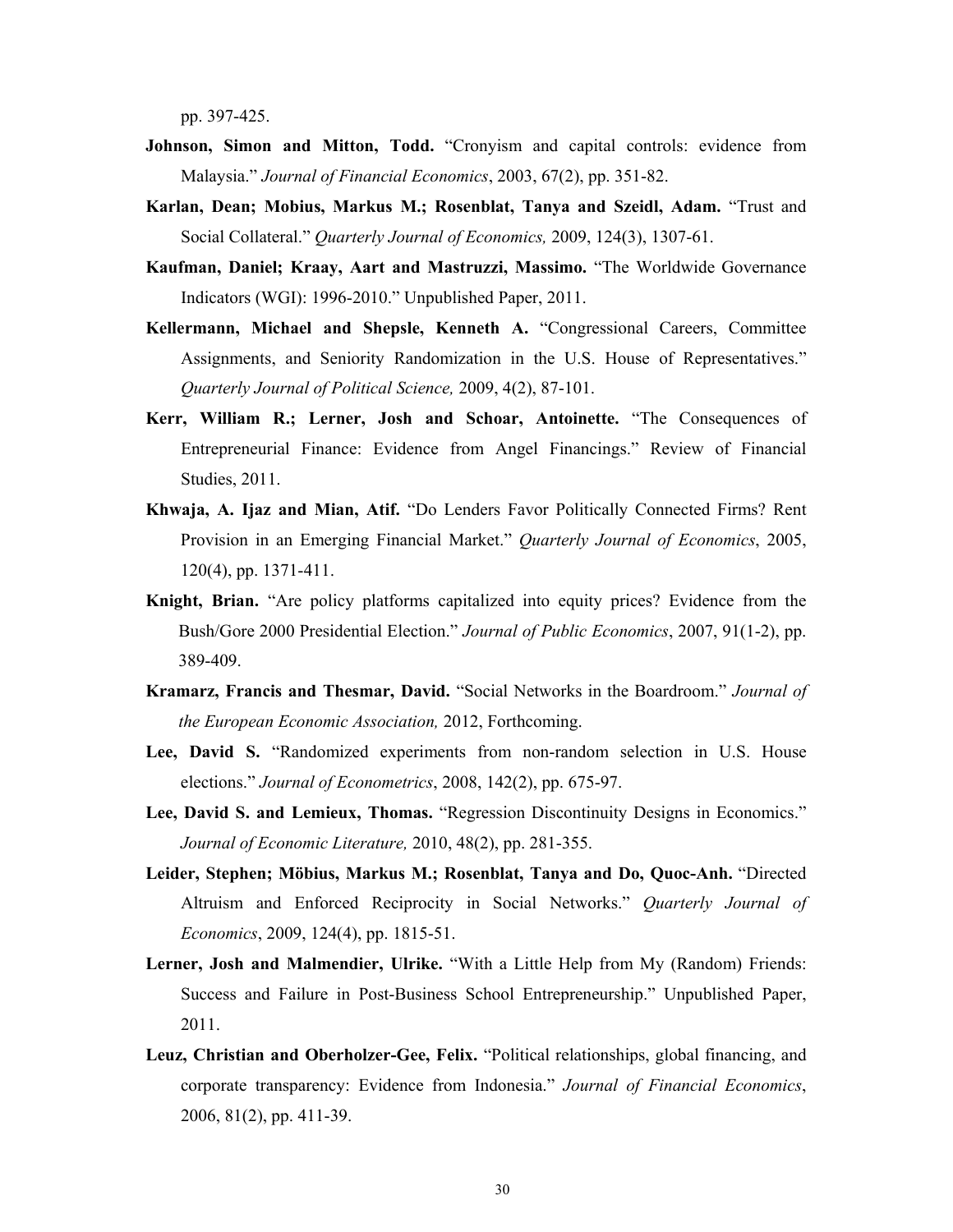- Li, Hongbin; Meng, Lingsheng; Wang, Qian and Zhou, Li-An. "Political connections, financing and firm performance: Evidence from Chinese private firms." Journal of Development Economics, 2008, 87(2), pp. 283-99.
- Marsden, Peter V. "Network Data and Measurement." Annual Review of Sociology, 1990, 16, pp.  $435-63$ .
- **Mattozzi, Andrea** "Can We Insure Against Political Uncertainty? Evidence from the U.S. Stock Market." Public Choice, 2008, 137(1-2), pp. 43-55.
- McPherson, Miller; Smith-Lovin, Lynn and Cook, James M. "Birds of a feather: homophily in social networks." Annual Review of Sociology, 2001, 27, pp. 415-44.
- Nguyen, Bang Dang. "Does the rolodex matter? Corporate elite's small world and the effectiveness of boards of directors." Management Science, 2012, 58 (2), pp. 236-252.
- Rajan, Raghuram G. and Zingales, Luigi. "Financial Dependence and Growth." American Economic Review, 1998, 88(3), pp. 559-86.
- Roberts, Brian E. "A Dead Senator Tells No Lies: Seniority and the Distribution of Federal Benefits." American Journal of Political Science, 1990, 34(1), pp. 31-58.
- Saiz, Albert and Simonsohn, Uri. "Downloading Wisdom from Online Crowds." Unpublished Paper, 2008.
- Shleifer, Andrei and Vishny, Robert W. The Grabbing Hand: Government Pathologies and *Their Cures.* Cambridge, Mass: Harvard University Press, 2002.
- Shue, Kelly. "Executive Networks and Firm Policies: Evidence from the Random Assignment of MBA Peers." Unpublished Paper, 2011.
- Snowberg, Erik; Wolfers, Justin and Zitzewitz, Eric. "Party Influence in Congress and the Economy." Quarterly Journal of Political Science, 2007, 2(3), pp. 277-86.
- Snowberg, Erik; Wolfers, Justin and Zitzewitz, Eric. "How Prediction Markets Can Save Event Studies." Unpublished Paper, 2008.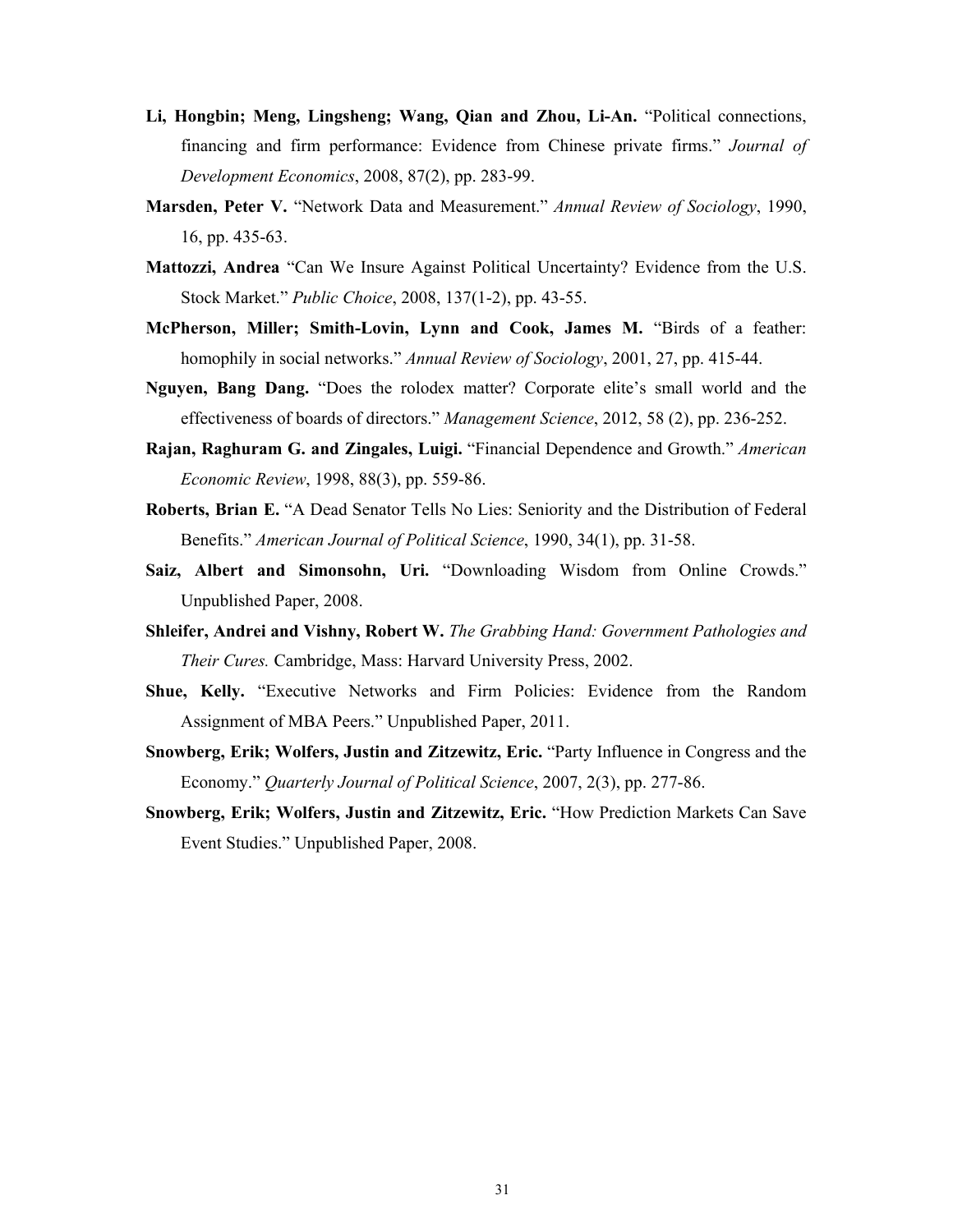### **APPENDICES (FOR ONLINE PUBLICATION)**

### **METHODOLOGY**

From Lee and Lemieux (2010), the Average Treatment Effect we estimate is defined and expressed as:

$$
\beta_{RDD} \stackrel{\text{def}}{=} \lim_{Voteshare150\%} E(CAR_i|Win) - \lim_{Voteshare150\%} E(CAR_i|Lose)
$$
  
=  $E(CAR_i(Win) - CAR_i(Lose)|Voteshare = 50\%).$  (1)

 $\beta_{RDD}$  identifies the impact on *CAR* when equation (1) holds, under the assumption (A1) that the density of *VoteShare*, conditional on all characteristics of an observation, is continuous. Indeed, this condition implies that for any pre-election characteristics  $U$ , observable or unobservable, the expected difference at 50% vote share is:

$$
\lim_{Voteshare150\%} E(U_i|Win) - \lim_{Voteshare150\%} E(U_i|lose)
$$
  
=  $E(U_i(Win) - U_i(lose)|Voteshare = 50\%) = 0.$  (2)

So winning and losing are randomized at the limit of 50%, and the difference at 50% must be the impact of winning versus losing. Assumption  $(A1)$  is guaranteed when the incidence of winning cannot be perfectly manipulated by candidates (Lee and Lemieux, 2010).

The variables  $CAR_i(Win)$  and  $CAR_i(lose)$  represent market reactions (Cumulated Abnormal Returns) to election results, expressed as  $P_i - PreP_i$ .  $P_i$  is the stock price contingent on election outcome, and the pre-event price  $PreP_i$  takes into account the preevent market's predicted probability of winning  $MPPW_i$ :  $PreP_i = MPPW_i \times (P_i(Win) - P_i)$  $P_i(lose) + \pi_i$ , where  $P_i(Win) - P_i(lose)$  is the value of being connected to an elected candidate, and  $\pi_i$  is the remaining component independent of the event. From equation (2):  $E(MPPW_i(Win)|Voteshare = 50\%) = E(MPPW_i(lose)|Voteshare = 50\%).$  so:

$$
\beta_{RDD} = \lim_{Voteshare 150\%} E(P_i - PreP_i|Win) - \lim_{Voteshare 150\%} E(P_i - PreP_i|Lose)
$$
  
=  $E(P_i(Win) - P_i(Lose)|Voteshare = 50\%).$ 

Therefore,  $\beta_{RDD}$  correctly identifies the value of connection, even when the market's predicted probability of winning is wrong (when even *CAR* is incorrectly estimated).

Moreover, if we let the effect be heterogeneous across observations, i.e.,  $\beta(W_i)$  with  $W_i$  representing all observable and unobservable characteristics of each observation  $i$ , then the estimate can be rewritten as follows:

$$
\beta_{RDD} = \int \beta(W) \frac{f(50\%|W)}{f(50\%)} dG(W),
$$

where  $G(W)$  is the cumulative distribution of W,  $f(x)$  is the density of *VoteShare*, and the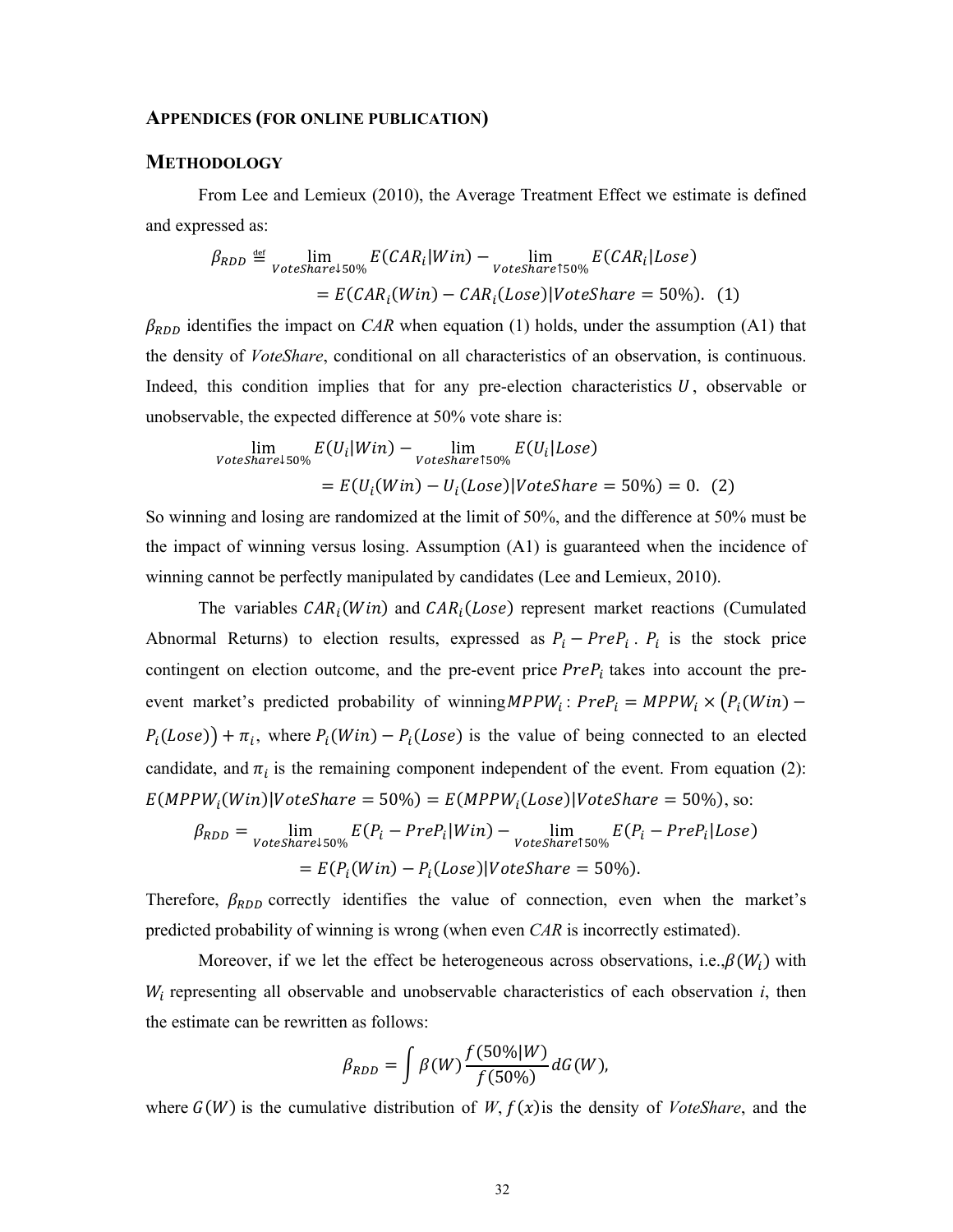weight  $\frac{f(50\%|W)}{f(50\%)}$  represents the ex-ante likelihood of an observation with characteristics W to produce a close election.  $\beta_{RDD}$  is thus a Weighted Average Treatment Effect across all possible observations.

In the nonparametric specification, the standard error is calculated as a standard error of the difference of two independent variables, as the two subsamples are completely separate from one another. Cluster-adjusted standard errors are not shown. In each local polynomial regression, the clusters near the threshold are very similar to single observations, therefore cluster-adjusted standard errors will not differ much from unclustered ones.

### **ADDITIONAL ROBUSTNESS CHECKS**

In other tests of robustness reported in Appendix Table A1, we calculate the CARs using different methods, including the cumulative daily stock (raw) returns in columns  $(1)$ and (2), Fama-French's three-factor model (Fama and French 1993) in columns (3) and (4), and the four-factor model (Carhart 1997) in column  $(5)$  and  $(6)$ . We find estimates mostly similar to those reported in Table 3, either including or excluding school fixed effects.

Appendix Table A1 also reports results for alternative specifications of a unit of observation. In the benchmark model, we choose an observation as a classmate connection between a politician and a director for a given election year, where the treatment variable is binary. That empirical design implies the interpretation of the estimate as the WATE of an additional connection to a politician in office. In alternative specifications, we can choose a unit of observation as a director or a firm (each for a given election day), where the treatment variable is the count of connections to elected politicians. The difference is in the weights: while each connection has the same weight in the benchmark setup, in alternative specifications, the same-weight unit could be director, or firm, or politician. Columns (7) to (9) of Appendix Table A1 show very similar results. Finally, column (10) reruns the benchmark regression in Table 3 with standard errors subject to two-way clustering of both Politician-Year and Company-Year (Cameron et al., 2011), yielding similar results.

We check the near-randomness of winning or losing a close election as highlighted by Lee (2008) and report supporting results in Appendix Table A2. Each column serves to show that a dependent variable's distribution is continuous at the cutoff point of 50% vote share. These dependent variables are those used as control variable in Tables (1) to (10). Panel A shows results for politician's gender, age, chamber, logarithm of campaign contribution, logarithm of number of contributors, and incumbency. Panel B considers challenger's party and different backgrounds, director's age, gender and executive/non-executive role, and social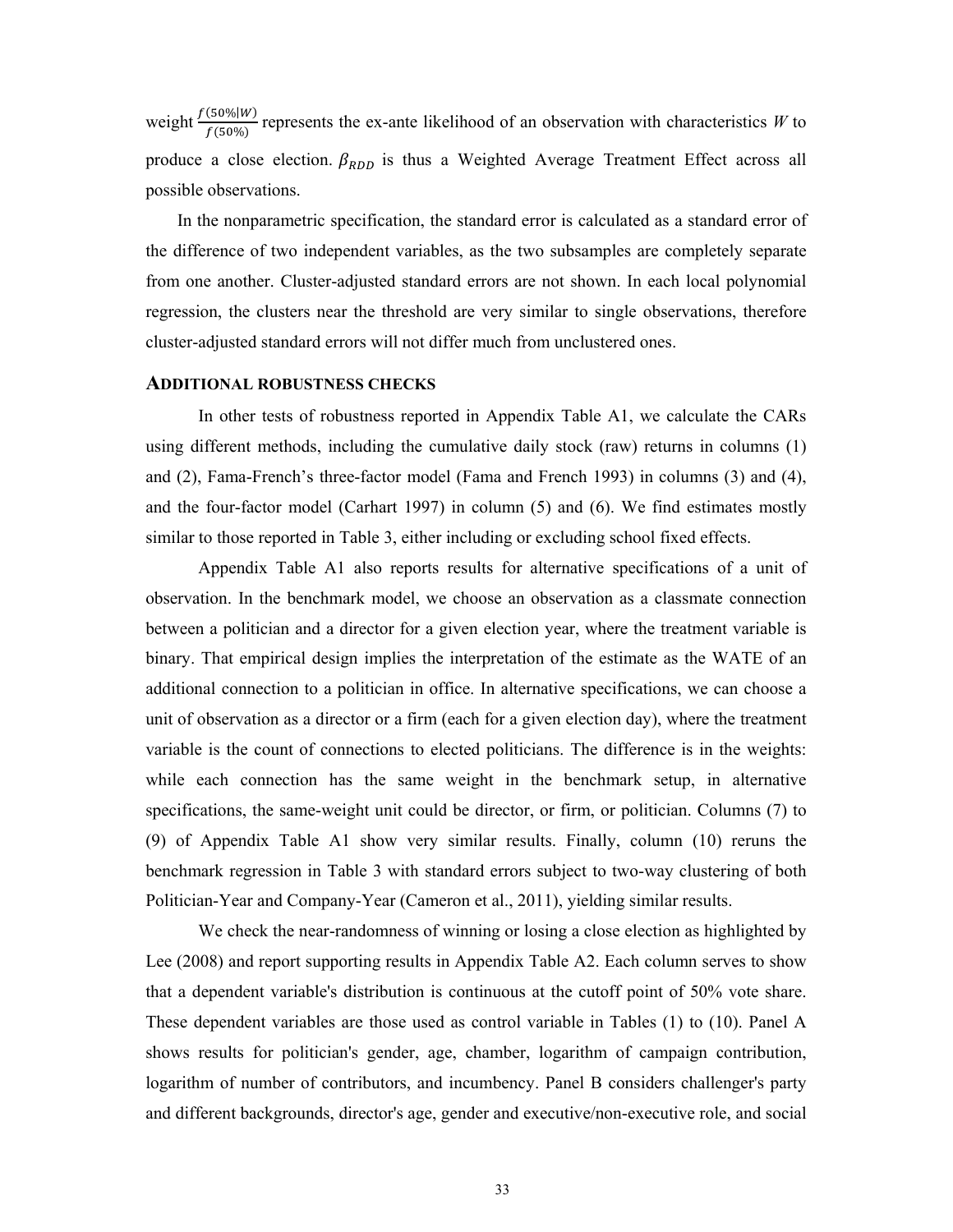network size. Panel C displays results with different firm characteristics. Panel D reports regressions with industry's financial dependence, state's institution quality and corruption measured in different ways. Across regressions we do not find any significant relationship between different dependent variables and our main independent variable (Win/Lose dummy). This confirms the near-randomness of the win/lose treatment induced by close elections for US Senate and Congress between 2000 and 2008.

We also investigate the heterogeneous effects of political connections from quantile regressions for challengers from state politics, and report supporting results in Appendix Table A3. Column (1) shows results from median regression (50% quantile). Columns (2) to (5) report the estimation using quantile regressions at the 1st, 2nd, 3rd and 4th quintiles. The estimate's negativity is shown to come mostly from the lower quintiles, i.e. among firms with negative CARs.

### **APPENDIX REFERENCES**

- Cameron, Colin, Jonah Gelbach and Douglas Miller. "Robust Inference with Multi-way Clustering." Journal of Business and Economic Statistics, 2011, 29(2), pp. 238-49.
- Carhart, Mark M. "On Persistence in Mutual Fund Performance." Journal of Finance, 1997, 52 (1), pp. 57-82.
- **Fama, Eugene F. and Kenneth R. French.** "Common Risk Factors in the Returns on Stocks and Bonds." Journal of Financial Economics, 1993, 33(1), pp. 3-56.
- Lee, David S. "Randomized experiments from non-random selection in U.S. House elections." Journal of Econometrics, 2008, 142(2), pp. 675-97.
- Lee, David S. and Lemieux, Thomas. "Regression Discontinuity Designs in Economics." Journal of Economic Literature, 2010, 48(2), pp. 281-355.

### **DESCRIPTION OF VARIABLES**

| <b>Variable Name</b> | <b>Variable Definitions and Constructions</b>                                                                                                                                                                                                                                                                                                                                                                                                                                                                                      | <b>Source</b> |
|----------------------|------------------------------------------------------------------------------------------------------------------------------------------------------------------------------------------------------------------------------------------------------------------------------------------------------------------------------------------------------------------------------------------------------------------------------------------------------------------------------------------------------------------------------------|---------------|
|                      | <b>Social Connection</b>                                                                                                                                                                                                                                                                                                                                                                                                                                                                                                           |               |
| Alumni network       | A firm's director is connected to a Congress election candidate if<br>both graduate from the same university degree program. Following BoardEx, Lexis-<br>Cohen, Frazzini, and Malloy (2008), we group the degrees into six Nexis biographies,<br>categories: (i) business school (Master of Business Administration), and authors'<br>(ii) medical school, (iii) general graduate (Master of Arts or Master manually collected<br>of Science), (iv) Doctor of Philosophy, (v) law school, and (vi) data<br>general undergraduate. |               |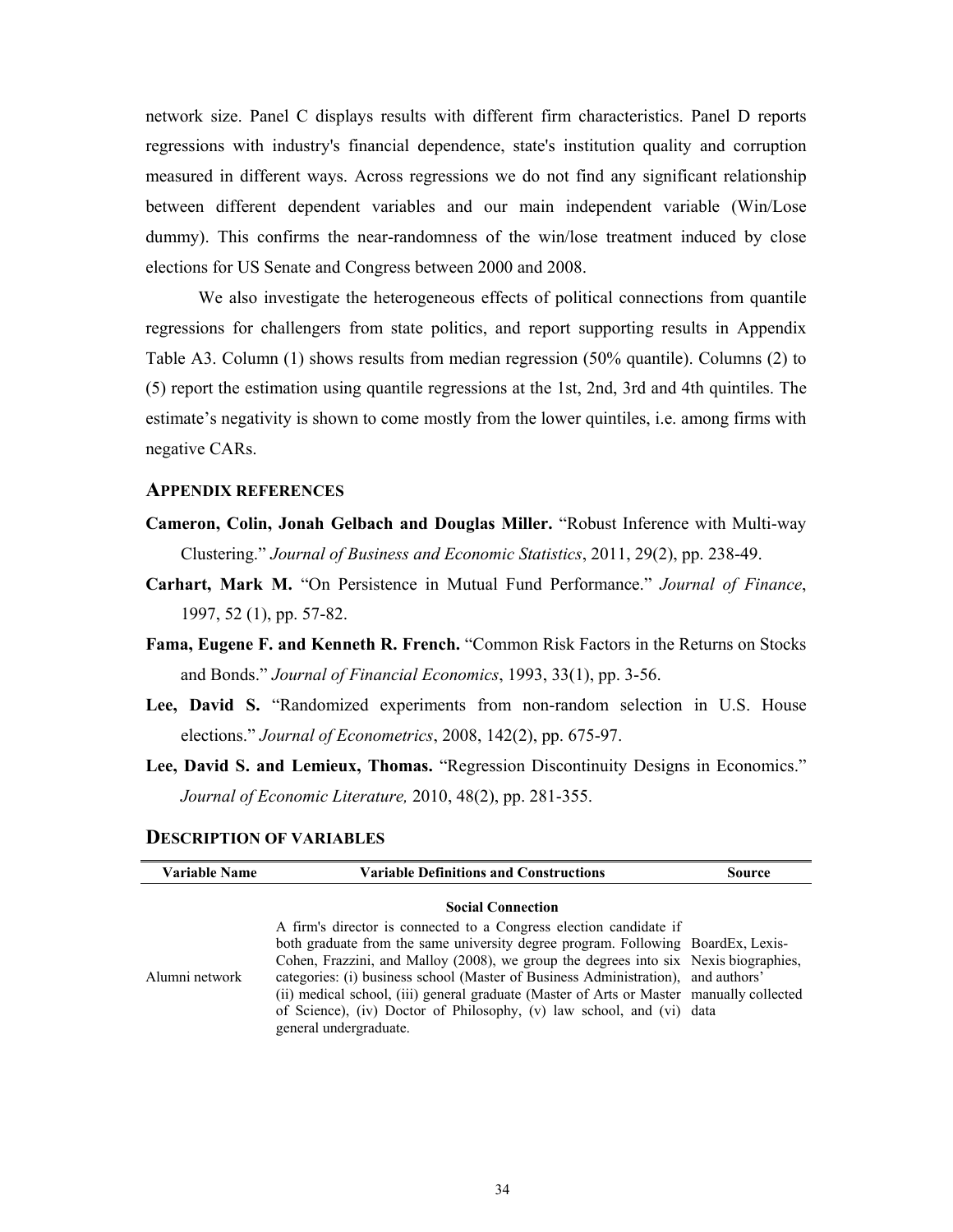| Classmate network                                   | A firm's director is connected to a Congress election candidate if<br>both graduate from the same university degree program within a BoardEx, Lexis-<br>year. Following Cohen, Frazzini, and Malloy (2008), we group the Nexis biographies,<br>degrees into six categories: (i) business school (Master of Business and authors'<br>Administration), (ii) medical school, (iii) general graduate (Master manually collected<br>of Arts or Master of Science), (iv) Doctor of Philosophy, (v) law data<br>school, and (vi) general undergraduate. |                                                    |  |  |  |  |  |
|-----------------------------------------------------|--------------------------------------------------------------------------------------------------------------------------------------------------------------------------------------------------------------------------------------------------------------------------------------------------------------------------------------------------------------------------------------------------------------------------------------------------------------------------------------------------------------------------------------------------|----------------------------------------------------|--|--|--|--|--|
|                                                     | <b>Politician Variables</b>                                                                                                                                                                                                                                                                                                                                                                                                                                                                                                                      |                                                    |  |  |  |  |  |
| Campaign                                            | Total campaign contribution (in dollar values) that a candidate                                                                                                                                                                                                                                                                                                                                                                                                                                                                                  | <b>FEC</b>                                         |  |  |  |  |  |
| Contribution                                        | receives in an election.                                                                                                                                                                                                                                                                                                                                                                                                                                                                                                                         |                                                    |  |  |  |  |  |
| House/Senate                                        | Indicates the race for House of representatives or Senate.                                                                                                                                                                                                                                                                                                                                                                                                                                                                                       | <b>FEC</b>                                         |  |  |  |  |  |
| Incumbency<br>Number of                             | Indicates whether the candidate is the incumbent.                                                                                                                                                                                                                                                                                                                                                                                                                                                                                                | <b>FEC</b>                                         |  |  |  |  |  |
| Contributors                                        | Total number of contributors in an election.                                                                                                                                                                                                                                                                                                                                                                                                                                                                                                     | <b>FEC</b>                                         |  |  |  |  |  |
| Party affiliation                                   | The politician's party affiliation.                                                                                                                                                                                                                                                                                                                                                                                                                                                                                                              | <b>FEC</b>                                         |  |  |  |  |  |
| Politician's current<br>position                    | Marked as "from state politics" if coming from a position in a<br>legislative, executive or judiciary body in a state. Marked as "from<br>federal office" if coming from a political position at federal level.                                                                                                                                                                                                                                                                                                                                  |                                                    |  |  |  |  |  |
| Senate "Resource"<br>Committees                     | collected data<br>Includes appropriations, energy & natural resources, and agriculture Congressional<br>committees.<br>Record                                                                                                                                                                                                                                                                                                                                                                                                                    |                                                    |  |  |  |  |  |
| Senate "Economy,<br>Budget & Finance"<br>Committees | Includes budget, commerce, banking, finance, small business, Congressional<br>taxation, economic, and public works committees.                                                                                                                                                                                                                                                                                                                                                                                                                   | Record                                             |  |  |  |  |  |
| Seniority                                           | Average number of years across all committee memberships by each Congressional<br>congressman.                                                                                                                                                                                                                                                                                                                                                                                                                                                   | Record                                             |  |  |  |  |  |
| Top state<br>experience                             | Politician having previously held position(s) in state legislative biographies and<br>bodies or as governors.                                                                                                                                                                                                                                                                                                                                                                                                                                    | Lexis-Nexis<br>authors' manually<br>collected data |  |  |  |  |  |
| Vote shares                                         | The vote share between the top two candidates.                                                                                                                                                                                                                                                                                                                                                                                                                                                                                                   | <b>FEC</b>                                         |  |  |  |  |  |
|                                                     | <b>State Variables</b>                                                                                                                                                                                                                                                                                                                                                                                                                                                                                                                           |                                                    |  |  |  |  |  |
|                                                     | The average ratio of convicted corruption cases by population size                                                                                                                                                                                                                                                                                                                                                                                                                                                                               | Department of                                      |  |  |  |  |  |
| Corrupt Conviction                                  | for each state from 1976 to 2002.                                                                                                                                                                                                                                                                                                                                                                                                                                                                                                                | Justice, Glaeser<br>and Saks 2006                  |  |  |  |  |  |
| Corrupt Main City                                   | Web-based search hits on Exalead.com for the term "corruption"<br>near the name of the main city in each state, normalized by the<br>number of search hits for the name of that main city in 2009 (Saiz<br>and Simonsohn 2008).<br>Number of hits for the word "corruption" close to the state name                                                                                                                                                                                                                                              | Exalead.com                                        |  |  |  |  |  |
| Corrupt State                                       | based on all newspapers gathered in Newslibrary.com, normalized<br>the resulting number of search hits by that for the state name alone<br>in 2009 (Campante and Do 2012).                                                                                                                                                                                                                                                                                                                                                                       | Newslibrary.com                                    |  |  |  |  |  |
| <b>GCISC 1970</b>                                   | Population concentration around the state capital in 1970 (Campante<br>and Do 2012).                                                                                                                                                                                                                                                                                                                                                                                                                                                             | U.S. Census Data,<br>Campante and Do<br>2012       |  |  |  |  |  |
| Regulation                                          | State-level regulation index that combines information on labor and<br>environmental regulations and regulations in specific industries,<br>measured in 1999.                                                                                                                                                                                                                                                                                                                                                                                    | Report on<br>Economic Freedom                      |  |  |  |  |  |
|                                                     | <b>Firm and Director Variables</b>                                                                                                                                                                                                                                                                                                                                                                                                                                                                                                               |                                                    |  |  |  |  |  |
| Age                                                 | The number of years from IPO date.                                                                                                                                                                                                                                                                                                                                                                                                                                                                                                               | Compustat                                          |  |  |  |  |  |
| Capital expenditure                                 | Capital expenditure (CAPX)/book value of common equity (CEQ).                                                                                                                                                                                                                                                                                                                                                                                                                                                                                    | Compustat                                          |  |  |  |  |  |
| CAR                                                 | Cumulative Abnormal Returns (CAR) are calculated around the<br>election day (day 0), based on the market model using daily data<br>from day -315 to day -61. CAR-FF are CAR calculated based on the                                                                                                                                                                                                                                                                                                                                              | CRSP/Fama-<br>French                               |  |  |  |  |  |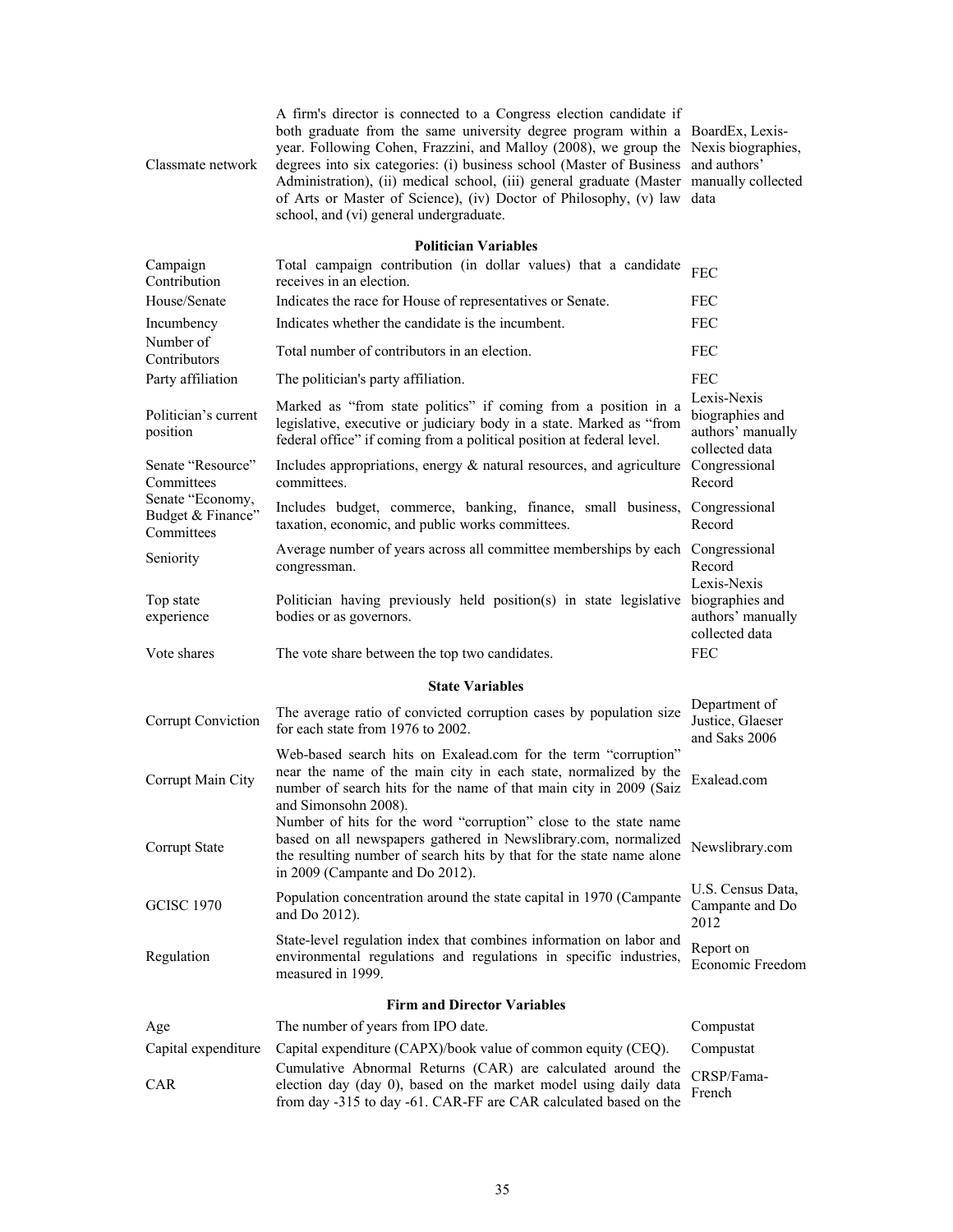|                                         | Fama-French (1993) three-factor model. CAR - FFM are CAR<br>calculated based on Fama-French (1993) plus momentum four-factor<br>model. CAR – raw returns are calculated based on raw returns.                                                                                                              |                 |
|-----------------------------------------|------------------------------------------------------------------------------------------------------------------------------------------------------------------------------------------------------------------------------------------------------------------------------------------------------------|-----------------|
| Cash reserve ratio                      | Cash and short-term investments (CHE)/total assets (AT).                                                                                                                                                                                                                                                   | Compustat       |
| Common equity                           | Book value of common equity (CEQ).                                                                                                                                                                                                                                                                         | Compustat       |
| Distance                                | Distance between the firm's headquarter and election state capital is<br>calculated based on the coordinates of the two ZIP codes.                                                                                                                                                                         | Boardex/ZIP     |
| External finance<br>dependence          | Industry median of the sum of firms' use of external finance over the<br>1990s divided by the sum of capital expenditure over the 1990s.<br>External finance is defined as capital expenditure (CAPX) - net cash Compustat<br>flow from operations (OANCFC), divided by CAPX (Rajan and<br>Zingales 1998). |                 |
| Firms activities                        | Firm activities in a given state in a given year are measured as the<br>number of search hits for the firm's name in all local newspapers,<br>normalized by the number of search hits for the neutral keyword<br>"September".                                                                              | Newslibrary.com |
| Leverage                                | Book value of debts ( $DLC + DLTT$ ) over book value of total assets<br>$(DLC + DLTT + CEQ).$                                                                                                                                                                                                              | Compustat       |
| Market value of<br>equity               | Market value of total equity (CSHO*PRCC F).                                                                                                                                                                                                                                                                | <b>CRSP</b>     |
| Market to book<br>ratio                 | Market value of total equity (CSHO*PRCC F)/book value of<br>common equity (CEQ).                                                                                                                                                                                                                           | Compustat       |
| Payout                                  | Total dividends $(DVT)$ + purchase of common and preferred stock<br>(PRSTKC).                                                                                                                                                                                                                              | Compustat       |
| Q                                       | Total assets - total shareholder's equity + market value of total<br>equity (CSHO*PRCC F)/total assets.                                                                                                                                                                                                    | Compustat       |
| <b>RND</b>                              | Research and development expenditure (XRD)/total assets (AT) at<br>$(t-1)$ .                                                                                                                                                                                                                               | Compustat       |
| <b>ROA</b>                              | Income before extraordinary items (IB)/total assets (AT) at (t-1).                                                                                                                                                                                                                                         | Compustat       |
| <b>SCAR</b>                             | Standardized CARs are CARs normalized by volatility during the<br>event period.                                                                                                                                                                                                                            | <b>CRSP</b>     |
| Tangibility                             | Net value of property, plants, equipment (PPENT)/total assets (AT).                                                                                                                                                                                                                                        | Compustat       |
| Director<br>Characteristics             | Include the director's age, gender, nationality, and a dummy variable<br>indicating whether the director has an executive role.                                                                                                                                                                            | <b>BoardEx</b>  |
| Director's<br>Remaining Time at<br>Firm | Director's End Date – Election Date                                                                                                                                                                                                                                                                        | <b>BoardEx</b>  |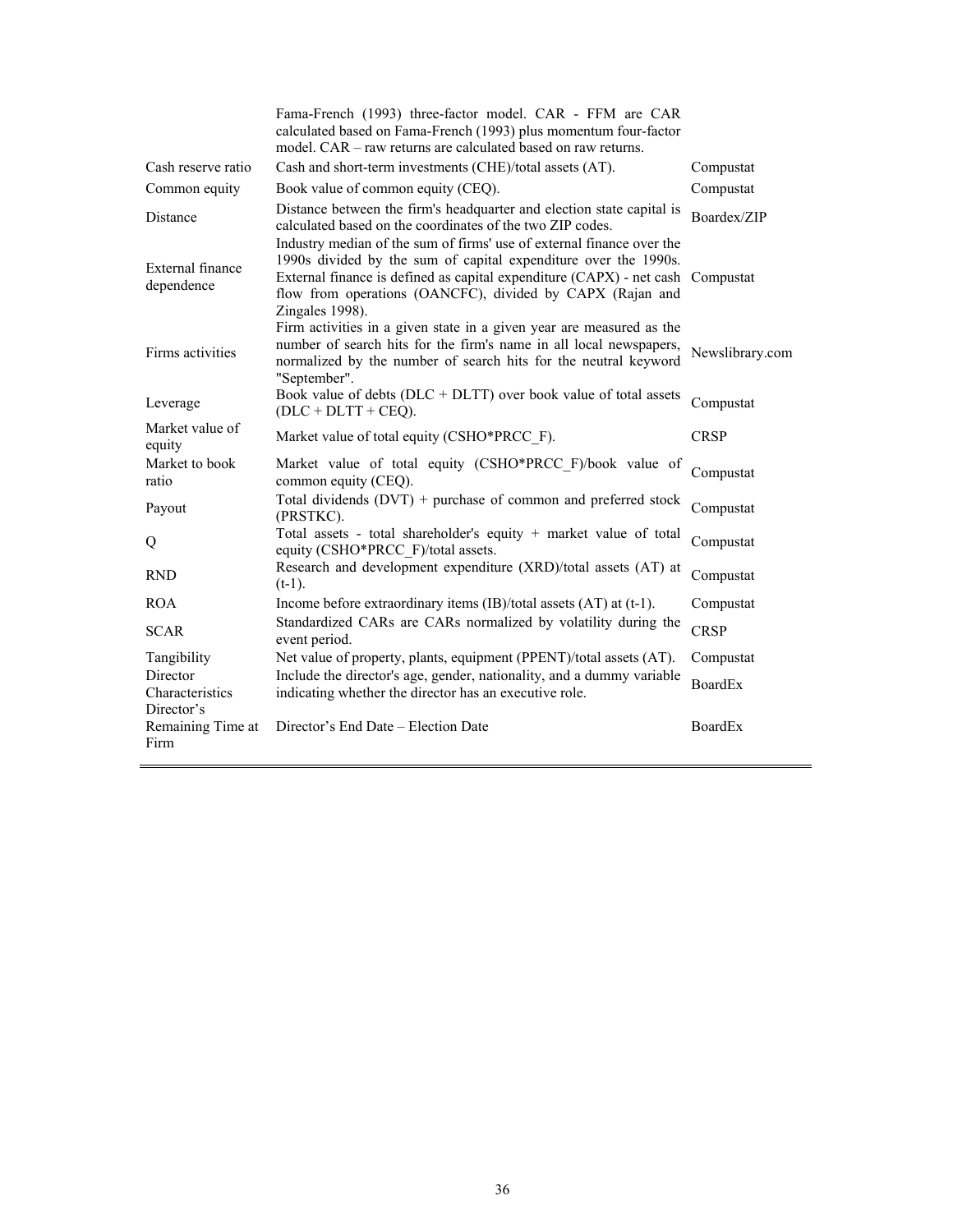### FIGURE 1.A: DISCONTINUITY EFFECT WITH BINS OF OBSERVATIONS

This figure shows the RDD with Cumulative Abnormal Returns (CAR) of connected firms around close elections to US Congress between 2000 and 2008. The x-axis represents vote share between the top two candidates, and the yaxis represents CARs of firms with directors having graduated from the same university program within a year of the politician. CARs are calculated around the election day (day 0), based on the market model using daily data from day -315 to day -61. The lines are predicted CARs from local cubic polynomial regressions on samples of vote shares above or below 50%, with 95%-confidence intervals in shaded areas. The dots represent bins of observations.

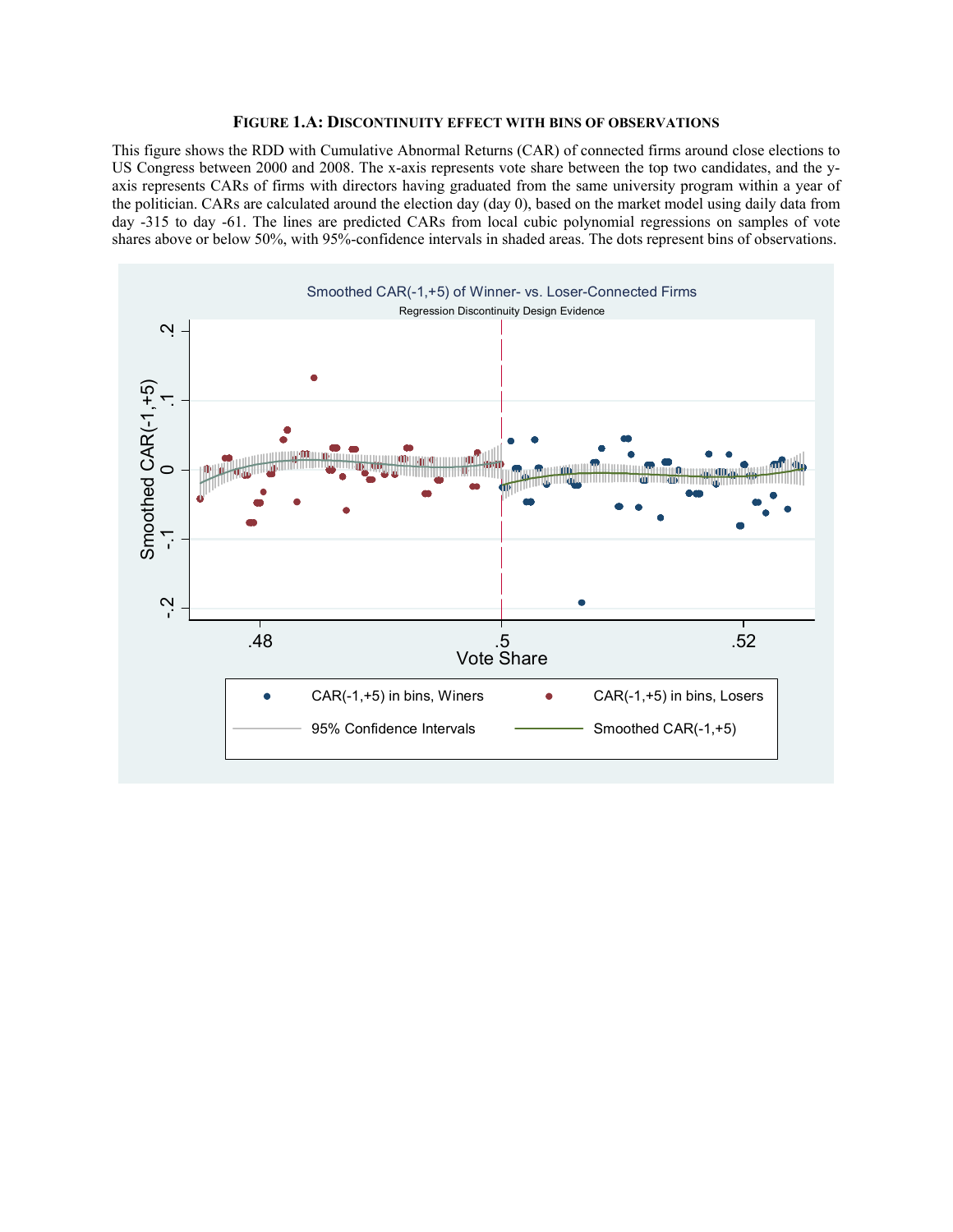### FIGURE 1.B: DISCONTINUITY EFFECT WITHOUT BINS OF OBSERVATIONS

This figure shows the RDD with Cumulative Abnormal Returns (CAR) of connected firms around close elections to US Congress between 2000 and 2008. The x-axis represents vote share between the top two candidates, and the y-axis represents CARs of firms with directors having graduated from the same university program within a year of the politician. CARs are calculated around the election day (day 0), based on the market model using daily data from day -315 to day -61. The lines are predicted CARs from local cubic polynomial regressions on samples of vote shares above or below 50%, with 95%-confidence intervals in shaded areas.

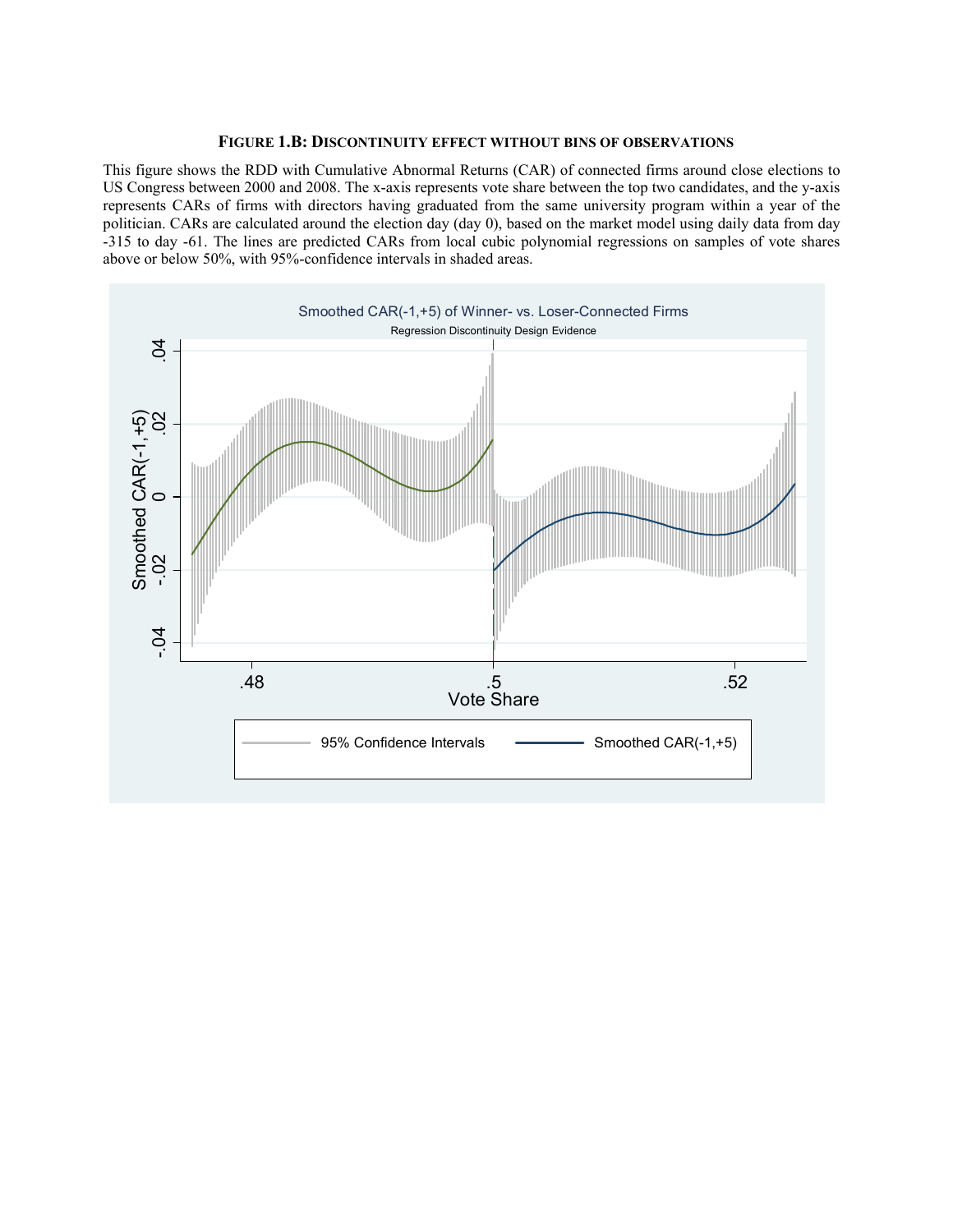### **TABLE D1: SUMMARY STATISTICS**

This table reports descriptive statistics of our sample. Panels A and B report vote margin distribution and summary statistics of elections and politicians per year, respectively. Federal election results are collected from the Federal Election Committee (FEC) website. For each election, we calculate the margin of votes between the top two candidates. A close election is specified by a margin of votes of less than 5%. Panel C reports the distribution of common educational backgrounds of directors and politicians in our sample. We define a political connection as a link between a firm's director and an election candidate who graduate from the same university program within a year. Following Cohen, Frazzini, and Malloy (2008), we group the education degrees into six categories: (i) business school (Master of Business Administration), (ii) medical school, (iii) general graduate (Master of Arts or Master of Science), (iv) Doctor of Philosophy, (v) law school, and (vi) general undergraduate. Panel D reports characteristic of firms in our sample and compares them to firms in the Compustat universe.

|               | Senate                                              |          | House of Representatives       |                   | Total                          |                   |
|---------------|-----------------------------------------------------|----------|--------------------------------|-------------------|--------------------------------|-------------------|
| Election Year | Number of<br>Average<br>Close<br>Margin<br>Election |          | Number of<br>Close<br>Election | Average<br>Margin | Number of<br>Close<br>Election | Average<br>Margin |
| 2000          | 8                                                   | 2.76%    | 18                             | 2.28%             | 26                             | 2.43%             |
| 2002          | $\overline{4}$                                      | 2.03%    | 19                             | 2.94%             | 23                             | 2.79%             |
| 2004          | 5                                                   | $3.01\%$ | 10                             | 2.92%             | 15                             | 2.95%             |
| 2006          | 3                                                   | 1.83%    | 33                             | $2.27\%$          | 36                             | 2.23%             |
| 2008          | 3                                                   | $1.63\%$ | 25                             | 2.74%             | 28                             | 2.62%             |
| Sample        | 23                                                  | 2.42%    | 105                            | 2.57%             | 128                            | 2.54%             |

### Panel A: Close Elections at 5%-Vote Margin

### Panel B: Time Series (Biannual Observations, 2000-2008)

|                                | Mean  | Median |       | Minimum Maximum | Q1    | Q <sub>3</sub> | Std. Dev. |
|--------------------------------|-------|--------|-------|-----------------|-------|----------------|-----------|
| Elections per year             | 26    | 26     | 15    | 36              | 23    | 28             | 8         |
| % of elections                 | 5.45  | 5.51   | 3.21  | 7.68            | 4.93  | 5.94           | 1.62      |
| $%$ of reps                    | 4.82  | 4.39   | 2.31  | 7.57            | 4.11  | 5.71           | 1.96      |
| $%$ of senators                | 13.64 | 11.76  | 9.09  | 23.53           | 9.09  | 14.71          | 6         |
| Politicians per year           | 89    | 84     | 61    | 112             | 82    | 108            | 21        |
| $%$ of elections               | 6.24  | 6.14   | 4.47  | 7.78            | 5.95  | 6.85           | 1.22      |
| $%$ of reps                    | 4.87  | 4.99   | 2.18  | 7.21            | 4.39  | 5.60           | 1.84      |
| % of senators                  | 17.11 | 14.81  | 11.19 | 27.12           | 11.98 | 20.47          | 6.67      |
| Firms per year                 | 362   | 372    | 200   | 588             | 260   | 392            | 149       |
| $%$ of stocks                  | 4.97  | 4.63   | 2.89  | 8.39            | 3.57  | 5.40           | 2.14      |
| % of total market value        | 13.09 | 11.79  | 8.12  | 20.99           | 10.97 | 13.60          | 4.84      |
| Academic institutions per year | 49    | 50     | 32    | 71              | 40    | 54             | 15        |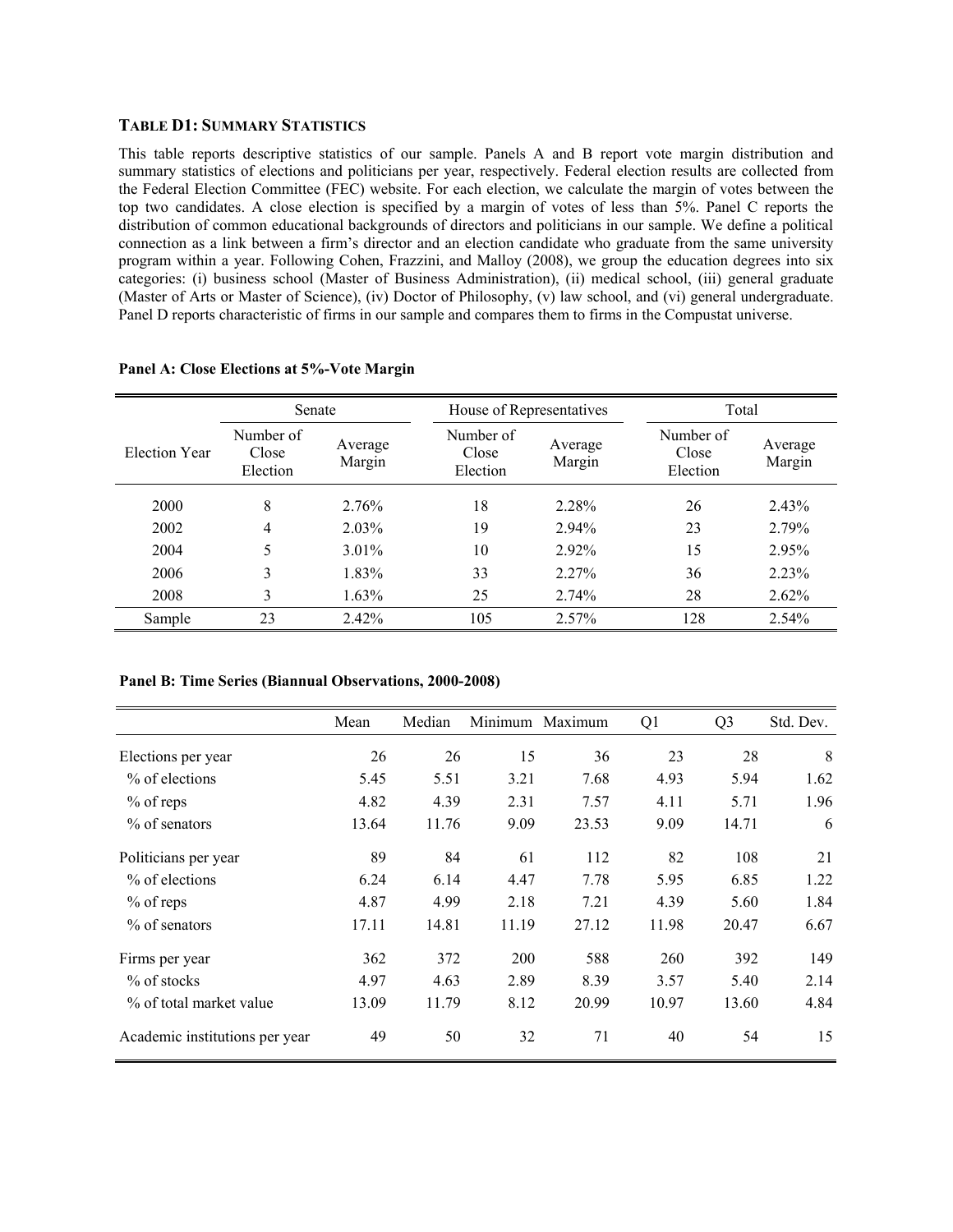| Degree          | Politicians | <b>Directors</b> | Graduation Year | Politicians | <b>Directors</b> |
|-----------------|-------------|------------------|-----------------|-------------|------------------|
| Business School | 7.6%        | $4.6\%$          | < 1950          | $3.6\%$     | 17.6%            |
| Medical School  | $0.4\%$     | $0.1\%$          | 1950-59         | $4.8\%$     | $4.1\%$          |
| Graduate        | $6.8\%$     | $4.2\%$          | 1960-69         | 21.2%       | 32.6%            |
| <b>PhD</b>      | $0.8\%$     | $0.7\%$          | 1970-79         | 42.8%       | 32.6%            |
| Law School      | $9.6\%$     | $3.6\%$          | 1980-89         | $20.0\%$    | 11.4%            |
| Undergraduate   | 74.8%       | 86.8%            |                 | 7.6%        | $1.7\%$          |

**Panel C: Distribution of Degree and Graduation Years**

### **Panel D: Firm Characteristics**

|                                       |        |        | Sample      |         |           |          |        | Compustat Universe |          |           |
|---------------------------------------|--------|--------|-------------|---------|-----------|----------|--------|--------------------|----------|-----------|
|                                       | Min    |        | Mean Median | Max     | Std. Dev. | Min      |        | Mean Median        | Max      | Std. Dev. |
| Market Cap<br>(in \$million)          | 2.3    | 2131.5 | 395.4       | 58638.2 | 5389.2    | 0.0      | 2288.7 | 232.8              | 467092.9 | 11085.5   |
| Common Equity<br>(in \$million)       | 1.0    | 855.5  | 164.0       | 52817.0 | 2898.9    | 0.0      | 985.8  | 118.0              | 224234.3 | 5449.4    |
| Market to Book<br>Ratio               | 0.1    | 4.5    | 2.3         | 246.1   | 11.7      | 0.0      | 4.3    | 1.9                | 7071.4   | 59.0      |
| Capital Expenditure<br>(in \$million) | 0.0    | 88.1   | 9.6         | 3023.0  | 275.7     | 0.0      | 144.6  | 6.7                | 31574.4  | 896.2     |
| Age                                   | 0.1    | 8.6    | 8.4         | 40.6    | 5.7       | 0.0      | 8.1    | 7.2                | 59.7     | 6.2       |
| Leverage                              | 0.0    | 0.3    | 0.2         | 1.0     | 0.3       | 0.0      | 0.3    | 0.2                | 1.0      | 0.3       |
| Tobin's Q                             | 0.3    | 2.4    | 1.6         | 29.5    | 2.4       | 0.1      | 2.1    | 1.4                | 111.5    | 2.7       |
| Payout                                | 0.0    | 80.8   | 1.2         | 2601.0  | 238.4     | $\theta$ | 81.1   | 0.2                | 16019.0  | 505.5     |
| Tangibility                           | 0.0    | 0.2    | 0.1         | 0.9     | 0.2       | 0.0      | 0.2    | 0.1                | 1.0      | 0.2       |
| <b>Return on Assets</b>               | $-2.7$ | 0.0    | 0.0         | 0.6     | 0.3       | $-43.7$  | $-0.1$ | 0.0                | 3.3      | 0.6       |
| Research &<br>Development             | 0.0    | 0.1    | 0.1         | 2.5     | 0.2       | 0.0      | 0.1    | 0.1                | 7.5      | 0.2       |
| Cash Reserve Ratio                    | 0.0    | 0.3    | 0.2         | 1.0     | 0.3       | 0.0      | 0.2    | 0.1                | 1.0      | 0.3       |

Notes:

(1) Corresponding Compustat universe includes all firms within Compustat in 2000, 2002, 2004, 2006 and 2008.

(2) Negative Book value of equity, Capex, Share outstanding, Price at fiscal year end, and Firm Age are removed.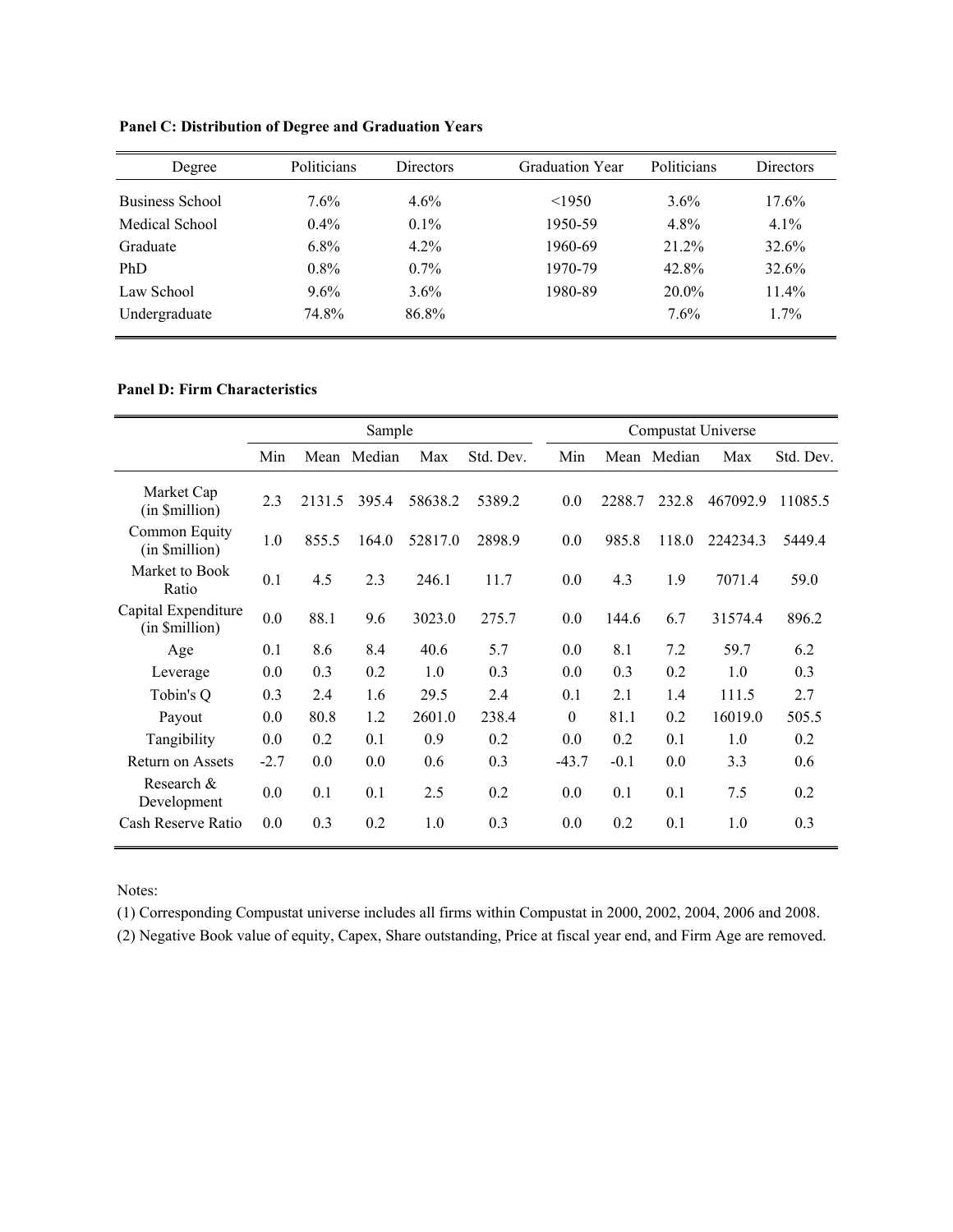### TABLE 1: VALUE OF POLITICAL CONNECTION IN THE SUBSAMPLE OF INCUMBENT CONGRESSMEN

This table reports RDD regressions of Cumulative Abnormal Returns (CAR) of connected firms around close elections to US Congress between 2000 and 2008 for the subsample of incumbents. Each observation pairs a listed firm's director to an incumbent Congressman in a close election in which the vote margin between top two candidates is within 5%, if they graduate from the same university program within a year. CARs are calculated around the election day (day 0), based on the market model using daily data from day -315 to day -61. Each RDD regression controls separately for vote shares of winner and loser. Column (1) groups all incumbent candidates. Columns (2) and (7) group all incumbent senators and incumbent representatives, respectively. Columns (3) and (4) use the subsamples of senators with more or less than 4.2 years of average seniority. Column (5) considers senate committees related to agriculture and natural resources (see appendix for detailed classification). Column (6) considers senate committees overseeing the economy, budget and public finance issues. Column (8) and (9) show results for representatives with more or less than 3 years of average seniority. Standard errors in brackets are corrected for clustering by politicians in each election. \*, \*\* and \*\*\* denote statistical significance at 10%, 5% and 1%, respectively.

|                                  |                       | <b>Dependent Variables: CAR (-1,5)</b> |                            |                            |                              |                                 |                            |                            |                            |  |  |  |
|----------------------------------|-----------------------|----------------------------------------|----------------------------|----------------------------|------------------------------|---------------------------------|----------------------------|----------------------------|----------------------------|--|--|--|
|                                  | (1)                   | (2)                                    | (3)                        | (4)                        | (5)                          | (6)                             | (7)                        | (8)                        | (9)                        |  |  |  |
|                                  | All<br>Incumbents     |                                        |                            |                            | In Senate                    |                                 | In House of Representative |                            |                            |  |  |  |
| Subsample                        |                       | Senate<br>Committees                   | Seniority $\geq$<br>Median | Seniority $\leq$<br>Median | Resources $&$<br>Agriculture | Economy,<br>Budget &<br>Finance | House<br>Committees        | Seniority $\geq$<br>Median | Seniority $\leq$<br>Median |  |  |  |
| Win/Lose                         | $-0.0129$<br>[0.0145] | 0.0859<br>$[0.0170]$ ***               | 0.1040<br>$[0.0278]$ ***   | 0.0640<br>$[0.00624]***$   | 0.0766<br>$[0.00601]***$     | 0.0856<br>$[0.0165]$ ***        | $-0.0115$<br>[0.0184]      | $-0.0290$<br>[0.0369]      | 0.00325<br>[0.0210]        |  |  |  |
| R-squared<br><b>Observations</b> | 0.006<br>586          | 0.016<br>127                           | 0.019<br>81                | 0.058<br>54                | 0.031<br>73                  | 0.017<br>119                    | 0.003<br>459               | 0.012<br>230               | 0.000<br>229               |  |  |  |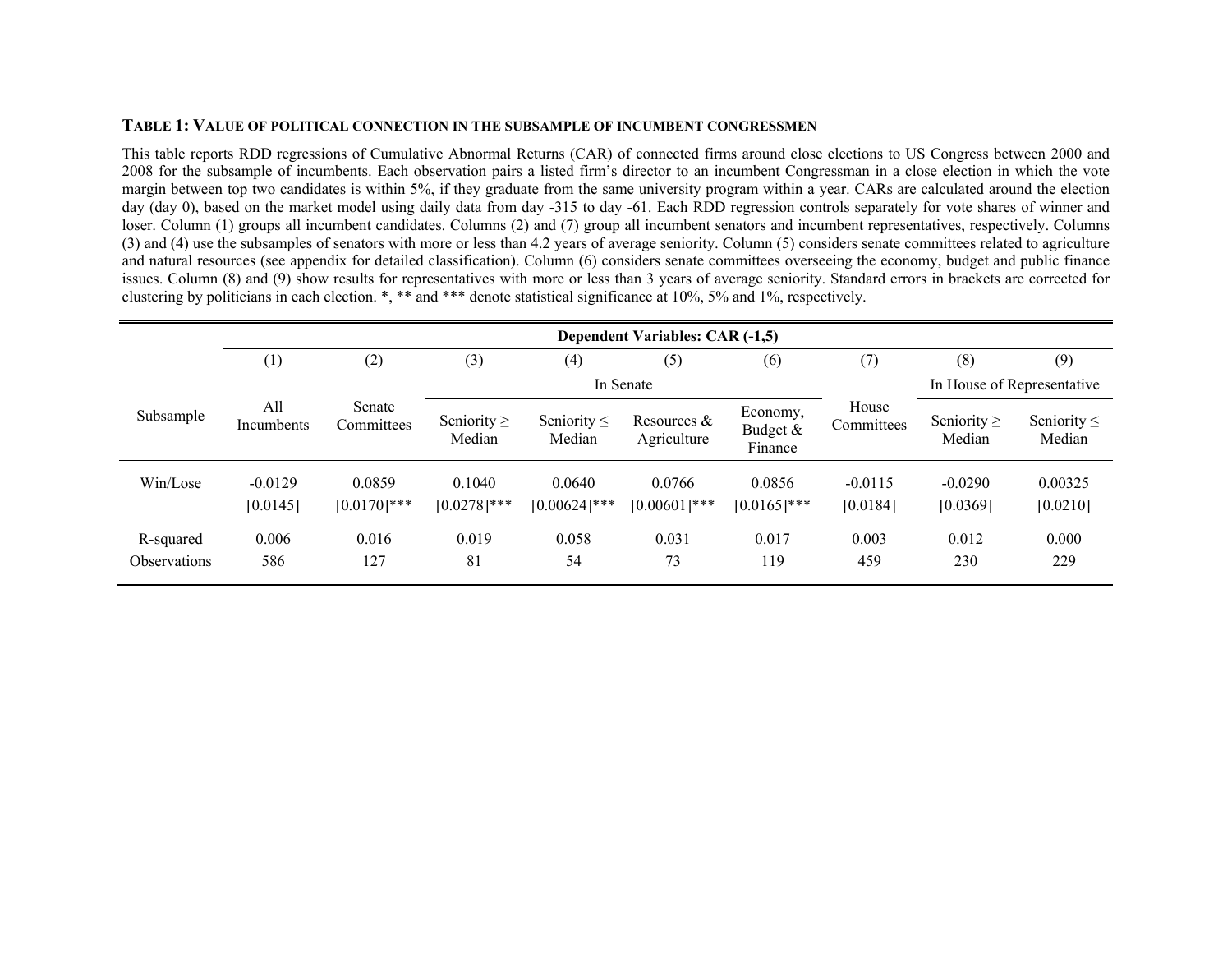### TABLE 2: VALUE OF POLITICAL CONNECTION IN THE SUBSAMPLE OF CHALLENGERS

This table reports RDD regressions of Cumulative Abnormal Returns (CAR) of connected firms around close elections to US Congress between 2000 and 2008 for the subsample of challengers. Each observation pairs a listed firm's director to a challenging candidate in a close Congress election in which the vote margin between top two candidates is within 5%, if they graduate from the same university program within a year. CARs are calculated around the election day (day 0), based on the market model using daily data from day -315 to day -61. Each RDD regression controls separately for vote shares of winner and loser. Column (1) considers all challengers. Columns (2) and (3) partition the challengers into those with recent federal positions and the rest. Column (4) groups all challengers with recent state level positions, and column (5) limits them to those with past positions in state's legislative bodies or as governors. Column (6) considers challengers from all other backgrounds. Standard errors in brackets are corrected for clustering by politicians in each election.<sup>\*</sup>,\*\* and \*\*\* denote statistical significance at 10%, 5% and 1%, respectively.

|                           | <b>Dependent Variables: CAR (-1,5)</b> |                        |                             |                             |                            |                       |  |  |  |  |
|---------------------------|----------------------------------------|------------------------|-----------------------------|-----------------------------|----------------------------|-----------------------|--|--|--|--|
|                           | (1)                                    | (2)                    | (3)                         | (4)                         | (5)                        | (6)                   |  |  |  |  |
|                           |                                        |                        |                             | Among Challengers           |                            |                       |  |  |  |  |
| Subsample                 | All Challengers                        | From Federal Offices   | Non-Federal                 | <b>From State Politics</b>  | Top State<br>Experience    | From Others           |  |  |  |  |
| Win/Loss                  | $-0.0324$<br>$[0.0107]***$             | $-0.00832$<br>[0.0287] | $-0.0350$<br>$[0.0104]$ *** | $-0.0436$<br>$[0.0142]$ *** | $-0.0389$<br>$[0.0180]$ ** | $-0.0352$<br>[0.0255] |  |  |  |  |
| R-squared<br>Observations | 0.009<br>1,221                         | 0.007<br>199           | 0.011<br>1,022              | 0.013<br>539                | 0.016<br>341               | 0.013<br>483          |  |  |  |  |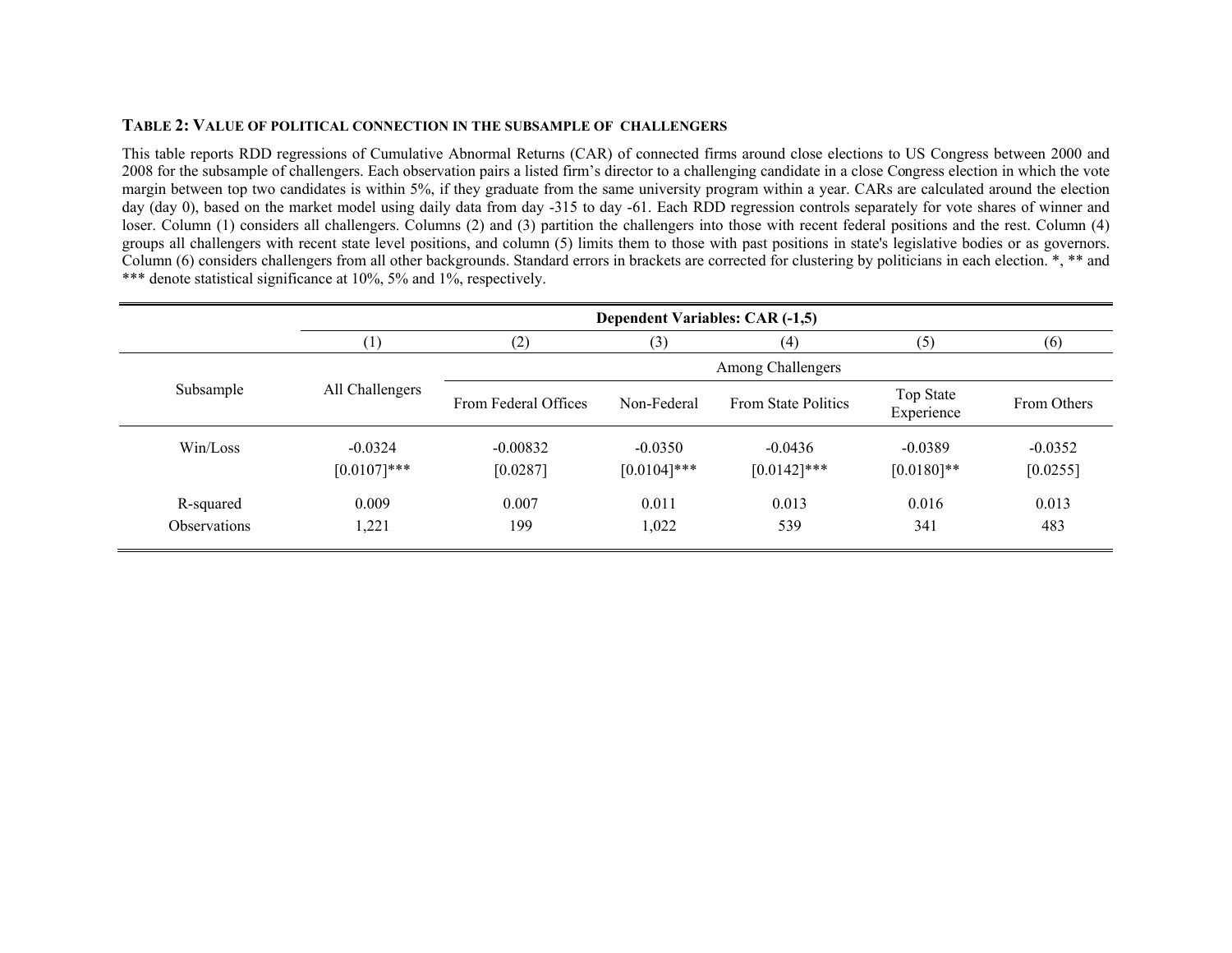### **TABLE 3: VALUE OF POLITICAL CONNECTION IN THE POOLED SAMPLE**

This table reports RDD regressions of Cumulative Abnormal Returns (CAR) of connected firms around close elections to US Congress between 2000 and 2008. Each observation pairs a listed firm's director to a candidate (incumbent or challenger) in a close Congress election in which the vote margin between top two candidates is within 5%, if they graduate from the same university program within a year. CARs are calculated around the election day (day 0), based on the market model using daily data from day -315 to day -61. Each RDD regression controls separately for vote shares of winner and loser. Column (1) reports the benchmark estimation. Column (2) controls for 4th-order polynomials of vote shares, separately for winners and losers. Column (3) controls for dummies representing party, gender, incumbency, senate/house race, log of total campaign contribution, and log of number of contributors for each connected politician. Column (4) controls for dummies representing age, gender, nationality, executive/non-executive role of the connected director. Column (5) controls for firm's market value, book value of equity, total assets, return on asset, capital expenditure and leverage. Columns (6), (7) and (8) control respectively for fixed effects of years, SIC 2-digit industries, and educational institutions. Column (9) excludes observations with CAR greater than 50%. Standard errors in brackets are corrected for clustering by politicians in each election. \*, \*\* and \*\*\* denote statistical significance at 10%, 5% and 1%, respectively.

|                     |                             | <b>Dependent Variables: CAR (-1,5)</b> |                             |                             |                             |                              |                              |                            |                              |  |  |
|---------------------|-----------------------------|----------------------------------------|-----------------------------|-----------------------------|-----------------------------|------------------------------|------------------------------|----------------------------|------------------------------|--|--|
|                     | (1)                         | (2)                                    | (3)                         | (4)                         | (5)                         | (6)                          | (7)                          | (8)                        | (9)                          |  |  |
| Sample              | 5% margin                   | 5% margin                              | 5% margin                   | 5% margin                   | 5% margin                   | 5% margin                    | 5% margin                    | 5% margin                  | No Outliers                  |  |  |
| Win/Lose            | $-0.0265$<br>$[0.00853]***$ | $-0.0407$<br>$[0.0137]$ ***            | $-0.0307$<br>$[0.0112]$ *** | $-0.0288$<br>$[0.00928]***$ | $-0.0292$<br>$[0.00973]***$ | $-0.0257$<br>$[0.00835]$ *** | $-0.0270$<br>$[0.00926]$ *** | $-0.0275$<br>$[0.0110]$ ** | $-0.0230$<br>$[0.00774]$ *** |  |  |
| Controls            |                             | $4th$ Order Poly                       | Politician<br>Controls      | Director<br>Controls        | Firm Controls               | Year FE                      | <b>Industry FE</b>           | University FE              |                              |  |  |
| R-squared           | 0.006                       | 0.010                                  | 0.021                       | 0.038                       | 0.019                       | 0.013                        | 0.040                        | 0.096                      | 0.005                        |  |  |
| <b>Observations</b> | 1,819                       | 1,819                                  | 1,795                       | 1,722                       | 1,623                       | 1,819                        | 1,804                        | 1,819                      | 1,788                        |  |  |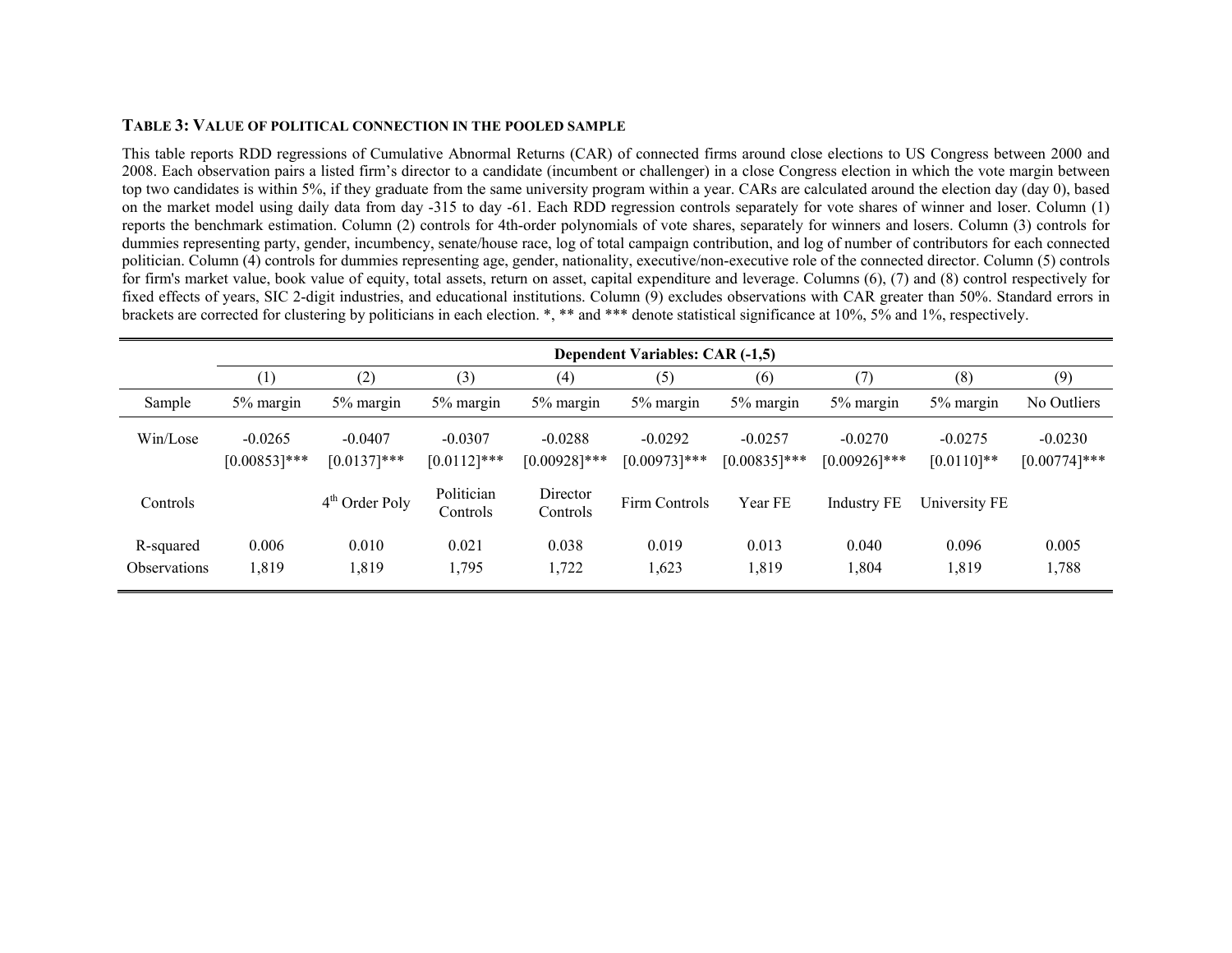### **TABLE 4: VALUE OF POLITICAL CONNECTIONS BY GROUPS**

This table reports RDD regressions of Cumulative Abnormal Returns (CAR) of connected firms around close elections to US Congress between 2000 and 2008. Each observation pairs a listed firm's director to a candidate in a close Congress election in which the vote margin between top two candidates is within 5%, if they graduate from the same university program within a year. CARs are calculated around the election day (day 0), based on the market model using daily data from day -315 to day -61. Each RDD regression controls separately for vote shares of winner and loser. Pairs of columns from (1) to (6) respectively show results on the subsamples of Senate or House races, candidates belonging to the majority or minority in the corresponding chamber, and democrats or republicans. Columns (7) to (9) examine subsamples of connections through Harvard University and institutions related to less or more than 50 individuals (sample's median) in the sample. Standard errors in brackets are corrected for clustering by politicians in each election. \*, \*\* and \*\*\* denote statistical significance at  $10\%$ , 5% and 1%, respectively.

|                                  | <b>Dependent Variables: CAR (-1,5)</b> |                          |                           |                          |                           |                           |                            |                           |                             |  |  |
|----------------------------------|----------------------------------------|--------------------------|---------------------------|--------------------------|---------------------------|---------------------------|----------------------------|---------------------------|-----------------------------|--|--|
|                                  | $\left(1\right)$                       | (2)                      | (3)                       | (4)                      | (5)                       | (6)                       | 7)                         | (8)                       | (9)                         |  |  |
| Subsample                        | <b>Senators</b>                        | House                    | Chamber<br>Majority       | Chamber<br>Minority      | Democrats                 | Republicans               | Harvard                    | Small<br><b>Networks</b>  | Large<br><b>Networks</b>    |  |  |
| Win/Loss                         | $-0.0424$<br>$[0.0117]***$             | $-0.0214$<br>$[0.0112]*$ | $-0.0262$<br>$[0.0129]**$ | $-0.0286$<br>$[0.0115]*$ | $-0.0243$<br>$[0.0117]**$ | $-0.0286$<br>$[0.0137]**$ | $-0.0545$<br>$[0.0117]***$ | $-0.0245$<br>$[0.0113]**$ | $-0.0255$<br>$[0.00985]$ ** |  |  |
| R-squared<br><b>Observations</b> | 0.015<br>559                           | 0.004<br>1,260           | 0.008<br>893              | 0.008<br>926             | 0.004<br>1,057            | 0.008<br>762              | 0.012<br>215               | 0.005<br>1,092            | 0.009<br>727                |  |  |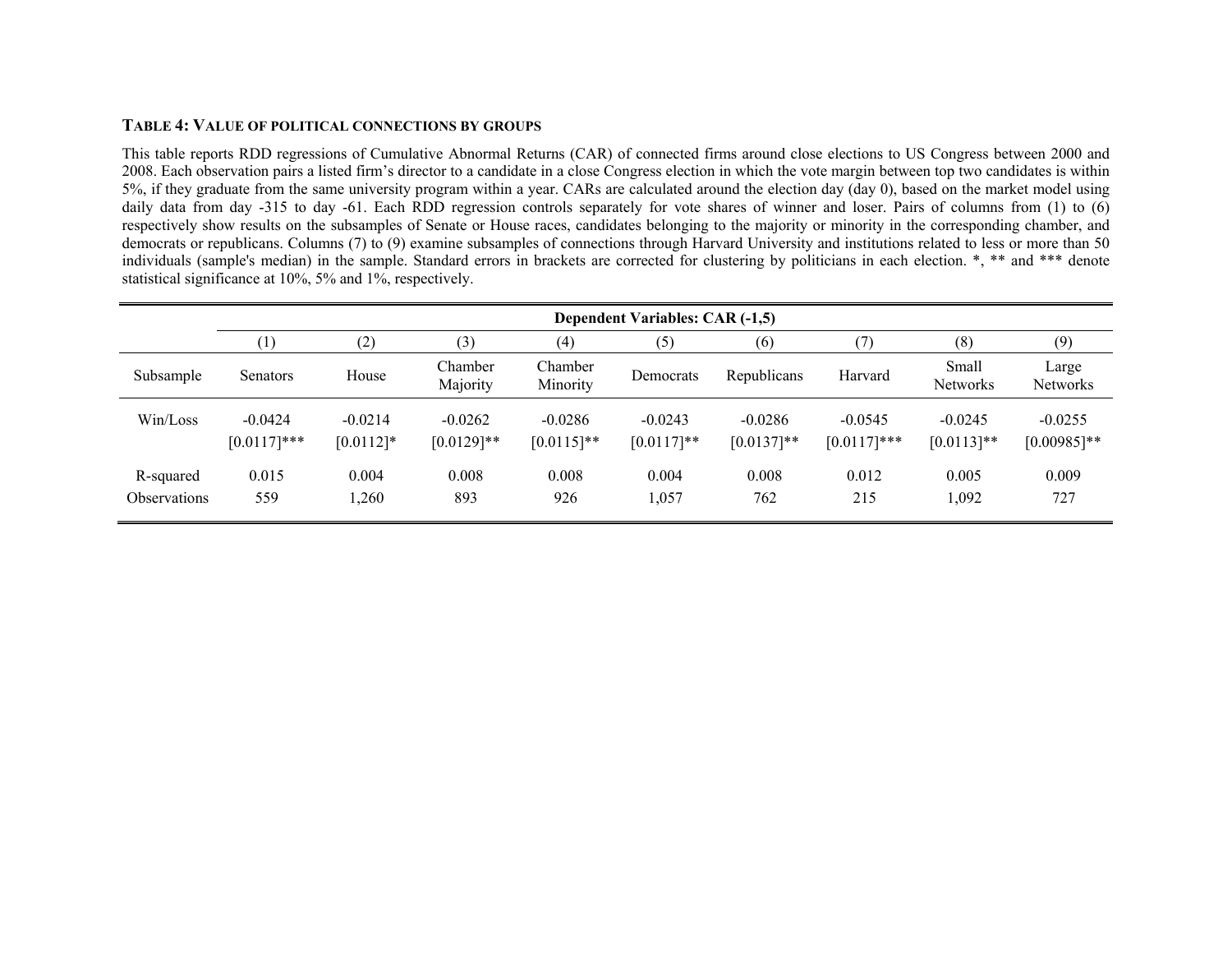### TABLE 5: VALUE OF POLITICAL CONNECTIONS THROUGH THE SOCIAL NETWORKS OF ALUMNI

This table reports RDD regressions of Cumulative Abnormal Returns (CAR) of connected firms around close elections to US Congress between 2000 and 2008. Each observation pairs a listed firm's director to a candidate in a close Congress election in which the vote margin between top two candidates is within 5%, if they graduate from the same university program, regardless in which year. CARs are calculated around the election day (day 0), based on the market model using daily data from day -315 to day -61. Each RDD regression controls separately for vote shares of winner and loser. Column (1) reports the benchmark RDD regression. Column (2) controls for a quartic polynomial in vote share, separately for losers and winners. Column (3) controls for dummy variables representing party, gender, incumbency and senate/house race information of the politician involved. Column (4) controls for firm's market value. Columns (5), (6) and (7) control respectively for fixed effects of years, SIC 2-digit industries, and educational institutions. Column (8) excludes observations with CAR of 50% or higher. Standard errors in brackets are corrected for clustering by politicians in each election. \*, \*\* and \*\*\* denote statistical significance at 10%, 5% and 1%, respectively.

|                                  | <b>Dependent Variables: CAR (-1,5)</b> |                            |                            |                            |                       |                           |                           |                            |  |  |  |  |
|----------------------------------|----------------------------------------|----------------------------|----------------------------|----------------------------|-----------------------|---------------------------|---------------------------|----------------------------|--|--|--|--|
|                                  | (1)                                    | (2)                        | (3)                        | (4)                        | (5)                   | (6)                       | (7)                       | (8)                        |  |  |  |  |
| Sample                           | 5% margin                              | 5% margin                  | 5% margin                  | 5% margin                  | 5% margin             | 5% margin                 | $5\%$ margin              | No Outliers                |  |  |  |  |
| Win/Lose                         | $-0.0058$<br>$[0.0028]$ **             | $-0.0121$<br>$[0.0060]$ ** | $-0.0054$<br>$[0.0024]$ ** | $-0.0058$<br>$[0.0024]$ ** | $-0.0036$<br>[0.0027] | $-0.0057$<br>$[0.0028]**$ | $-0.0058$<br>$[0.0034]$ * | $-0.0052$<br>$[0.0023]$ ** |  |  |  |  |
| Controls                         |                                        | $4th$ Order Poly           | Politician<br>Variables    | Market Value               | Year FE               | <b>Industry FE</b>        | School FE                 |                            |  |  |  |  |
| R-squared<br><b>Observations</b> | 0.001<br>29,527                        | 0.001<br>29,527            | 0.001<br>29,063            | 0.001<br>29,527            | 0.012<br>29,527       | 0.017<br>29,527           | 0.015<br>29,527           | 0.001<br>29,330            |  |  |  |  |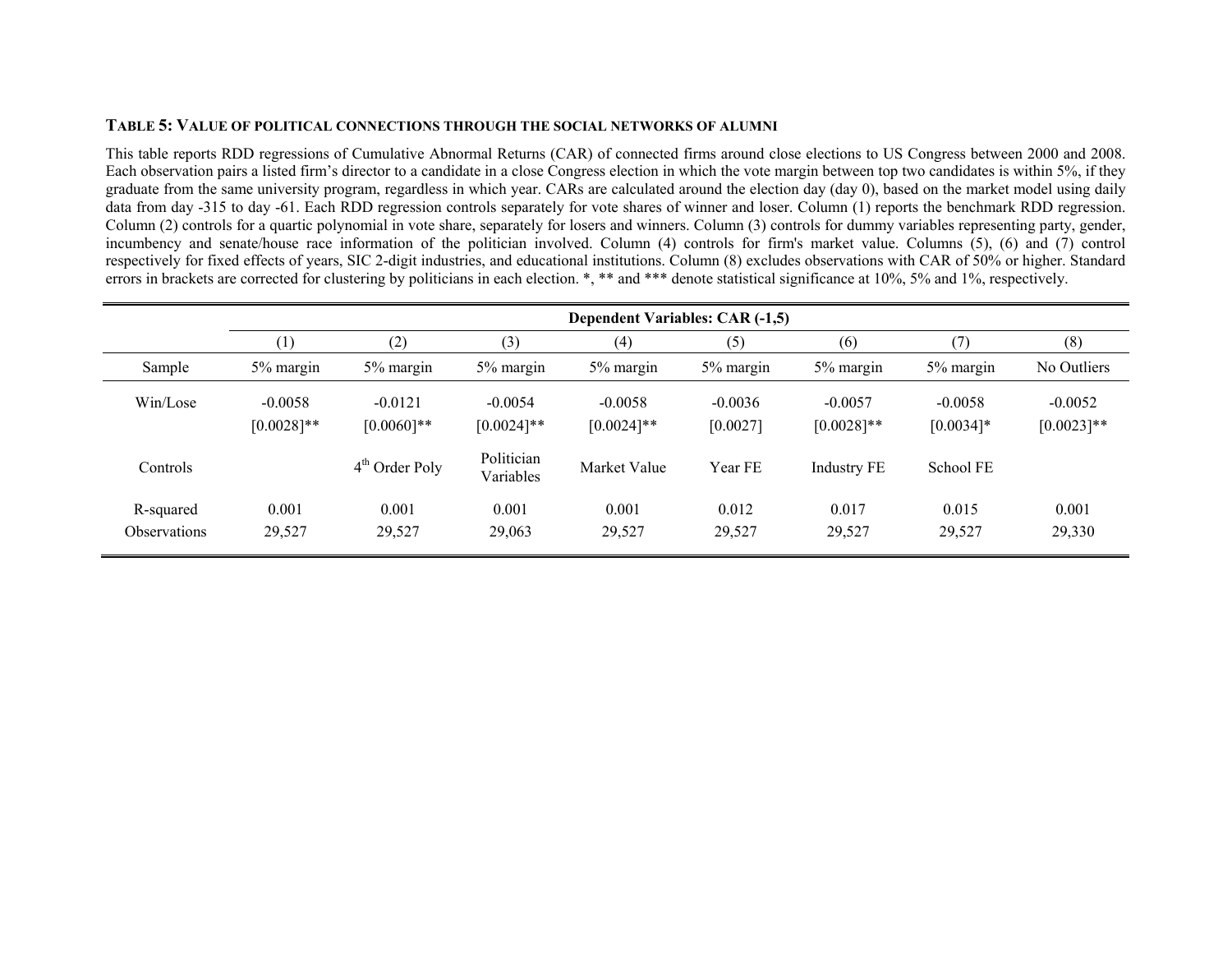### TABLE 6: ALTERNATIVE EVENT WINDOWS AROUND ELECTION DAY

This table reports RDD regressions of Cumulative Abnormal Returns (CAR) of connected firms around close elections to US Congress between 2000 and 2008. Each observation pairs a listed firm's director to a candidate in a close Congress election in which vote margin between top two candidates is within 5%, if they graduate from the same university program within a year. CARs are calculated around the election day (day 0), based on the market model using daily data from day -315 to day -61. Standardized CARs are CARs normalized by volatility during the event period. Each RDD regression controls separately for vote shares of winner and loser. Standard errors in brackets are corrected for clustering by politicians in each election. \*, \*\* and \*\*\* denote statistical significance at  $10\%$ , 5% and 1%, respectively.

|                                  | <b>Dependent Variables: CAR</b> |                             |                             |                           |                            |                    |  |  |  |  |  |
|----------------------------------|---------------------------------|-----------------------------|-----------------------------|---------------------------|----------------------------|--------------------|--|--|--|--|--|
|                                  | $\Box$                          | (2)                         | (3)                         | $\left( 4\right)$         | (5)                        | (6)                |  |  |  |  |  |
| Window                           | $(-7,-1)$                       | $(-1,1)$                    | $(-1,5)$                    | (0,5)                     | (1,5)                      | (6,20)             |  |  |  |  |  |
| Win/Lose                         | 0.00174<br>[0.0165]             | $-0.0155$<br>$[0.00649]$ ** | $-0.0265$<br>$[0.00853]***$ | $-0.0182$<br>$[0.00947]*$ | $-0.0185$<br>$[0.00802]**$ | 0.0139<br>[0.0220] |  |  |  |  |  |
| R-squared<br><b>Observations</b> | 0.003<br>1,804                  | 0.005<br>1,819              | 0.006<br>1,819              | 0.005<br>1,819            | 0.005<br>1,819             | 0.002<br>1,819     |  |  |  |  |  |

### **Panel A: Cumulative Abnormal Returns**

### **Panel B: Standardized Cumulative Abnormal Returns**

|                                  | <b>Dependent Variables: SCAR</b> |                        |                          |                         |                          |                   |  |  |  |  |
|----------------------------------|----------------------------------|------------------------|--------------------------|-------------------------|--------------------------|-------------------|--|--|--|--|
|                                  | $\left(1\right)$                 | (2)                    | (3)                      | (4)                     | (5)                      | (6)               |  |  |  |  |
| Window                           | $(-7,-1)$                        | $(-1,1)$               | $(-1,5)$                 | (0,5)                   | (1,5)                    | (6,20)            |  |  |  |  |
| Win/Lose                         | 0.032<br>[0.208]                 | $-0.25$<br>$[0.127]**$ | $-0.322$<br>$[0.125]$ ** | $-0.261$<br>$[0.143]$ * | $-0.290$<br>$[0.129]$ ** | 0.0616<br>[0.142] |  |  |  |  |
| R-squared<br><b>Observations</b> | 0.005<br>1,464                   | 0.004<br>1,819         | 0.005<br>1,819           | 0.004<br>1,819          | 0.004<br>1,819           | 0.000<br>1,819    |  |  |  |  |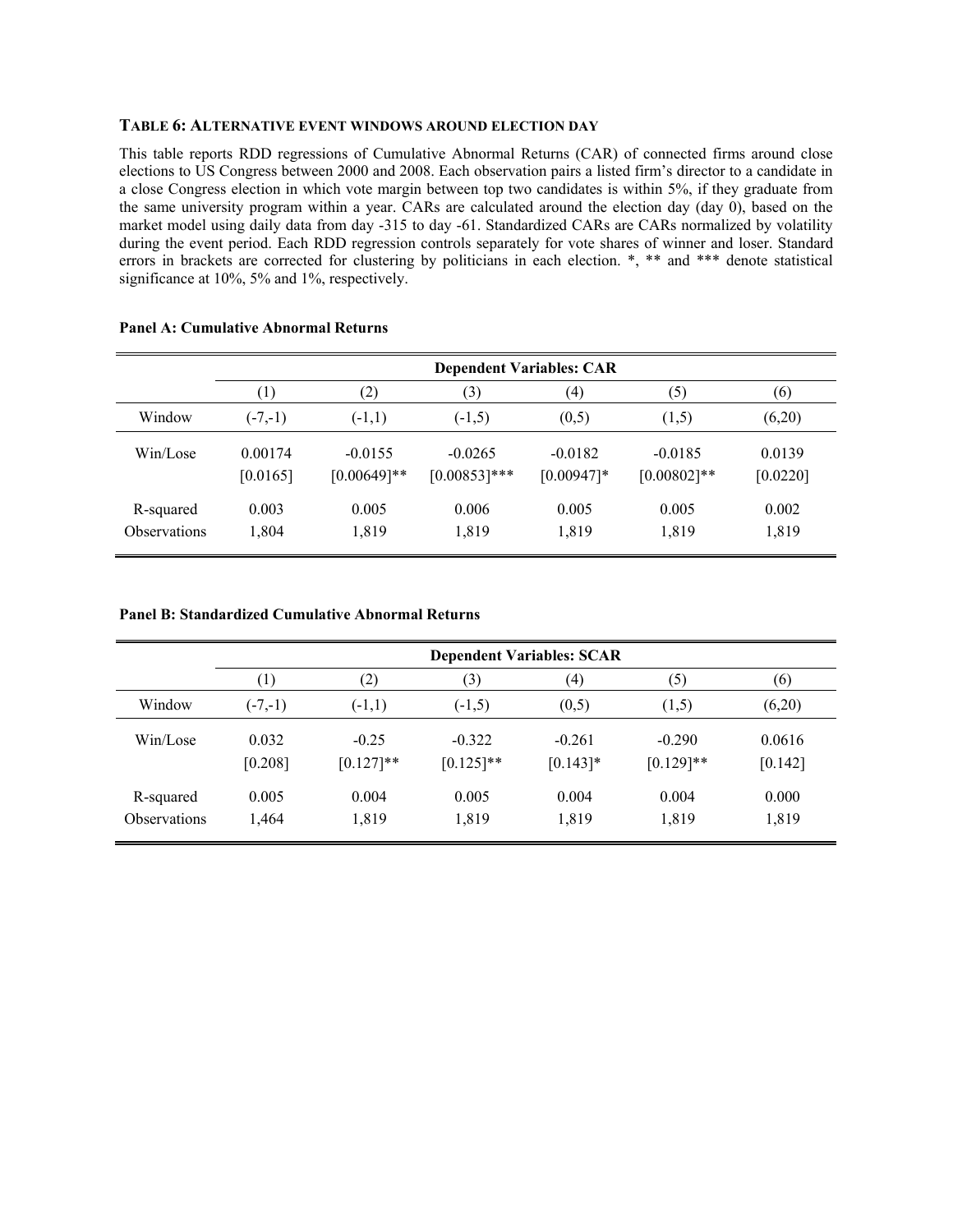### **TABLE 7: RDD WITH NONPARAMETRIC REGRESSIONS AND TESTS**

This table reports RDD regressions of Cumulative Abnormal Returns (CAR) of connected firms around close elections to US Congress between 2000 and 2008. Each observation pairs a listed firm's director to a candidate in a close Congress election in which vote margin between top two candidates is within 5%, if they graduate from the same university program within a year. CARs are calculated around the election day (day 0), based on the market model using daily data from day -315 to day -61. Each column runs a local cubic polynomial regression of the dependent variable on vote shares in the subsamples above and below the cutoff, then reports the difference between the predicted values of the dependent variable for each subsample around the cutoff. Column (1) shows the benchmark regression. Columns (2) to (5) show the results for different values of the bandwidth of local polynomial regressions. Columns (6) to (9) show results with hypothetical cutoffs. Standard errors are in brackets; \*, \*\* and \*\*\* denote statistical significance at 10%, 5% and 1%, respectively.

|           | <b>Dependent Variables: CAR (-1,5)</b> |                          |                           |                            |                            |                          |                    |                    |                    |  |  |
|-----------|----------------------------------------|--------------------------|---------------------------|----------------------------|----------------------------|--------------------------|--------------------|--------------------|--------------------|--|--|
|           |                                        | $^{\prime}2)$            | (3)                       | (4)                        | (5)                        | (6)                      |                    | (8)                | (9)                |  |  |
|           | <b>Benchmark</b>                       |                          |                           | Robustness to Bandwidths   |                            |                          |                    | Placebo Thresholds |                    |  |  |
| Bandwidth | 0.05                                   | 0.04                     | 0.03                      | 0.02                       | 0.01                       |                          |                    |                    |                    |  |  |
| Cutoff    | 50%                                    | 50%                      | 50%                       | 50%                        | 50%                        | 48%                      | 49%                | 51%                | 52%                |  |  |
| Win/Lose  | $-0.034$<br>$[0.0168]**$               | $-0.034$<br>$[0.0168]**$ | $-0.0342$<br>$[0.0167]**$ | $-0.0345$<br>$[0.0168]$ ** | $-0.0387$<br>$[0.0180]$ ** | 0.0805<br>$[0.0235]$ *** | 0.0128<br>[0.0207] | 0.0465<br>[0.0283] | 0.0234<br>[0.0218] |  |  |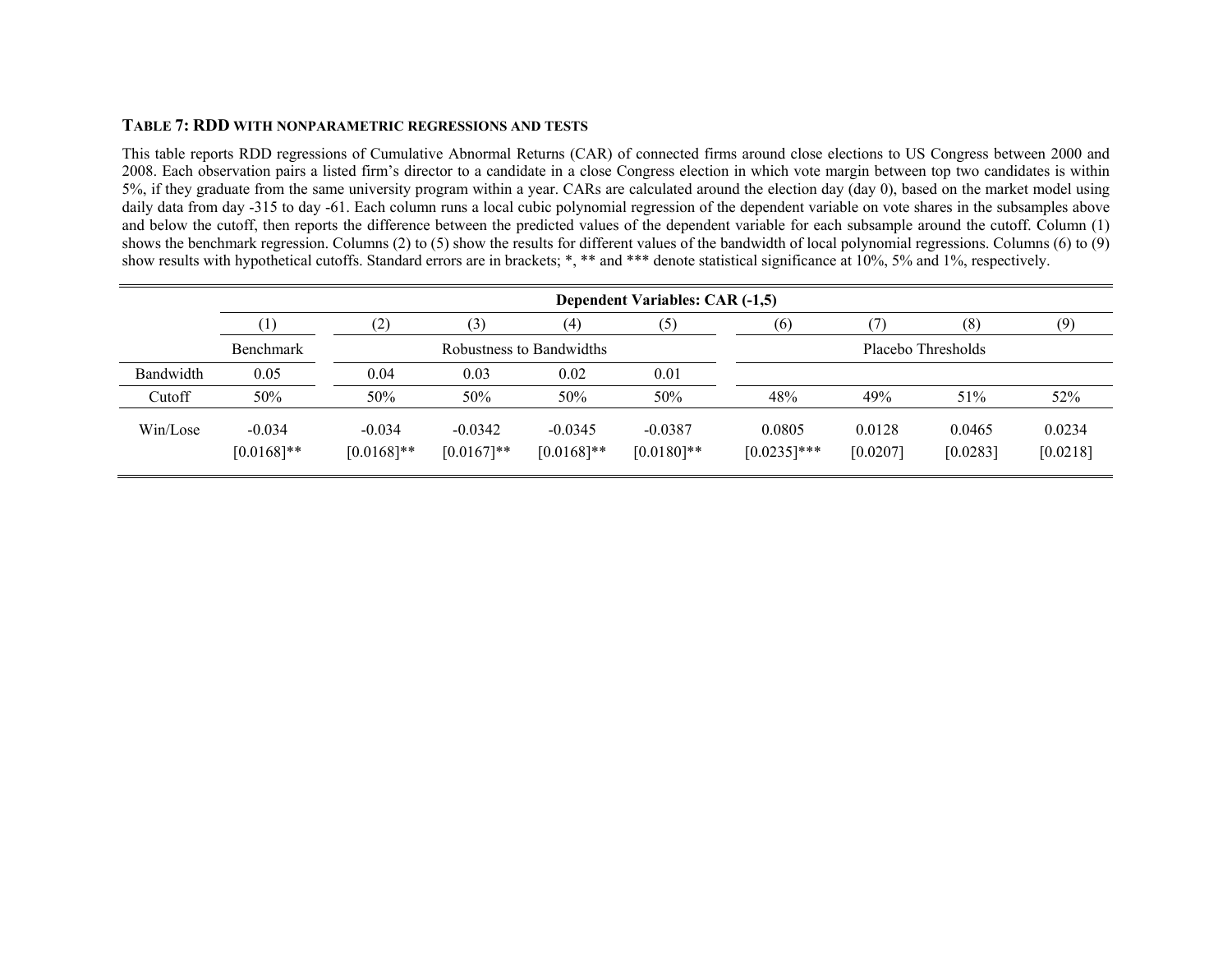### TABLE 8: STATE CHARACTERISTICS AND THE VALUE OF POLITICAL CONNECTIONS

This table reports RDD regressions of Cumulative Abnormal Returns (CAR) of connected firms around close elections to US Congress between 2000 and 2008. Each observation pairs a listed firm's director to a candidate in a close Congress election in which vote margin between top two candidates is within 5%, if they graduate from the same university program within a year. CARs are calculated around the election day (day 0), based on the market model using daily data from day -315 to day -61. Columns (1) to (8) respectively show results on the subsamples of above or below median of the following measures: regulation score, corruption conviction rate in 2000 (Glaeser Saks 2006), Exalead.com 2009 search hits for "corruption" close to name of main city, normalized by hits for name of main city, and Newslibrary.com 2009 all newspapers search hits for "corruption" close to name of state, normalized by hits for name of state, and GCISC 1970 score (population concentration around the State capital, Campante Do 2012). Standard errors in brackets are corrected for clustering by politicians in each election.  $\ast$ ,  $\ast\ast$  and  $\ast\ast\ast$  denote statistical significance at 10%, 5% and 1%, respectively.

|                           |                             | <b>Dependent Variables: CAR (-1,5)</b> |                               |                            |                              |                           |                                 |                           |                                           |                             |  |
|---------------------------|-----------------------------|----------------------------------------|-------------------------------|----------------------------|------------------------------|---------------------------|---------------------------------|---------------------------|-------------------------------------------|-----------------------------|--|
|                           | $\left(1\right)$            | (2)                                    | (3)                           | (4)                        | (5)                          | (6)                       |                                 | (8)                       | (9)                                       | (10)                        |  |
| Subsample                 | High<br>Regulation          | Low<br>Regulation                      | More<br>Corrupt<br>Conviction | Less Corrupt<br>Conviction | More<br>Corrupt<br>Main City | Less Corrupt<br>Main City | More<br>Corrupt<br><b>State</b> | <b>State</b>              | Less Corrupt High GCISC Low GCISC<br>1970 | 1970                        |  |
| Win/Lose                  | $-0.0327$<br>$[0.0123]$ *** | $-0.0127$<br>[0.0113]                  | $-0.0430$<br>$[0.0132]$ ***   | $-0.0135$<br>[0.0113]      | $-0.0531$<br>$[0.0148]$ ***  | $-0.00740$<br>[0.0115]    | $-0.0309$<br>$[0.0125]**$       | $-0.0213$<br>$[0.0122]$ * | $-0.0205$<br>$[0.0110]$ *                 | $-0.0360$<br>$[0.0136]$ *** |  |
| R-squared<br>Observations | 0.012<br>1,166              | 0.003<br>653                           | 0.011<br>852                  | 0.004<br>967               | 0.014<br>872                 | 0.004<br>947              | 0.009<br>1,081                  | 0.004<br>738              | 0.005<br>905                              | 0.008<br>914                |  |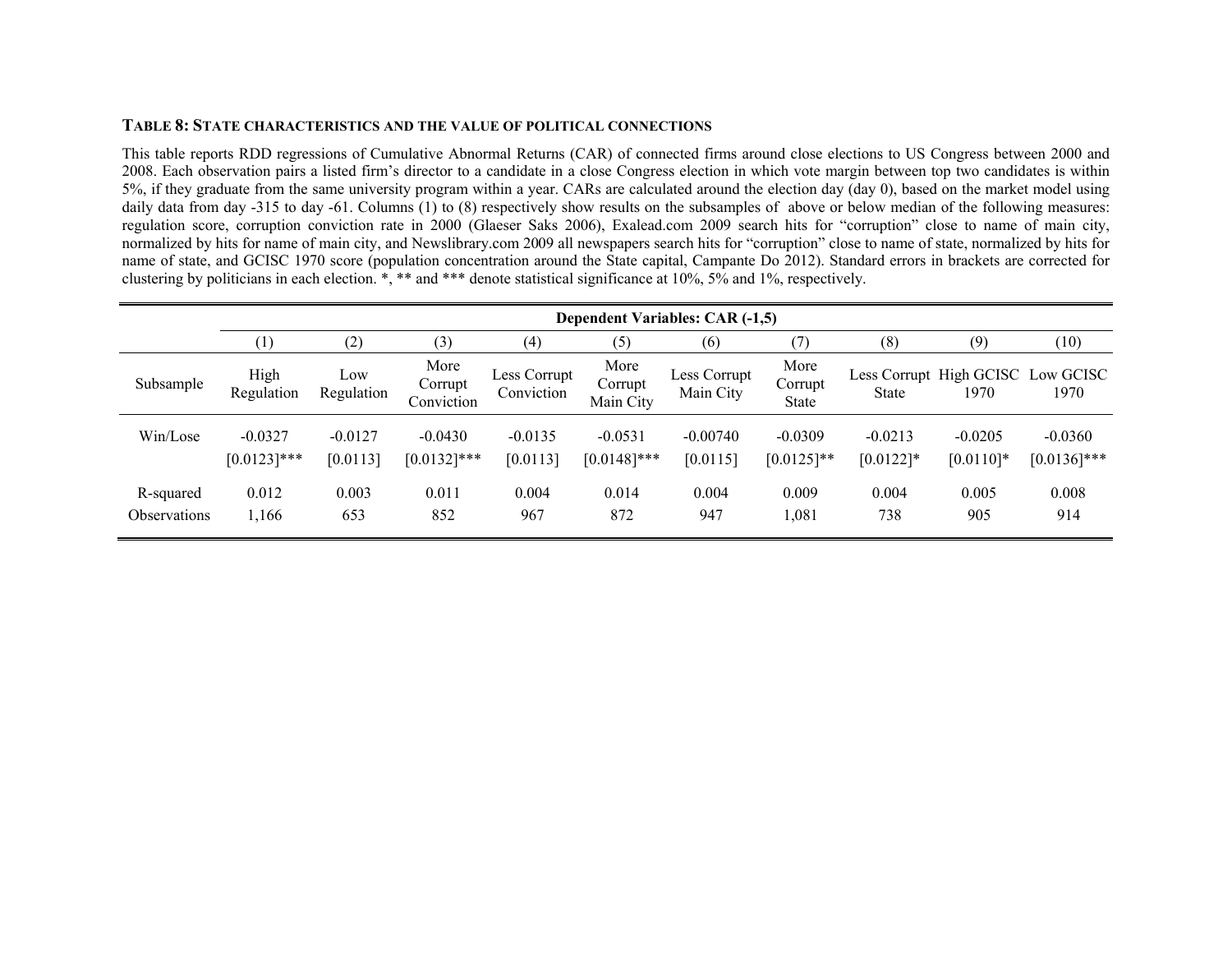### TABLE 9: FIRM CHARACTERISTICS AND THE VALUE OF POLITICAL CONNECTIONS

This table reports RDD regressions of Cumulative Abnormal Returns (CAR) of connected firms around close elections to US Congress between 2000 and 2008. Each observation pairs a listed firm's director to a candidate in a close Congress election in which the vote margin between top two candidates is within 5%, if they graduate from the same university program within a year. CARs are calculated around the election day (day 0), based on the market model using daily data from day -315 to day -61. Columns (1) to (4) respectively show results on the subsamples of below or above median market capitalization, with or without reliance on external finance (Rajan and Zingales 1998). Column (5) uses the subsample of firms below median market capitalization and with reliance on external finance. Standard errors in brackets are corrected for clustering by politicians in each election. Column (6) refers to the subsample with the distance between firm's headquarter and politician's State within the lowest quartile, and above median corruption score by Newslibrary search hits in politician's State (see Table 6). Column (7) refers to the subsample with above median dependence on external finance and above median corruption score. \*, \*\* and \*\*\* denote statistical significance at 10%, 5% and 1%, respectively.

|                                  | <b>Dependent Variables: CAR (-1,5)</b> |                       |                                |                                    |                                         |                                                   |                                                    |  |  |  |
|----------------------------------|----------------------------------------|-----------------------|--------------------------------|------------------------------------|-----------------------------------------|---------------------------------------------------|----------------------------------------------------|--|--|--|
|                                  | (1)                                    | (2)                   | (3)                            | $\left( 4\right)$                  | (5)                                     | (6)                                               | (7)                                                |  |  |  |
| Subsample                        | Lower<br>Market Cap                    | Higher<br>Market Cap  | Rely on<br>External<br>Finance | Not Rely on<br>External<br>Finance | Lower<br>Market<br>Cap, Rely<br>Finance | Short HO<br>Distance.<br>on External More Corrupt | Rely on<br>External<br>Finance,<br>More<br>Corrupt |  |  |  |
| Win/Lose                         | $-0.0656$<br>$[0.0197]***$             | 0.000202<br>[0.00911] | $-0.0299$<br>$[0.0128]**$      | $-0.0217$<br>[0.0148]              | $-0.0564$<br>$[0.0198]**$               | $-0.0718$<br>$[0.0223]***$                        | $-0.0377$<br>$[0.0185]$ **                         |  |  |  |
| R-squared<br><b>Observations</b> | 0.023<br>763                           | 0.004<br>1,056        | 0.010<br>948                   | 0.004<br>871                       | 0.025<br>511                            | 0.034<br>359                                      | 0.015<br>550                                       |  |  |  |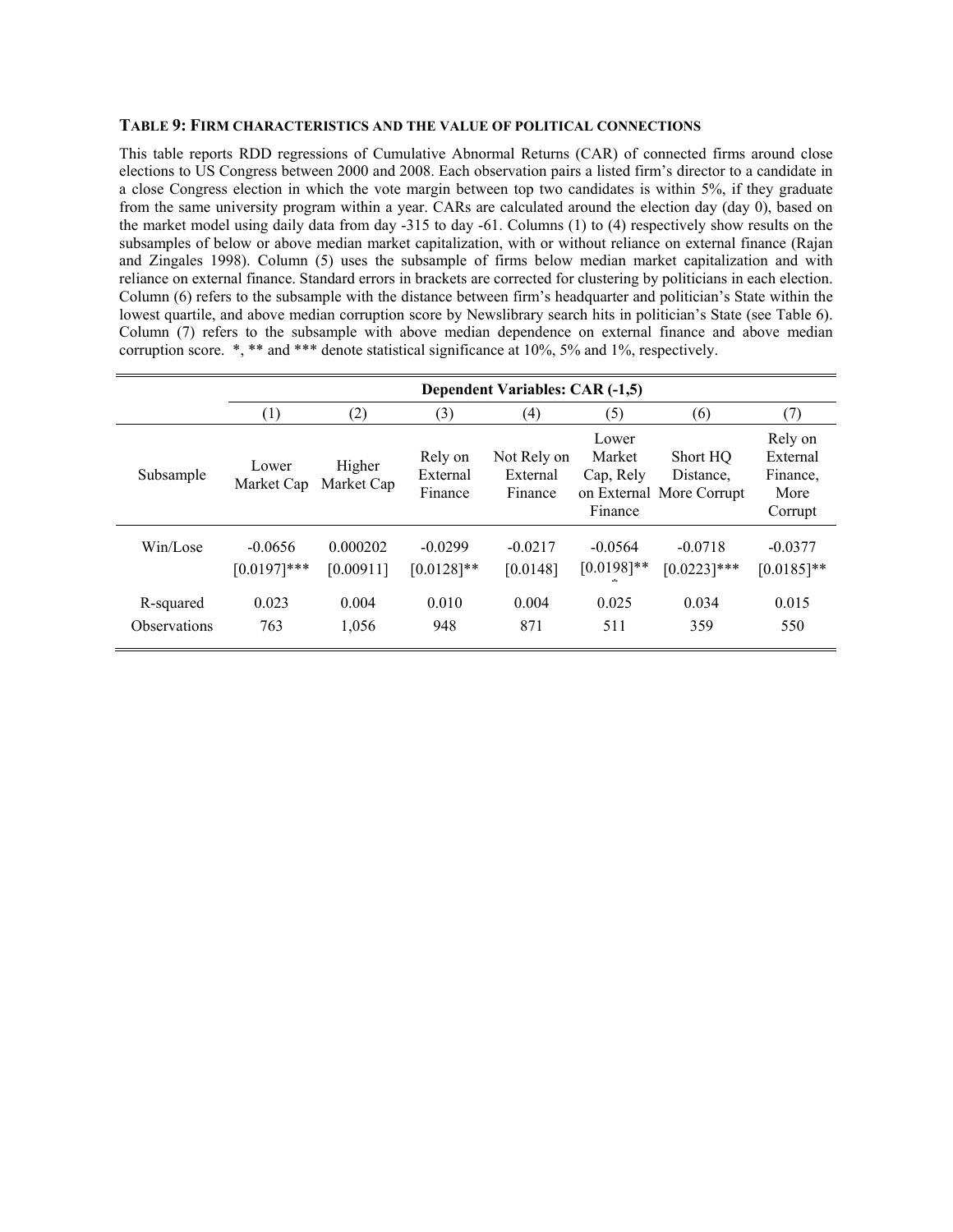### TABLE 10: POLITICAL CONNECTIONS AND FIRMS ACTIVITIES IN CORRESPONDING STATES

This table reports RDD regressions of changes in firm activities of connected firms around close elections to US Congress between 2000 and 2008. Each observation pairs a listed firm's director to a candidate in a close Congress election in which the vote margin between top two candidates is within 5%, if they graduate from the same university program within a year. Firm activities in a given state in a given year are measured as the ratio of the number of search hits for the firm's name in local newspapers and the number of search hits for the neutral keyword "September". The dependant variable is the change of firm activities over different event windows (election year is year 0.) Columns (1) to (3) consider samples of challengers with recent state level positions, respectively with windows of one year after, one year before, and two years after the election year. Column (4) further restricts the sample to those with experience in state's legislative bodies or as governors, within one year after the election. Columns (5) to (6) consider challengers coming from federal offices and from other backgrounds. Standard errors in brackets are corrected for clustering by politicians in each election. \*, \*\* and \*\*\* denote statistical significance at 10%, 5% and 1%, respectively.

| Subsample                                                                     |                              | <b>Challengers with State Experience</b> |                         | <b>Challengers</b><br>with Top<br><b>State</b> | From<br>Federal<br><b>Offices</b> | From<br><b>Others</b> |
|-------------------------------------------------------------------------------|------------------------------|------------------------------------------|-------------------------|------------------------------------------------|-----------------------------------|-----------------------|
|                                                                               | (1)                          | (2)                                      | (3)                     | $\left( 4\right)$                              | (5)                               | (6)                   |
| Dependent<br>Variable: Year-to-<br><b>Year Change in</b><br><b>Activities</b> | $(0, +1)$                    | $(-1,0)$                                 | $(+1,+2)$               | $(0,+1)$                                       | $(0, +1)$                         | $(0, +1)$             |
| Win/Lose                                                                      | $-0.00957$<br>$[0.00435]$ ** | 0.000225<br>[0.00559]                    | $-0.00284$<br>[0.00434] | $-0.0154$<br>$[0.00253]***$                    | 0.00145<br>[0.000981]             | $-0.0405$<br>[0.0476] |
| R-squared<br><b>Observations</b>                                              | 0.01<br>593                  | 0.005<br>591                             | 0.002<br>593            | 0.009<br>402                                   | 0.128<br>144                      | 0.002<br>479          |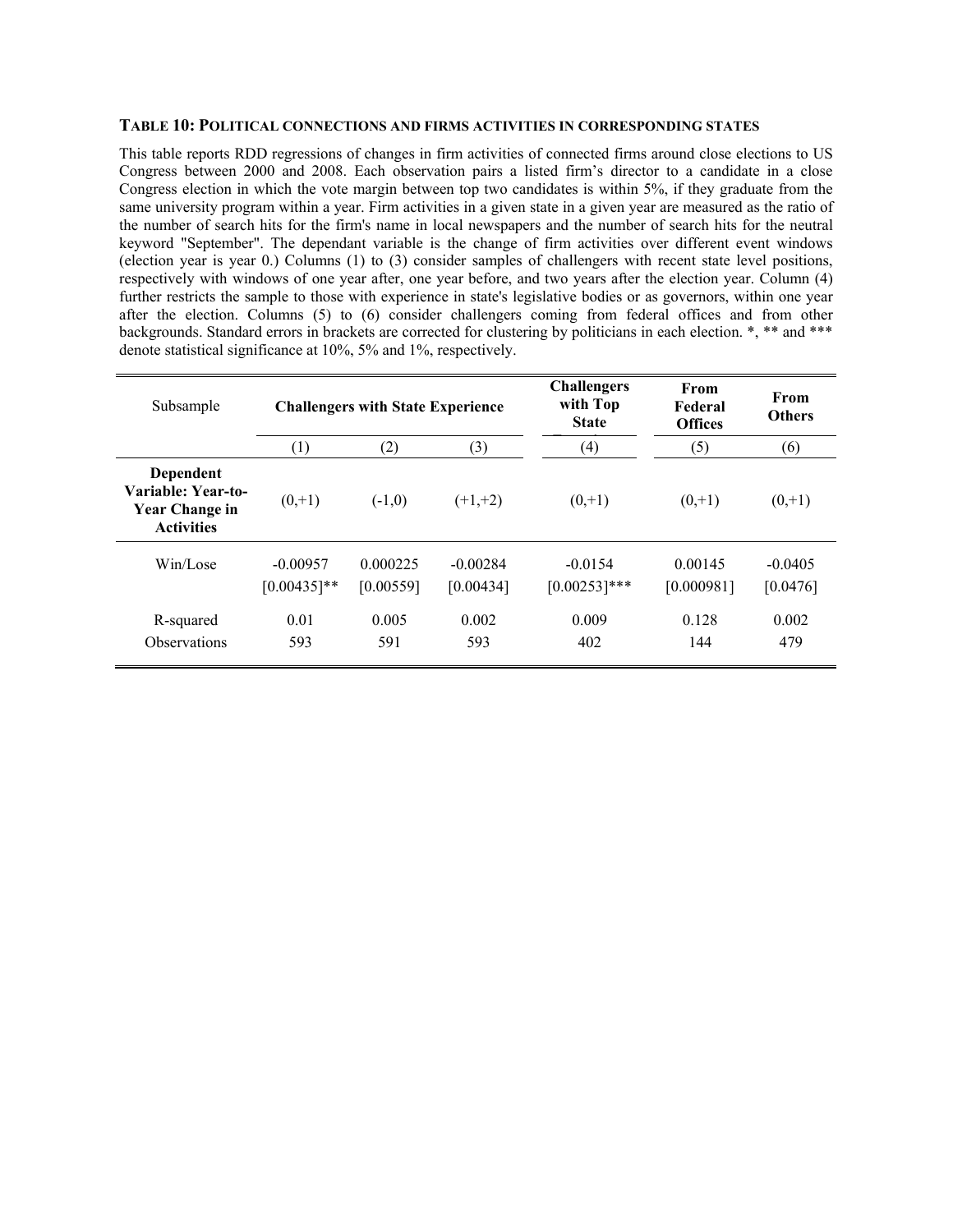### **TABLE 11: DIRECTORS' REMAINING TENURE AFTER POLITICIANS' ELECTION**

This table reports RDD regressions of directors' remaining tenure after connected politicians' close elections to US Congress between 2000 and 2008. Each observation pairs a listed firm's director to a candidate in a close Congress election in which the vote margin between top two candidates is within 5%, if they graduate from the same university program within a year. The dependant variable in columns  $(1)$  to  $(7)$  is the number of years the director remains with a firm after the connected politician's election. These columns control for the director's elapsed tenure. Columns (1) to (2) consider samples of incumbents and challengers, respectively. Columns (3) to (6) use samples of challengers with recent state level positions, those with experience in state's legislative bodies or as governors, those coming from federal offices and those from other backgrounds, respectively. Column (7) restricts the challengers sample exclusively to directors aged between 52 and 56 (middle quintile). Column (8) uses director's pre-election elapsed tenure as dependant variable. Standard errors in brackets are corrected for clustering by politicians in each election. \*, \*\* and \*\*\* denote statistical significance at 10%, 5% and 1%, respectively.

| Dependent<br>Variable                   |                     | <b>Director's Remaining Years</b> |                           |                                             |                         |                            |                                                |                           |  |  |  |
|-----------------------------------------|---------------------|-----------------------------------|---------------------------|---------------------------------------------|-------------------------|----------------------------|------------------------------------------------|---------------------------|--|--|--|
|                                         | $\left(1\right)$    | (2)                               | (3)                       | (4)                                         | (5)                     | (6)                        |                                                | (8)                       |  |  |  |
| Subsample                               | Incumbents          | Challengers                       | Challengers<br>from State | Challengers<br>with Top State<br>Experience | Challengers<br>from Fed | Challengers<br>from Others | Challengers<br>52 to 56 year-<br>old Directors | Challengers<br>from State |  |  |  |
| Win/Lose                                | $-0.439$<br>[0.992] | $-2.075$<br>$[0.920]$ **          | $-2.643$<br>$[1.347]$ *   | $-3.681$<br>$[1.502]**$                     | $-1.920$<br>[1.200]     | $-0.275$<br>[0.926]        | $-3.961$<br>$[0.986]$ ***                      | $-1.126$<br>[0.854]       |  |  |  |
| R-squared<br><i><b>Observations</b></i> | 0.013<br>598        | 0.074<br>1221                     | 0.073<br>594              | 0.095<br>402                                | 0.166<br>144            | 0.127<br>483               | 0.175<br>324                                   | 0.004<br>594              |  |  |  |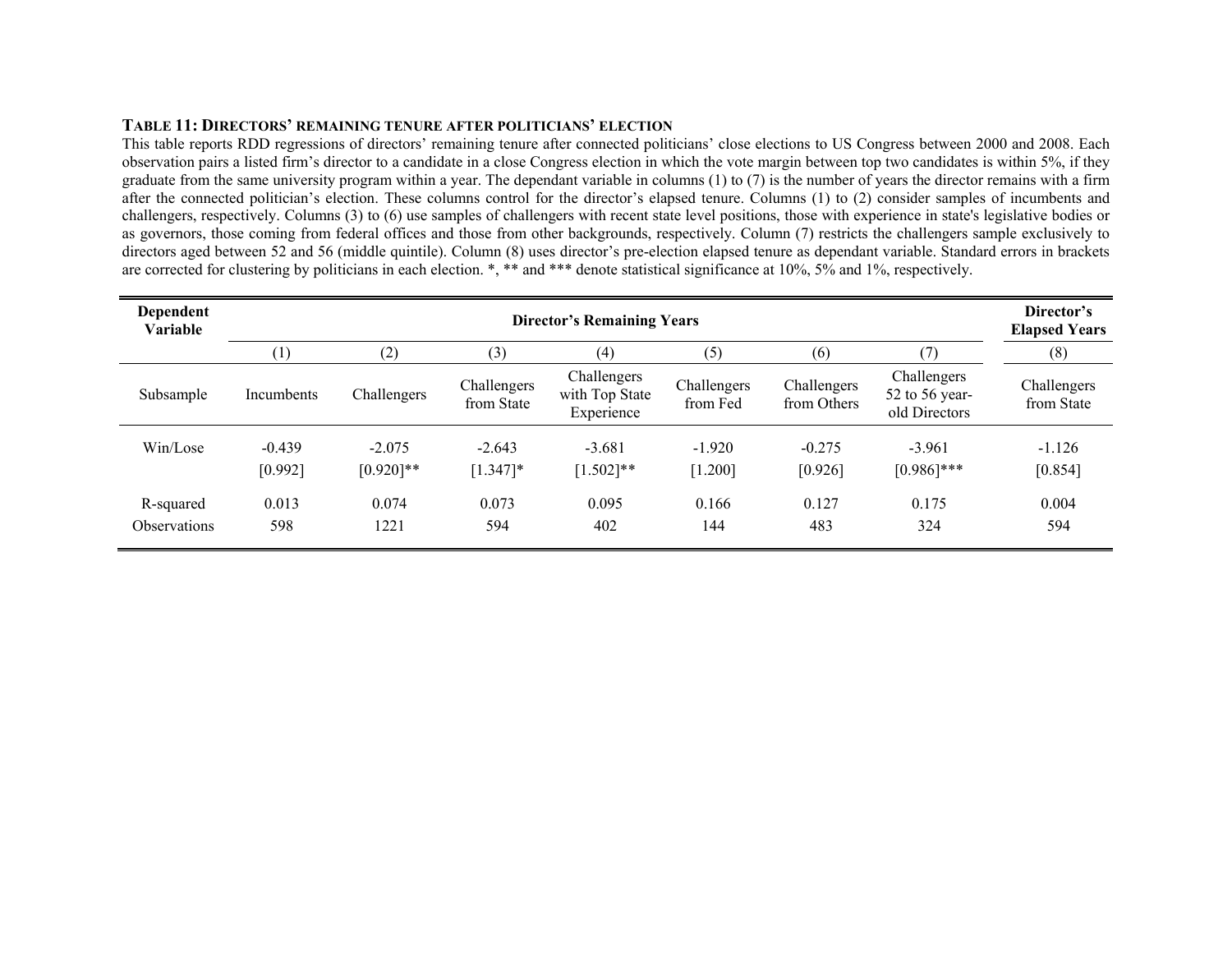### **TABLE A1: ADDITIONAL ROBUSTNESS CHECKS**

In columns (1) to (6) each observation pairs a listed firm's director to a candidate in a close Congress election (vote margin between top two candidates within 5%), if they graduate from the same university program within a year. The outcome variable is raw returns from the window  $(-1,5)$  in columns (1) and (2), CARs calculated from Fama-French model in columns (3) and (4), CARs calculated from Fama-French-Carhart model with momentum in columns (5) and (6). Those models are estimated around the election day (day 0) using daily data from day -315 to day -61. Win/Lose is a dummy variable equal to one if and only if a politician finishes first or second in an election. Columns  $(7)$  to  $(9)$  collapse the data so that each unit of observation is respectively a director, a company, or a politician. In column (10) the benchmark regression in Table 1 is estimated with two-way clustering of both Politician-Year and Company-Year (Cameron, Gelbach & Miller, 2011). Standard errors in brackets are corrected for clustering by politicians in each election. \*, \*\* and \*\*\* denote statistical significance at  $10\%$ , 5% and 1%, respectively.

| Dependent<br>Variable            |                       | $CAR$ (-1,5) Raw<br><b>Returns</b> | $CAR$ (-1,5) from FF        |                           | $CAR$ (-1,5) from FFM       |                              | $CAR (-1, 5)$               |                              |                       |                                        |
|----------------------------------|-----------------------|------------------------------------|-----------------------------|---------------------------|-----------------------------|------------------------------|-----------------------------|------------------------------|-----------------------|----------------------------------------|
|                                  | (1)                   | (2)                                | (3)                         | (4)                       | (5)                         | (6)                          | (7)                         | (8)                          | (9)                   | (10)                                   |
| Sample                           |                       | 5% margin 5% margin                | 5% margin                   | 5% margin                 | 5% margin                   | 5% margin                    | Director<br>Level           | Company<br>Level             | Politician<br>Level   | $2$ -way<br>clustering:<br>Pol. & Com. |
| Win/Lose                         | $-0.0204$<br>[0.0190] | $-0.0445$<br>$[0.0211]**$          | $-0.0228$<br>$[0.00774]***$ | $-0.0248$<br>$[0.0101]**$ | $-0.0261$<br>$[0.00725]***$ | $-0.0270$<br>$[0.00949]$ *** | $-0.0306$<br>$[0.00917]***$ | $-0.0287$<br>$[0.00819]$ *** | $-0.0271$<br>[0.0196] | $-0.0261$<br>$[0.00759]***$            |
| School FE                        | N <sub>0</sub>        | Yes                                | N <sub>0</sub>              | Yes                       | N <sub>0</sub>              | Yes                          |                             |                              |                       |                                        |
| R-squared<br><b>Observations</b> | 0.012<br>1,819        | 0.147<br>1,819                     | 0.005<br>1,819              | 0.083<br>1,819            | 0.005<br>1,818              | 0.083<br>1,818               | 0.006<br>1,308              | 0.005<br>1,593               | 0.013<br>192          | 0.005<br>1,818                         |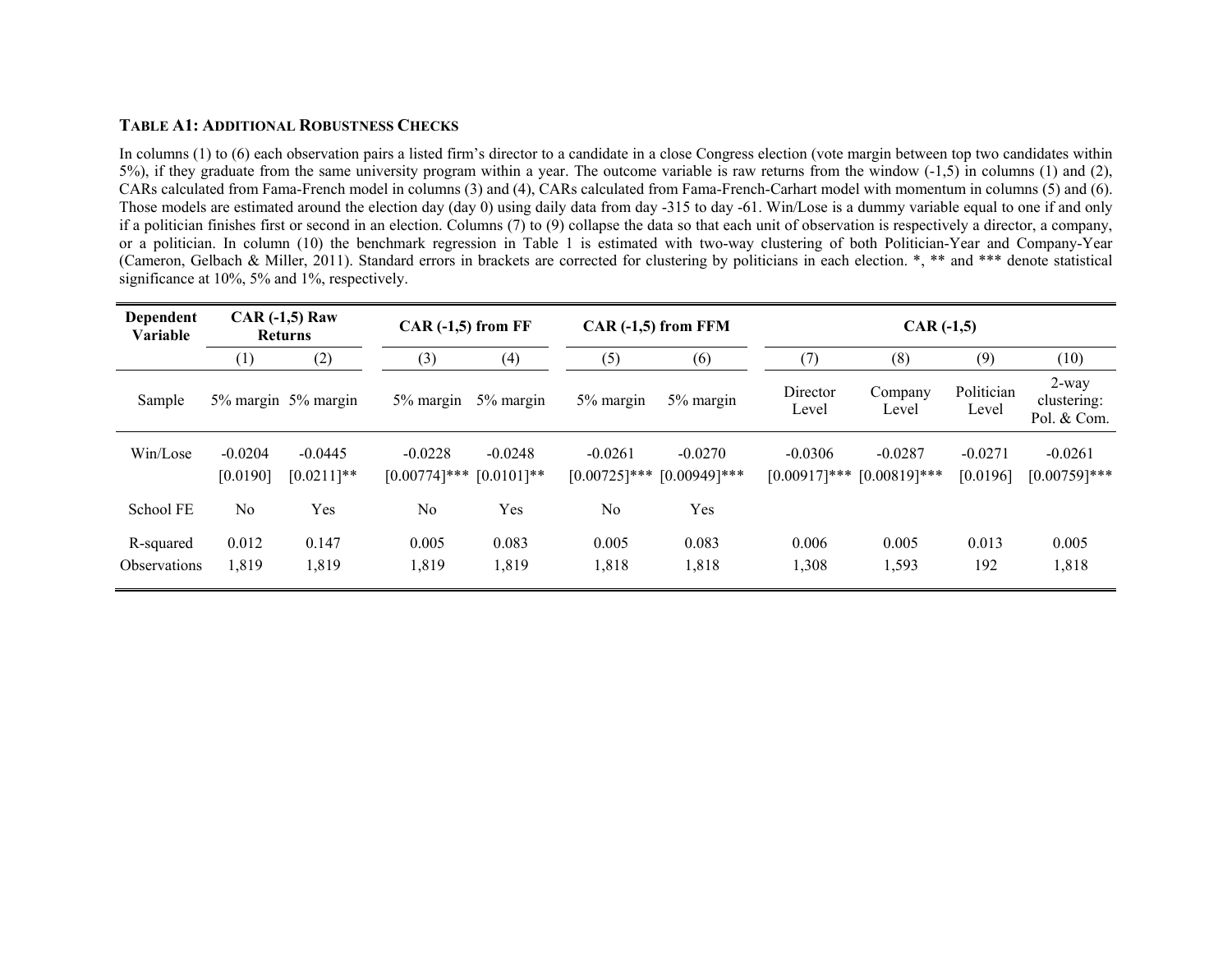### **TABLE A2: RDD RANDOMNESS CHECKS**

Each observation pairs a listed firm's director to a candidate in a close Congress election (vote margin between top two candidates within 5%), if they graduate from the same university program within a year. Cumulative Abnormal Returns (CAR) are calculated around the election day (day 0), based on the market model using daily data from day -315 to day -61. Each column serves to show that a dependent variable's distribution is continuous at the cutoff point of 50% vote share. Panel A shows results for politician's gender, age, chamber, logarithm of campaign contribution, logarithm of number of contributors, and incumbency. Panel B considers challenger's party and different backgrounds, director's age, gender and executive/non-executive role, and social network size. Panel C displays results with different firm characteristics. Panel D reports regressions with industry's financial dependence, state's institution quality and corruption measured in different ways (see text for details). Standard errors in brackets are corrected for clustering by politicians in each election. \*, \*\* and \*\*\* denote statistical significance at 10%, 5% and 1%, respectively.

|                              | $\left(1\right)$ | (2)      | (3)          | $\left(4\right)$              | (5)                            | (6)        |
|------------------------------|------------------|----------|--------------|-------------------------------|--------------------------------|------------|
| <b>Dependent</b><br>Variable | Pol. Gender      | Pol. Age | Senate/House | Log(Campaign<br>Contribution) | Log(Number of<br>Contributors) | Incumbency |
| Win/Lose                     | 0.0999           | 2.673    | 0.103        | $-0.0644$                     | $-0.370$                       | $-0.177$   |
|                              | [0.116]          | [2.086]  | [0.224]      | [0.655]                       | [0.395]                        | [0.202]    |
| R-squared                    | 0.023            | 0.030    | 0.019        | 0.004                         | 0.014                          | 0.029      |
| Observations                 | 1,817            | 1,797    | 1,819        | 1,819                         | 1,819                          | 1,819      |
|                              |                  |          |              |                               |                                |            |

### **Panel A: Politician Characteristics**

### **Panel B: Challenger and Director Characteristics**

|                       | $\left(1\right)$      | (2)                                   | (3)                                    | (4)                                                    | (5)       | (6)                          | (7)                       | (8)                        |
|-----------------------|-----------------------|---------------------------------------|----------------------------------------|--------------------------------------------------------|-----------|------------------------------|---------------------------|----------------------------|
| Dependent<br>Variable | Challengers'<br>Party | Challengers<br>from State<br>Politics | with Top<br><b>State</b><br>Experience | Challengers Challengers<br>from<br>Federal<br>Politics | Gender    | Director's Director's<br>Age | Executive<br>Directorship | Large<br>Social<br>Network |
| Win/Lose              | $-0.192$              | $-0.382$                              | $-4.943$                               | $-0.291$                                               | $-0.0300$ | 2.685                        | 0.0779                    | $-0.143$                   |
|                       | [0.268]               | [0.276]                               | [4.730]                                | [0.239]                                                | [0.0412]  | [2.049]                      | [0.0475]                  | [0.194]                    |
| R-squared             | 0.066                 | 0.055                                 | 0.129                                  | 0.058                                                  | 0.004     | 0.033                        | 0.003                     | 0.023                      |
| <b>Observations</b>   | 1,221                 | 1,221                                 | 1,221                                  | 1,221                                                  | 1,819     | 1,722                        | 1,819                     | 1,819                      |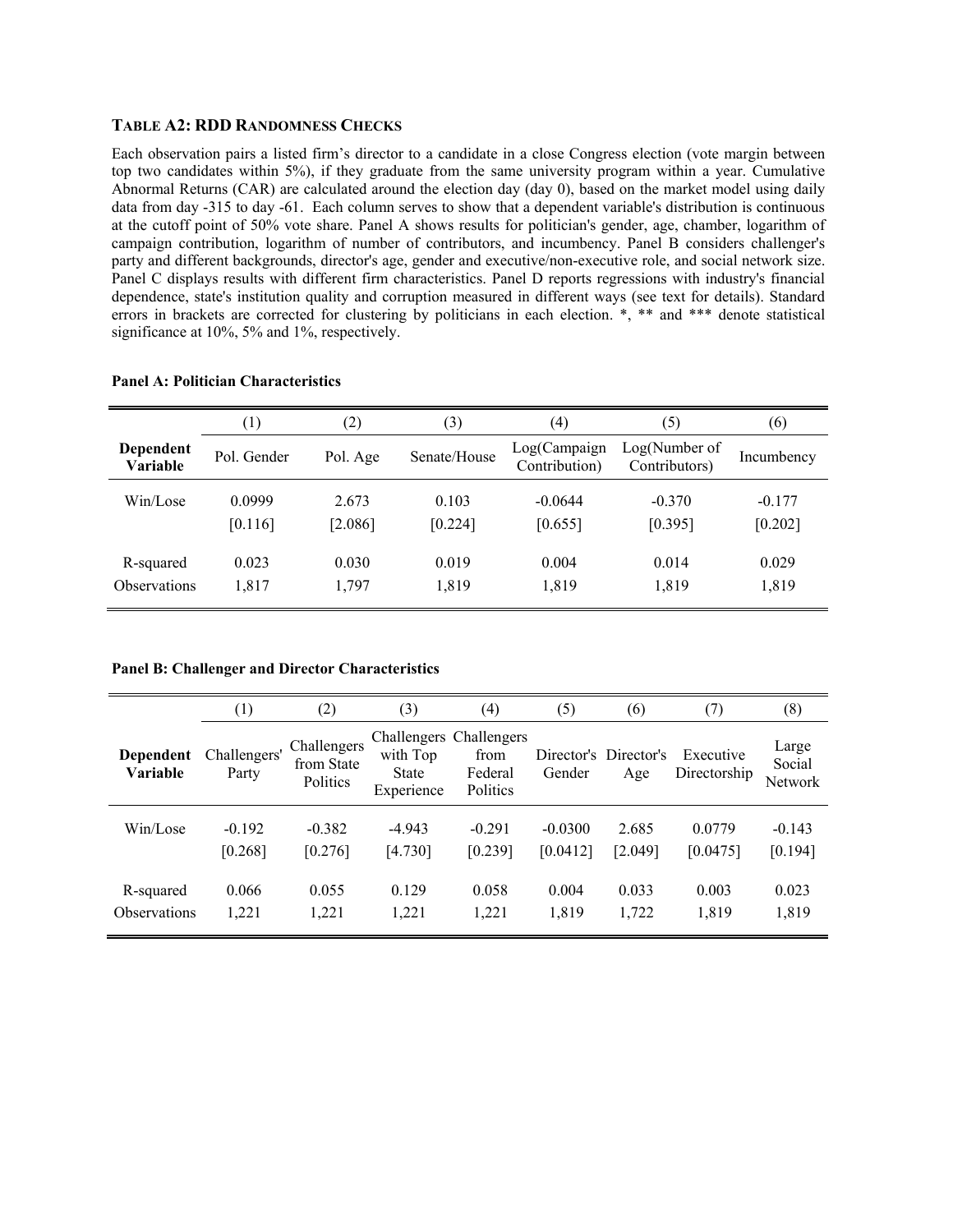|                       | (1)        | (2)                | (3)       | $\left( 4\right)$  | (5)                    | $\left( 6\right)$ |
|-----------------------|------------|--------------------|-----------|--------------------|------------------------|-------------------|
| Dependent<br>Variable | Market Cap | Common<br>Equities | Assets    | Return on<br>Asset | Capital<br>Expenditure | Leverage          |
| Win/Lose              | 3,291      | 604.8              | $-1,522$  | $-0.0318$          | $-0.0566$              | $-0.0272$         |
|                       | [3,255]    | [1,055]            | [10, 321] | [0.0225]           | [0.0361]               | [0.0426]          |
| R-squared             | 0.003      | 0.002              | 0.001     | 0.002              | 0.002                  | 0.000             |
| <b>Observations</b>   | 1,786      | 1,751              | 1,752     | 1,690              | 1,688                  | 1,745             |

**Panel C: Firm Characteristics** 

Panel D: Industry and State Characteristics

|                       | $\left(1\right)$                  | (2)        | (3)        | (4)                     | (5)                              | (6)                        |
|-----------------------|-----------------------------------|------------|------------|-------------------------|----------------------------------|----------------------------|
| Dependent<br>Variable | External<br>Finance<br>Dependence | GCISC 1970 | Regulation | Corruption<br>Main City | Corruption<br>Conviction<br>Rate | Corruption<br><b>State</b> |
| Win/Lose              | $-0.115$                          | 0.0192     | $-0.0621$  | 12,339                  | $-0.0873$                        | 4.974                      |
|                       | [0.709]                           | [0.0388]   | [0.182]    | [7, 746]                | [0.0758]                         | [62.35]                    |
| R-squared             | 0.003                             | 0.060      | 0.070      | 0.039                   | 0.015                            | 0.025                      |
| <b>Observations</b>   | 1,715                             | 1,780      | 1,819      | 1,819                   | 1,819                            | 1,550                      |

### TABLE A3: HETEROGENEOUS EFFECTS FROM QUANTILE REGRESSIONS FOR CHALLENGERS FROM **STATE POLITICS**

Each observation pairs a listed firm's director to a candidate in a close Congress election (vote margin between top two candidates within 5%), if they graduate from the same university program within a year. Cumulative Abnormal Returns (CAR) are calculated around the election day (day 0), based on the market model using daily data from day -315 to day -61. Column (1) reports the estimation using median regression (50% quantile), while columns (2) to (5) report the estimation using quantile regressions at the 1st, 2nd, 3rd and 4th quantiles. Bootstrapped standard errors are reported in brackets. \*, \*\* and \*\*\* denote statistical significance at  $10\%$ , 5% and 1%, respectively.

|                     | Dependent variables: CAR(-1,5) |                             |                            |                        |                       |
|---------------------|--------------------------------|-----------------------------|----------------------------|------------------------|-----------------------|
|                     | (1)                            | (2)                         | (3)                        | $\left( 4\right)$      | (5)                   |
| Subsample           | Median 5%<br>margin            | 1st quintile                | 2nd quintile               | 3rd quintile           | 4th quintile          |
| Win/Lose            | $-0.0353$<br>$[0.0105]$ ***    | $-0.0759$<br>$[0.0276]$ *** | $-0.0343$<br>$[0.0127]***$ | $-0.0142$<br>[0.00889] | $-0.0125$<br>[0.0193] |
| <b>Observations</b> | 594                            | 594                         | 594                        | 594                    | 594                   |